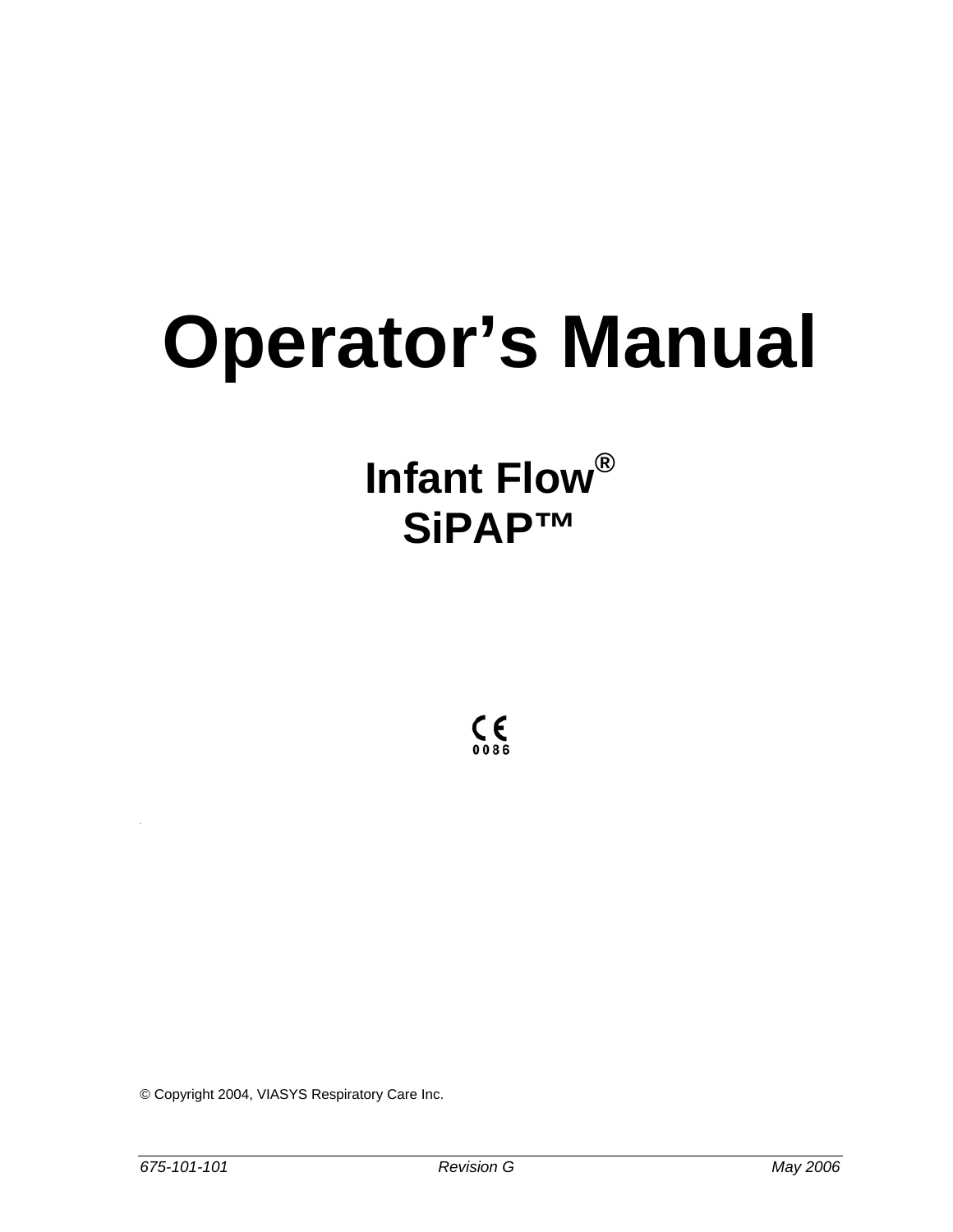## <span id="page-1-0"></span>**Revision History**

| <b>Date</b>    | <b>Revision</b> | <b>Pages</b> | <b>Changes</b>                                                                                                                                                         |  |  |
|----------------|-----------------|--------------|------------------------------------------------------------------------------------------------------------------------------------------------------------------------|--|--|
| September 2003 | 675-101(3)      | All          | Release                                                                                                                                                                |  |  |
| August 2004    | D               | All          | Release manual in VIASYS Respiratory<br>Care template using VIASYS Respiratory<br>Care nomenclature. Revise part number<br>list in Appendix B approved accessories.    |  |  |
| November 2004  | E               | All          | Revised contact/ordering information.                                                                                                                                  |  |  |
|                |                 |              | Ch 4. Sec. 5.b revised transducer LED<br>illumination conditions.                                                                                                      |  |  |
|                |                 |              | Appendix A corrected units from "Pm" to<br>bpm.                                                                                                                        |  |  |
|                |                 |              | Appendix E added dimension ranges to<br>bonnet sizes.                                                                                                                  |  |  |
|                |                 |              | Appendix E Was 467350 Transducer<br>Assembly Is: 677-002 Transducer<br>Interface.                                                                                      |  |  |
| March 2005     | F               | 8            | Updated the contact information.                                                                                                                                       |  |  |
|                |                 | 10           | Updated the Declaration of Conformity<br>Notice.                                                                                                                       |  |  |
| May 2006       | G               | Throughout   | Updated the company name.                                                                                                                                              |  |  |
|                |                 | iii          | Updated the Contact and Ordering<br>Information.                                                                                                                       |  |  |
|                |                 | 11, 12, 23   | Update the figures.                                                                                                                                                    |  |  |
|                |                 | 14           | Added a Caution regarding back pressure.<br>Added a Note regarding the Hudson RCI<br>Humidification System.                                                            |  |  |
|                |                 | 17           | Added the sentence "Ensure there is a<br>minimum 8 LPM set on the<br>NCPAP/PRES Low Flow meter" to the<br>first paragraph under "Two Point $O2$<br>Sensor Calibration. |  |  |
|                |                 | 19           | Changed step 8 regarding the nCPAP<br>pressure.                                                                                                                        |  |  |
|                |                 | 23           | Changed the second and third paragraphs<br>under Changing a Control.                                                                                                   |  |  |
|                |                 | 24           | Added "Setting a Manual Breath."                                                                                                                                       |  |  |
|                |                 | 26           | Added a note regarding the enabling of<br>manual breath or back-up apnea breath.                                                                                       |  |  |
|                |                 | 30           | Added a warning concerning infant flow<br>consumables.                                                                                                                 |  |  |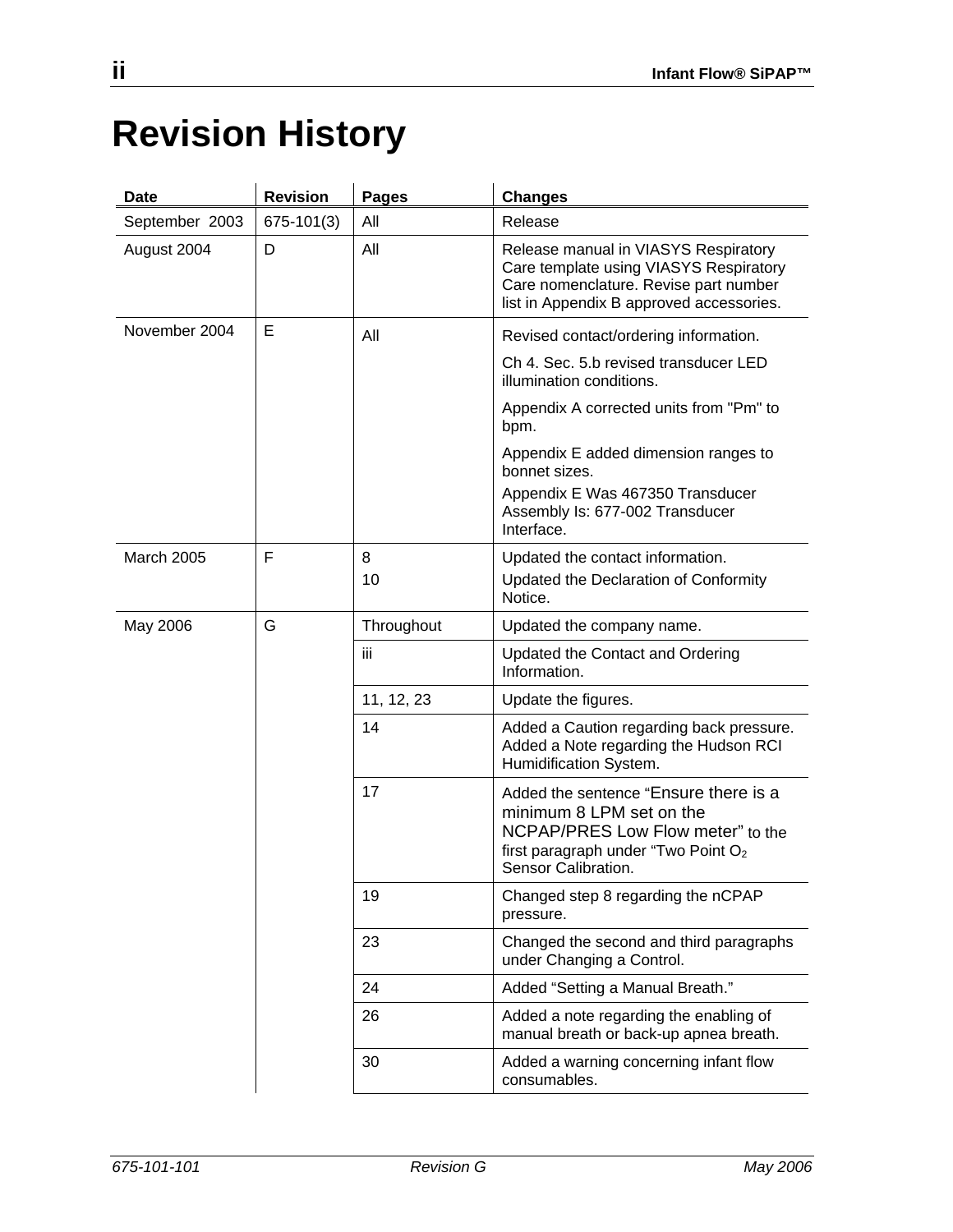<span id="page-2-0"></span>

|  | 39 | Added the statement "Disconnect the air<br>and oxygen gas sources when the Infant<br>Flow SiPAP is not in use." |
|--|----|-----------------------------------------------------------------------------------------------------------------|
|  | 59 | Removed Appendix E.                                                                                             |

### **Contact and Ordering Information**

**U.S.A.**  VIASYS Respiratory Care Inc. 1100 Bird Center Drive Palm Springs, California 92262-8099 Telephone: (800) 231-2466 (1) (714) 283-2228 Fax: (1) (714) 283-8493

#### **Authorized European Representative**

VIASYS Healthcare GmbH Leibnizstrasse 7 97204 Hoechberg **Germany**  Telephone: (49) (931) 4972-0 Fax: (49) (931) 4972-423

www.viasyshealthcare.com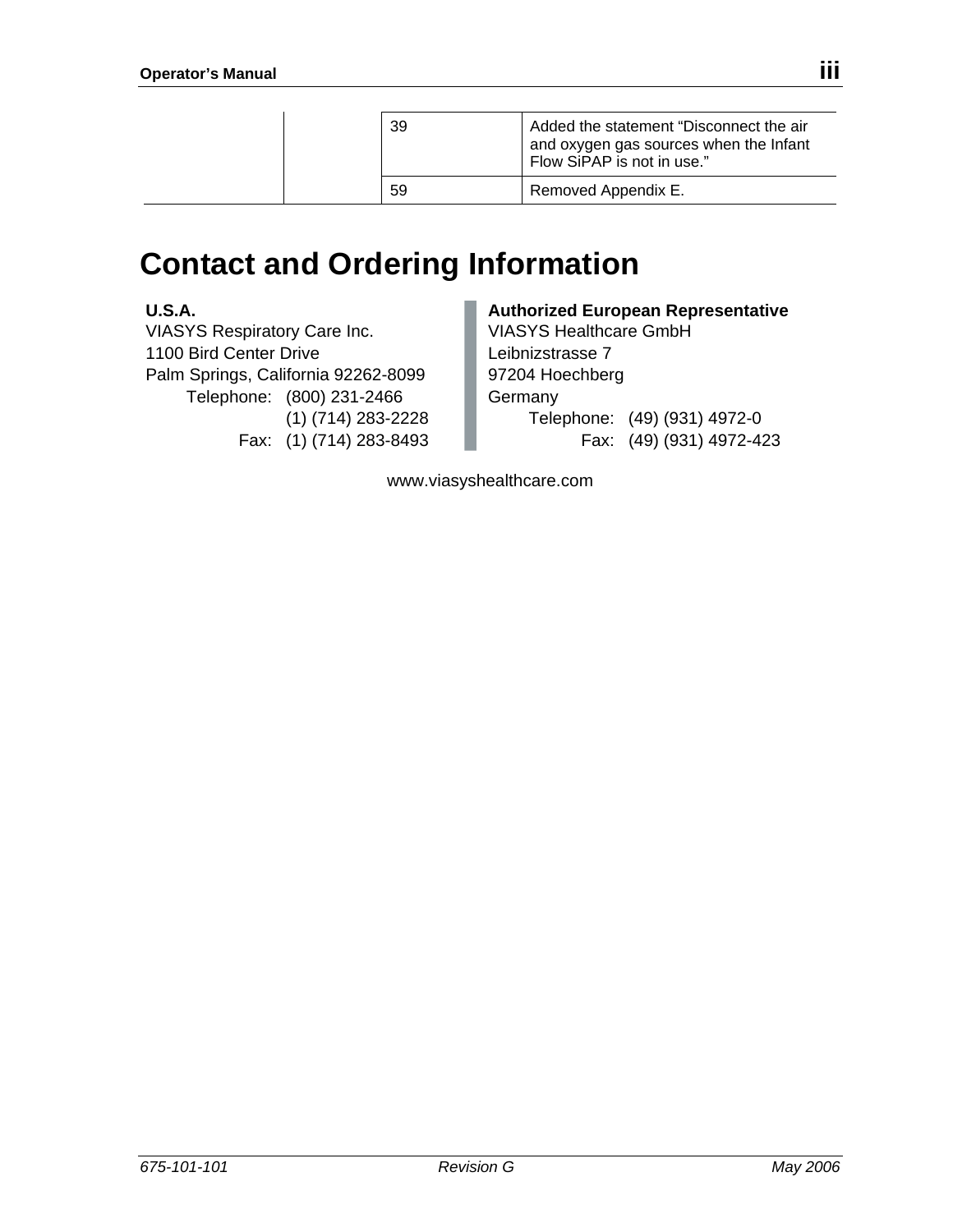### <span id="page-3-0"></span>**Warranty**

Infant Flow® SiPAP is warranted to be free from defects in material and workmanship and to meet the published specifications for One (1) year from date of shipment.

The liability of VIASYS Respiratory Care Inc., (referred to as the Company) under this warranty is limited to replacing, repairing or issuing credit, at the discretion of the Company, for parts that become defective or fail to meet published specifications during the warranty period; the Company will not be liable under this warranty unless (A) the Company is promptly notified in writing by Buyer upon discovery of defects or failure to meet published specifications; (B) the defective unit or part is returned to the Company, transportation charges prepaid by Buyer; (C) the defective unit or part is received by the Company for adjustment no later than four weeks following the last day of the warranty period; and (D) the Company's examination of such unit or part shall disclose, to its satisfaction, that such defects or failures have not been caused by misuse, neglect, improper installation, unauthorized repair, alteration or accident.

Any authorization of the Company for repair or alteration by the Buyer must be in writing to prevent voiding the warranty. In no event shall the Company be liable to the Buyer for loss of profits, loss of use, consequential damage or damages of any kind based upon a claim for breach of warranty, other than the purchase price of any defective product covered hereunder.

The Company warranties as herein and above set forth shall not be enlarged, diminished or affected by, and no obligation or liability shall arise or grow out of the rendering of technical advice or service by the Company or its agents in connection with the Buyer's order of the products furnished hereunder.

#### *Limitation of Liabilities*

This warranty does not cover normal maintenance such as cleaning, adjustment or lubrication and updating of equipment parts. This warranty shall be void and shall not apply if the equipment is used with accessories or parts not manufactured by the Company or authorized for use in writing by the Company or if the equipment is not maintained in accordance with the prescribed schedule of maintenance.

The warranty stated above shall extend for a period of One (1) year from date of shipment, with the following exceptions:

- 1. Components for monitoring of physical variables such as temperature, pressure, or flow are warranted for ninety (90) days from date of receipt.
- 2. Elastomeric components and other parts or components subject to deterioration, over which the Company has no control, are warranted for sixty (60) days from date of receipt.
- 3. Internal batteries are warranted for ninety (90) days from the date of receipt.

The foregoing is in lieu of any warranty, expressed or implied, including, without limitation, any warranty of merchantability, except as to title, and can be amended only in writing by a duly authorized representative of the Company.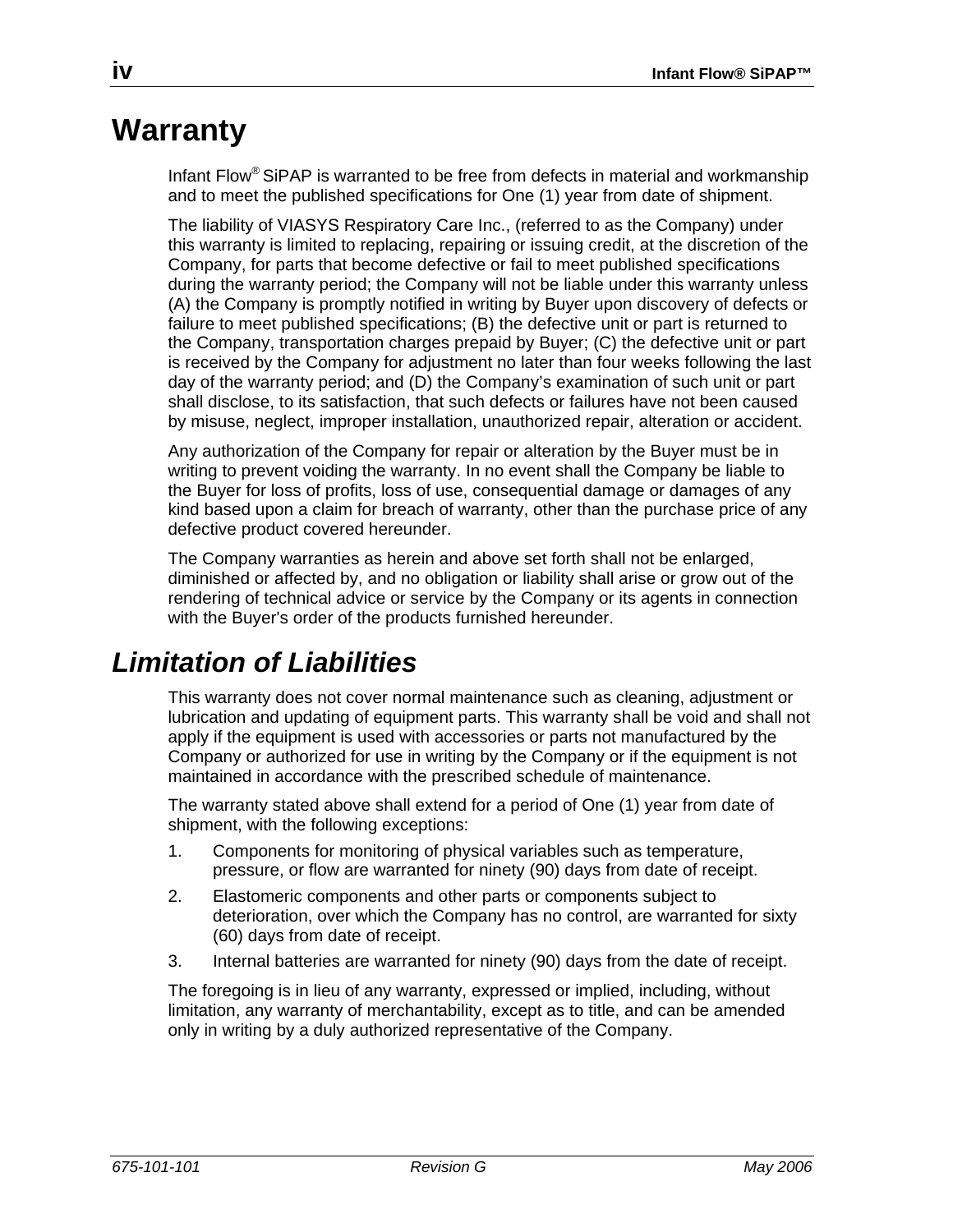### <span id="page-4-0"></span>**Contents**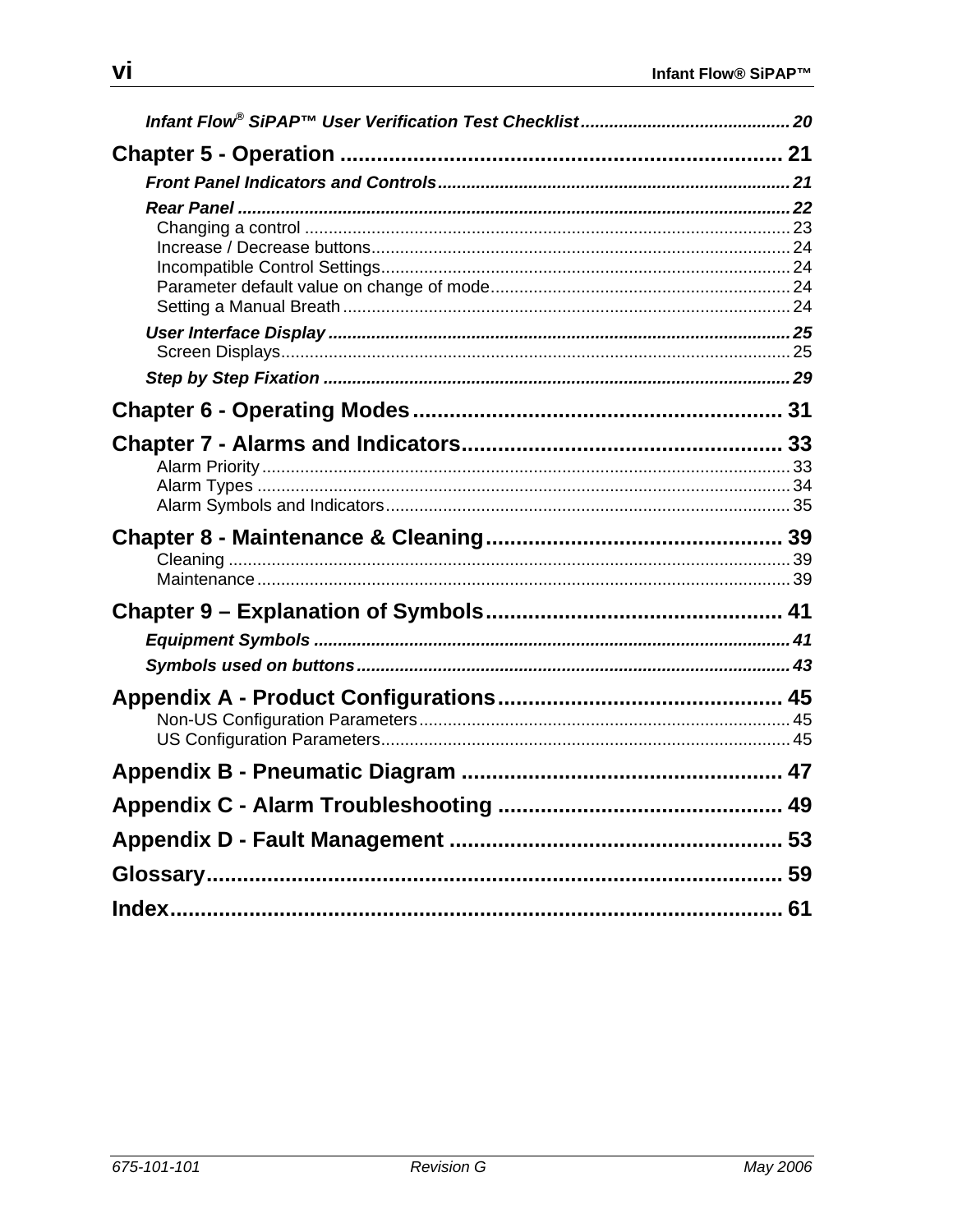## **List of Figures**

| Figure 3 – Driver assembled with patient circuit and /humidifier 13 |  |
|---------------------------------------------------------------------|--|
|                                                                     |  |
|                                                                     |  |
|                                                                     |  |
|                                                                     |  |
|                                                                     |  |
|                                                                     |  |
|                                                                     |  |
|                                                                     |  |
|                                                                     |  |
|                                                                     |  |
|                                                                     |  |
|                                                                     |  |
|                                                                     |  |
|                                                                     |  |

### **List of Tables**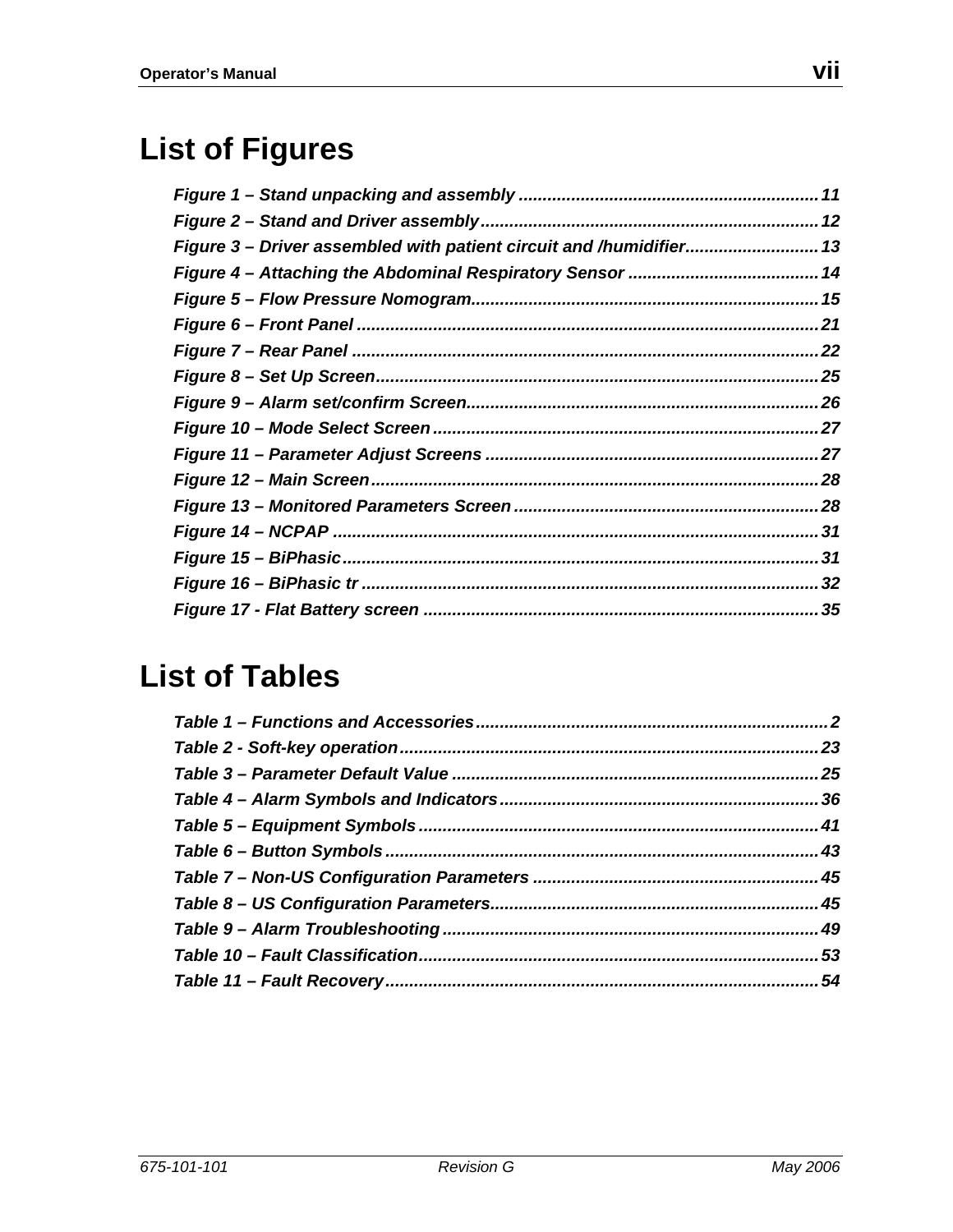### <span id="page-7-0"></span>**Notices**

#### *Copyright Notice*

Copyright © 2004 VIASYS Respiratory Care Inc., California.

This work is protected under Title 17 of the U.S. Code and is the sole property of the Company. No part of this document may be copied or otherwise reproduced, or stored in any electronic information retrieval system, except as specifically permitted under U.S. Copyright law, without the prior written consent of the Company.

For more information, contact:

**World Headquarters European Authorized Representative**  1100 Bird Center Drive VIASYS Healthcare GmbH Palm Springs, CA 92262-8099 Leibnizstrasse 7 U.S.A. 97204 Hoechberg Telephone: +1 (760) 778-7200 Germany (800) 328-4139 Telephone: +49 931 4972-0 Fax: +1 (760) 778-7274 Fax: +49 931 4972-423

www.viasyshealthcare.com

#### *Trademark Notices*

Infant Flow® and SiPAP™ are trademarks of VIASYS Respiratory Care Inc. in the U.S. and some other countries. All other brand names and product names mentioned in this manual are trademarks, registered trademarks, or trade names of their respective holders.

#### *EMC Notice*

This equipment radiates and is susceptible to radio frequency energy. If not installed and used in accordance with the instructions in this manual, electromagnetic interference may result. The equipment has been tested and found to comply with the limits set forth in BS EN60601-1-2 for Medical Electrical Equipment Part 1-2: General requirements for safety-collateral standard. Electromagnetic compatibility – requirements and tests. These limits provide reasonable protection against electromagnetic interference when operated in the intended use environments (e.g. hospitals) described in this manual.

This device is also designed and manufactured to comply with the following standards;

**Safety:** UL 60601-1: 2003 Medical Electrical Equipment, Part 1: General Requirements for Safety.

> CAN/CSA C22.2 No 601.1-M90, Medical Electrical Equipment - Part 1: General Requirements for Safety including C22.2 No. 601.1S1-94 (IEC601-1, Amendment 1:1991) Supplement No. 1-94 to CAN/CSA 22.2 No. 601.1-M90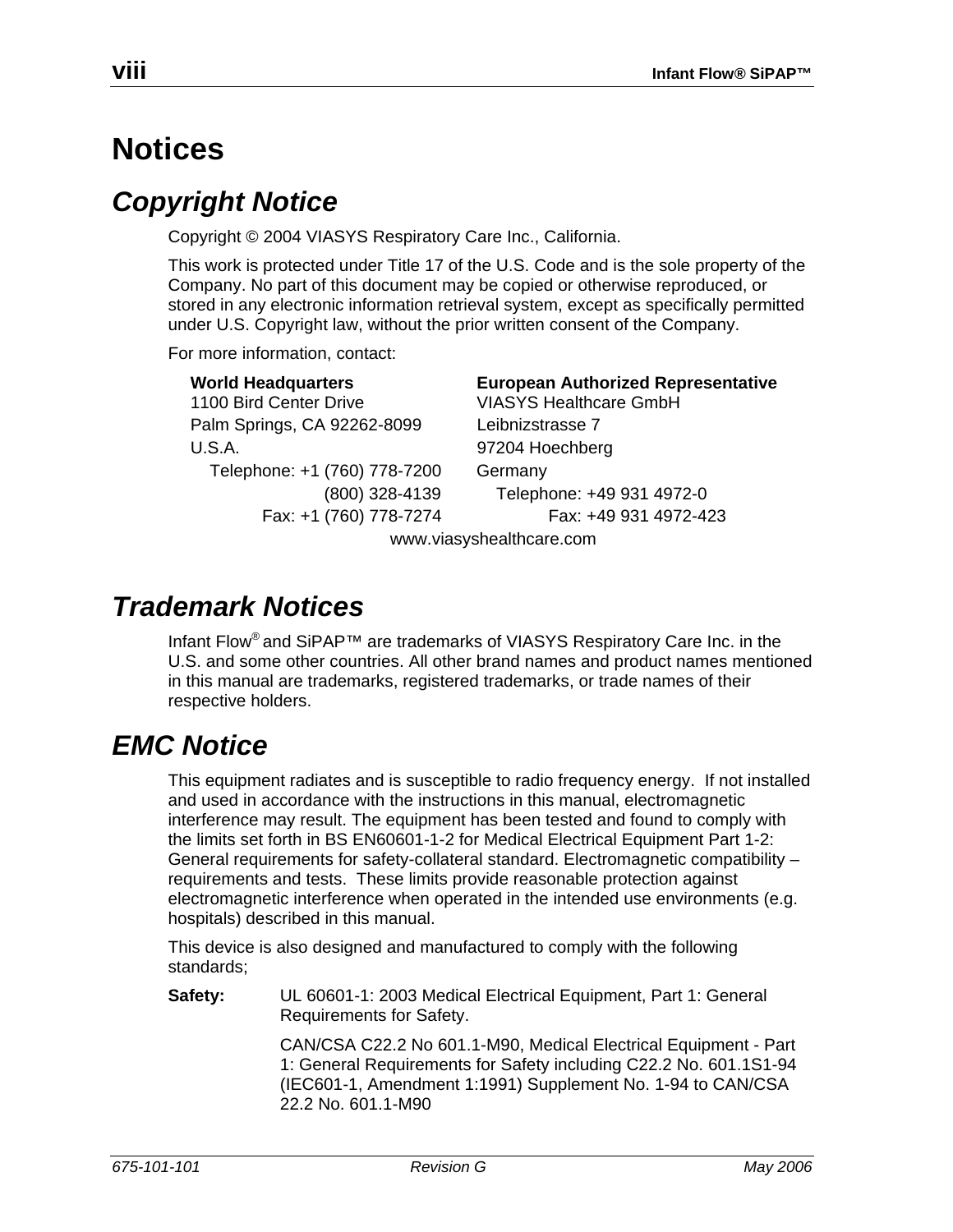<span id="page-8-0"></span>With regards to Electrical Safety:

Class 1 equipment

Contains type BF patient applied parts

Continuous Operation

#### *MRI Notice*

This equipment contains electromagnetic components whose operation can be affected by intense electromagnetic fields.

Do not operate this device in a MRI environment or in the vicinity of high-frequency surgical diathermy equipment, defibrillators, or short-wave therapy equipment. Electromagnetic interference could disrupt the operation of the device.

#### *Intended Use Notice*

The Infant Flow<sup>®</sup> SiPAP<sup>™</sup>, consisting of a Driver and Generator plus NCPAP Prongs and Masks, is intended for the provision of Bi-Level CPAP (SiPAP) to produce a sigh. The system is for use in Hospitals, Hospital Type facilities and intra-Hospital transport environments and is indicated for the treatment of Newborn and Infant patients. **The Infant Flow® SiPAP™ should only be operated by properly trained clinical personnel, under the direction of a physician.** 

#### *Regulatory Notice*

Federal law restricts the sale of this device except by or on order of a physician.

#### *Classification*

**Type of Equipment:** Medical Equipment, Class 1 and internally powered, IPX1 Protected, and uses type BF applied parts. Equipment is not suitable for use in presence of flammable anesthetics.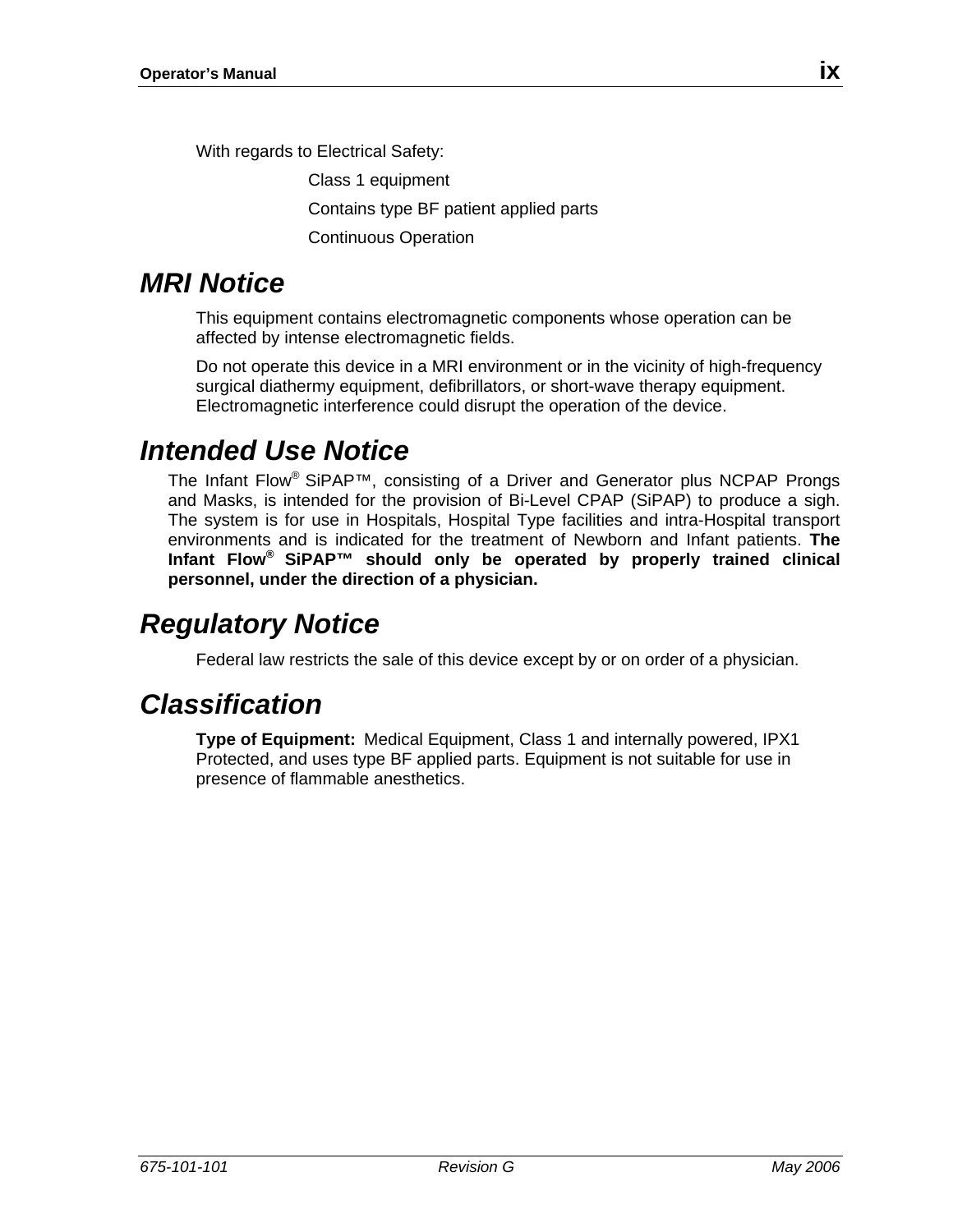#### <span id="page-9-0"></span>*Declaration of Conformity Notice*

This medical equipment complies with the Medical Device Directive, 93/42/EEC, and the following Technical Standards, to which Conformity is declared:

EN60601-1 and EN60601-1-2 EN 10993 EN 14971

 $\zeta_{\text{osc}}$ 

#### **EU Notified Body:**

BSI (Reg. No. 0086)

#### **Trade names:**

Infant Flow®

SiPAP™

#### **Manufactured by:**

VIASYS Respiratory Care Inc 1100 Bird Center Drive Palm Springs, CA 92262, USA

If you have a question regarding the Declaration of Conformity for this product, please contact VIASYS Respiratory Care Inc.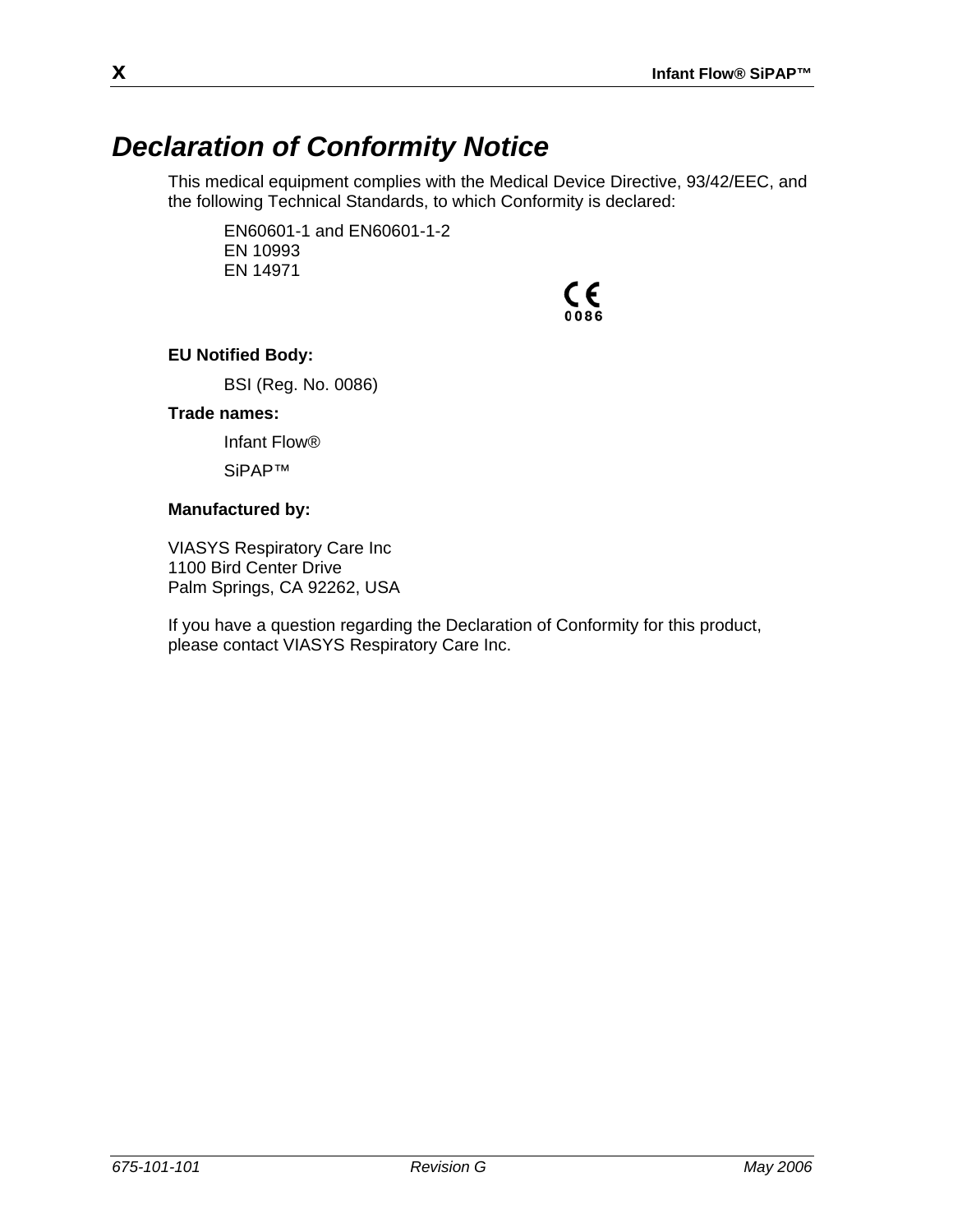## <span id="page-10-0"></span>**Chapter 1 - Product Description**

Infant Flow® SiPAP™ provides a non-invasive form of respiratory support designed for infants in hospital environments such as Neonatal and Pediatric Intensive Care Units. It can also be used when transporting these patients within the hospital environment.

Infant Flow® SiPAP™ is currently available in a Plus or Comprehensive\* configuration. The Plus configuration provides NCPAP and time triggered BiPhasic modes with and without breath rate monitoring. The Comprehensive\* configuration offers these features plus a patient triggered BiPhasic mode with apnea backup breaths. The Infant  $Flow^{\circledast}$  SiPAP<sup>TM</sup> comes standard in all configurations with an LCD touch screen display, pressure time waveform graphics, integrated patient monitoring, alarms for high and low pressure and  $FiO<sub>2</sub>$  and up to 2 hours of backup battery power.

As a result of the unique, patented design, the Infant Flow® Generator has been proven to provide the most stable CPAP at the lowest work of breathing for patients compared to other devices  $(1)$ . The outstanding performance of the Infant Flow<sup>®</sup> Generator is irrespective of patient demand or expiratory flows. This system has been designed and tested to perform optimally when used only with accessories available from VIASYS Respiratory Care Inc. These accessories include circuits and generators, prong and mask patient interfaces and bonnets.

## **Infant Flow® SiPAP™ Features**

The expanded capabilities of the Infant Flow® SiPAP<sup>TM</sup> Plus and Comprehensive\* configurations allow for applications to broader range of patients who may otherwise not be candidates for non-invasive respiratory support from NCPAP alone  $(2,3)$ .

**NCPAP –** continuous positive airway pressure based on clinician set pressure. Breath rate monitoring/alarm can be activated in this mode.

**BiPhasic** – time triggered pressure assists are delivered based on clinician set inspiratory time, rate and pressure criteria. Breath rate monitoring/alarm can be activated in this mode.

**BiPhasic tr\*** – patient triggered pressure assists delivered based on clinician set inspiratory time and pressure criteria. Breath rate monitoring/alarm and Apnea backup breaths are automatically active in this mode.

**Patented Infant Flow® Generator** - The Infant Flow® Generator is a fluidic device for the generation of consistent infant nasal CPAP with a low work of breathing compared to other devices $(1)$ .

**Fully integrated alarm package** – Supply gases failure, High Patient Pressure, Low patient pressure, high and low delivered Oxygen concentration, change from AC to DC power source, low and flat battery charge status and Low breath rate/apnea alarm.

**Battery Backup** – Up to 2 hours of battery backup allows for intra-hospital transport. Clear indicators are provided for power supply in use (AC or DC), and battery charge level.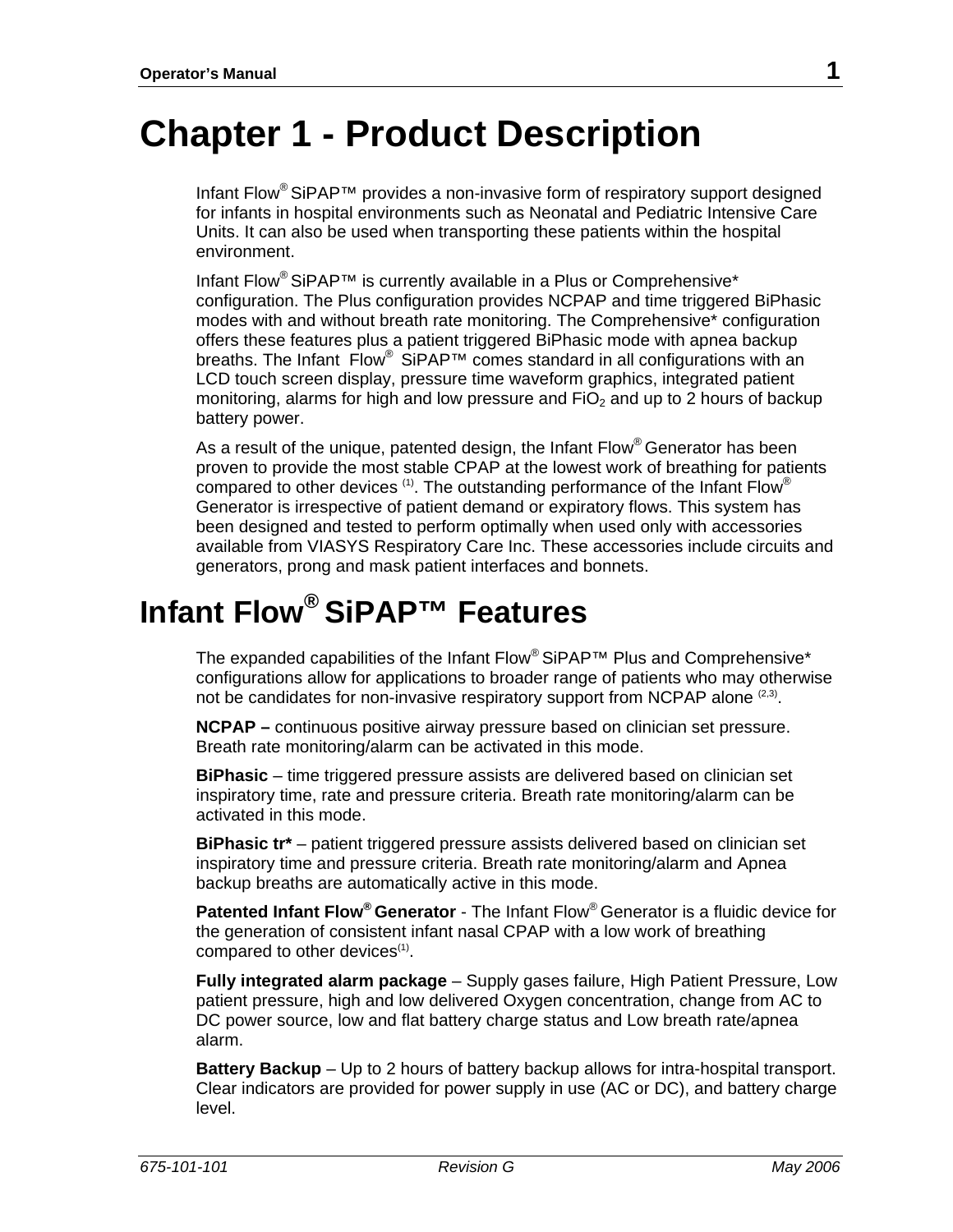<span id="page-11-0"></span>**Screen Lock** – After 120 seconds of no screen inputs, the screen changes to the Locked Screen to prevent inadvertent changes. Upon activation of a high priority alarm the screen changes to an unlocked state to allow access to controls.

#### **Table 1 – Functions and Accessories**

| <b>Functions &amp; Accessories</b>                | <b>Plus</b> | Comprehensive* |
|---------------------------------------------------|-------------|----------------|
| <b>NCPAP</b>                                      |             |                |
| NCPAP with breath rate monitoring<br>and alarm    |             |                |
| <b>BiPhasic</b>                                   |             |                |
| BiPhasic with breath rate monitoring<br>and alarm |             |                |
| BiPhasic tr*                                      |             |                |
| Internal Battery                                  |             |                |
| <b>Manual Breath</b>                              |             |                |
| Apnea Back up rate                                |             |                |
| Screen lock                                       |             |                |
| Prioritization of alarms                          |             |                |

**\*Comprehensive configuration not available for sale in the United States** 

- (1) Decreased imposed work with a new nasal continuous positive airway pressure device. Klausner, James F., PhD, Lee, Amy., Hutchison, Alastair A., FRACP. Pediatric Pulmonology 22: 188-194; 1996
- (2) A Prospective Randomized, Controlled Trial Comparing Synchronized Nasal Intermittent Positive Pressure Ventilation versus Nasal Continuous Positive Airway Pressure as Modes of Extubation. Khalaf Nabeel, M., Brodsky Nancy, Hurley John, Bhandari Vineet. PEDIATRICS 108 (1): 13-17: 2001
- (3) Efficacy of Nasal Intermittent Positive Pressure Ventilation in Treating Apnea of Prematurity. Lin Chyi-Her, MD, Wang Shan-Tair, PhD, Lin Yuh-Jyh, MD, Yeh Tsu-Fuh, MD:Pediatric Pulmonolgy: 26 (5): 349-53; 1996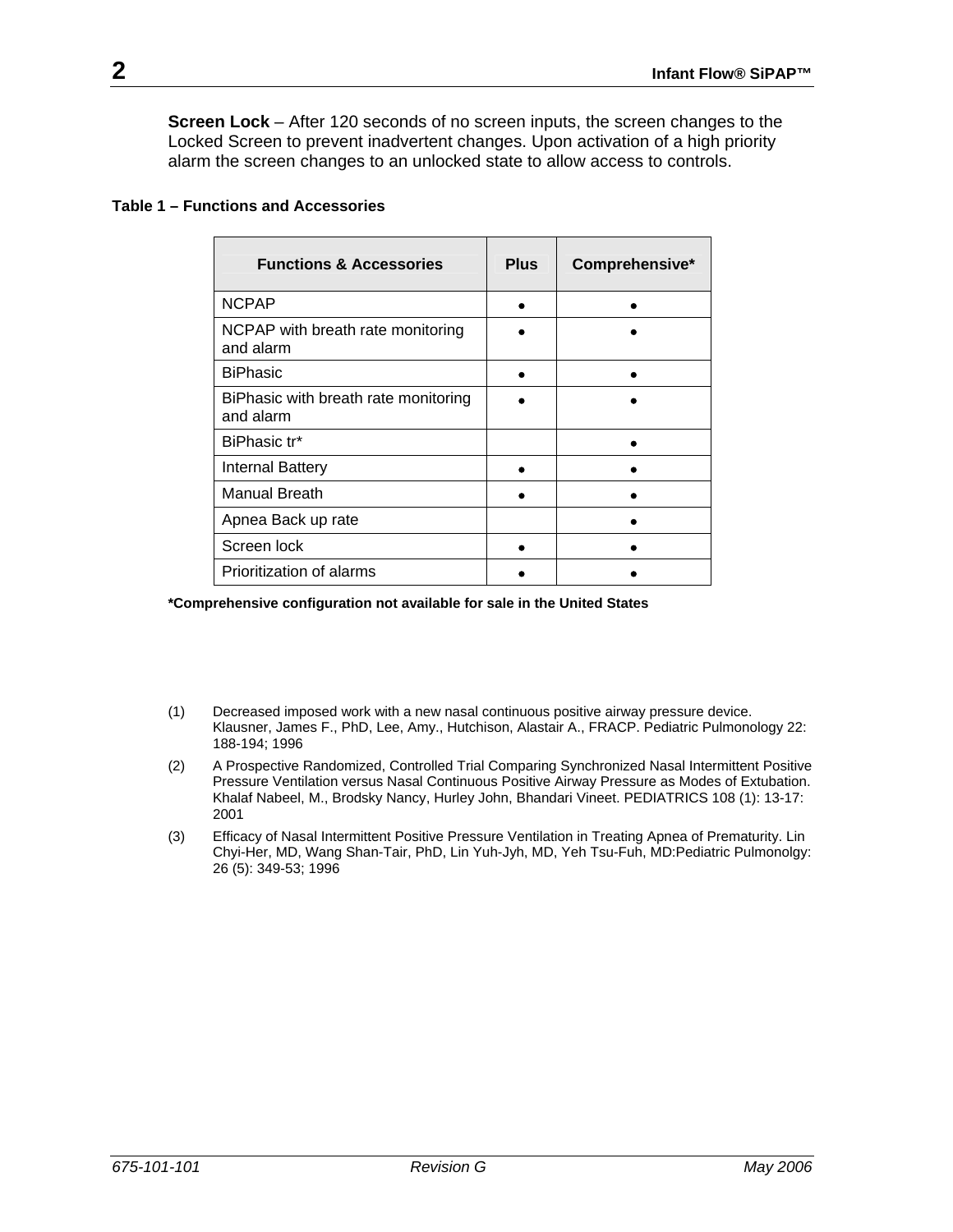## <span id="page-12-0"></span>**Chapter 2 - Product Specifications**

#### *Modes*

- NCPAP
- NCPAP with breath rate monitoring and low rate alarm
- BiPhasic (time triggered)
- BiPhasic (time triggered) with breath rate monitoring and low rate alarm
- BiPhasic tr (patient triggered) with breath rate monitoring, low breath rate alarm and apnea back up (Comprehensive models only)

#### *Controls*

- Inspiratory Time  $(Ti) 0.1 3.0$  seconds
- Rate (R)

1-120 (Non-U.S. Configuration Parameters)

1-54 (U.S. Configuration Parameters)

- Apnea Interval
	- $\bullet$  (T<sub>apnea</sub>) 10-30 seconds, 5 second intervals (Non-U.S. Configuration Parameters)
	- (TLBR) 10-30 seconds; 5 second intervals (U.S. Configuration Parameters)
- NCPAP / Pres Low flow meter 0-15 L/min, accuracy  $\pm$  15% of selected output
- Pres High flow meter 0-5 L/min, accuracy  $\pm$  15% of selected output
- Manual Breath X 1
- $\%O_2 21 100\%$

#### *Monitors*

- CPAP
- PEEP
- MAP
- PIP
- $\bullet$  %O<sub>2</sub>
- I:E ratio
- Spontaneous rate (Rsp)
- Battery charge level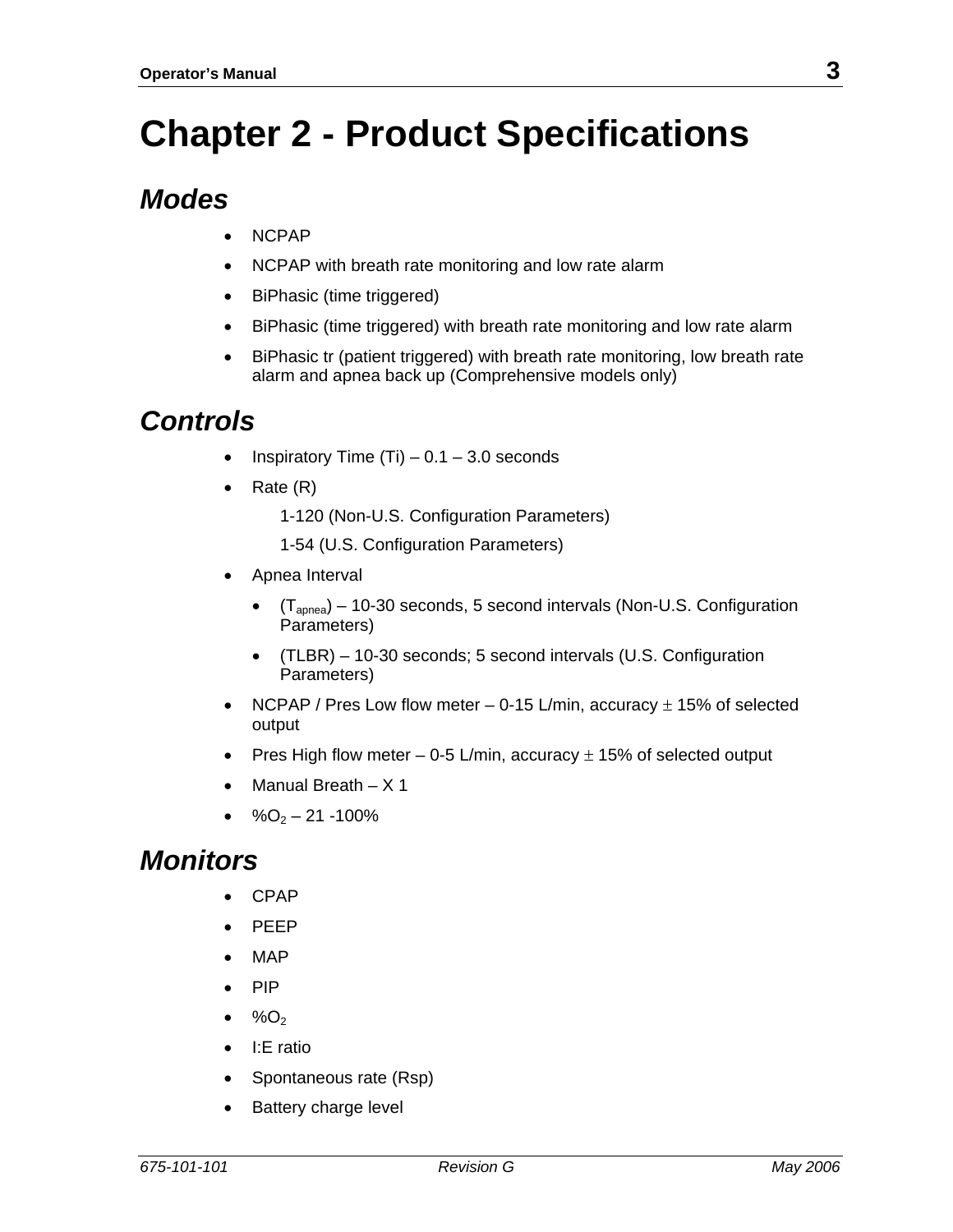#### <span id="page-13-0"></span>*Alarms*

- High airway pressure  $-3$  cmH<sub>2</sub>O above measured airway pressure
- Airway over-pressure limit alarm
	- maximum 11 cmH<sub>2</sub>O in NCPAP and time triggered BiPhasic mode
	- maximum 15  $cmH<sub>2</sub>O$  in patient triggered BiPhasic tr mode
- Low airway pressure  $-2$  cmH<sub>2</sub>O below measured airway pressure or 1  $cmH<sub>2</sub>O$  if otherwise would be zero
- High and Low delivered Oxygen concentration  $±5%$  of setting. Minimum and maximum delivered FiO2 is 18 and 104% respectively.
- Low breath rate alarm
- Low battery charge level
- Flat battery
- Input gases failure
- Alarm volume (electronic alarms) 70 dBa at 1 meter

#### *Pneumatic Supply*

- Patient Gas Outlet 15 mm standard taper fitting
- Patient Pressure Input 4.5 mm Luer taper fitting
- Gas Supply Nominal 4 bar, clean, dry medical air and oxygen
- Range 2.8 6 bar; Maximum differential pressure 2 bar
- Manometer Range 0 to  $+$  20 cmH<sub>2</sub>O, accuracy,  $\pm$  2% of span
- Gas Connections Standard DISS, NIST or Air Liquide connectors

#### *Electrical Supply*

- Input Voltage -100-230 VAC
- Input Frequency -50/60 Hz
- Power Consumption -50 VA maximum
- Fuse Rating For 220 V nominal operation-"T" Type 2.5 A at 250 V
- Device Housing Protection rating level -IPX1
- Battery Working Time -2 hours (from fully charged state)
- Battery Charging Time max. 16 hours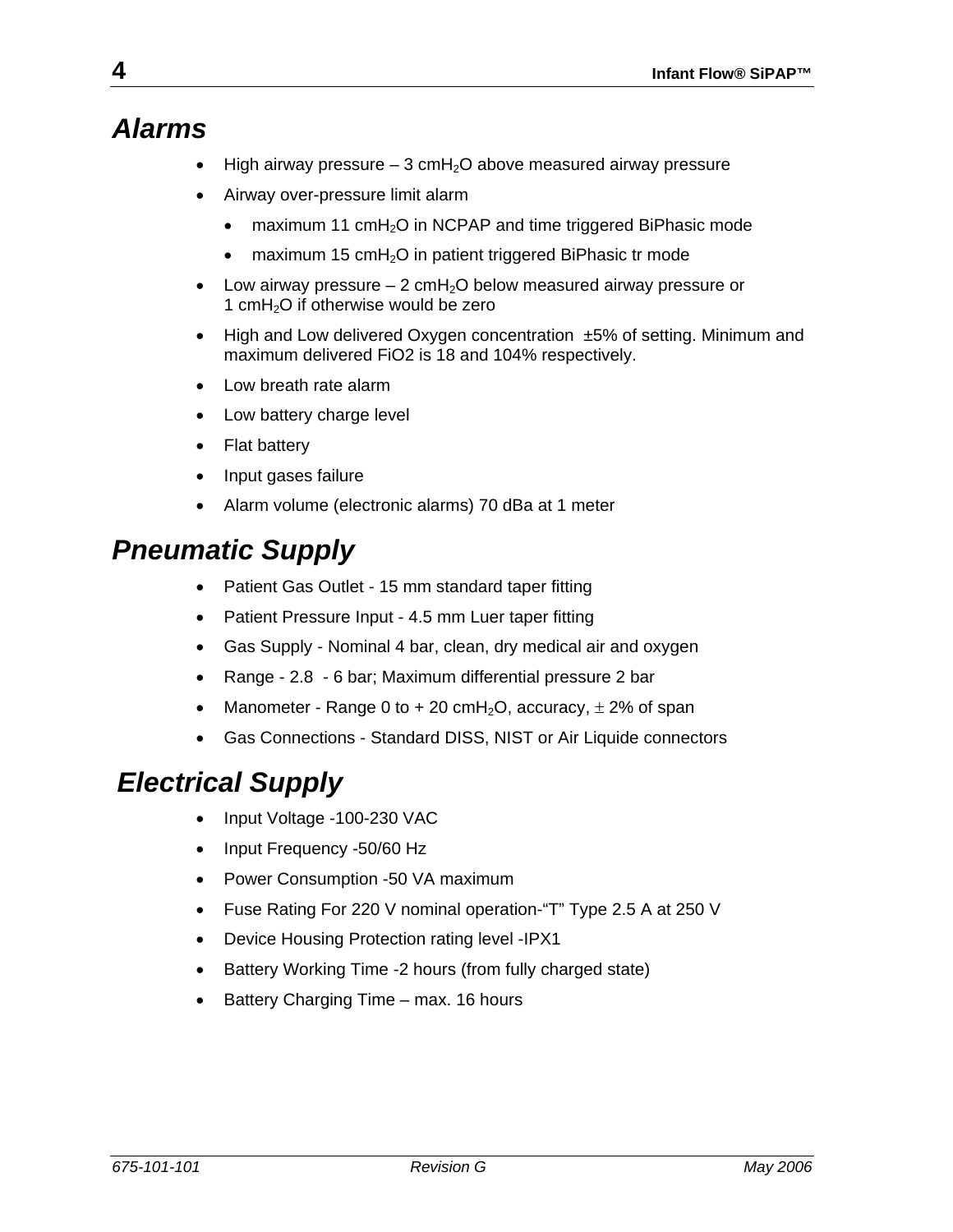#### <span id="page-14-0"></span>*Atmospheric & Environmental*

• **Temperature Range**

**-Operating**: 5 – 40° C

**-Storage**: - 20 - 50° C

- **Relative Humidity -Operating**: 0 95% non-condensing
- **Storage**: 0 95% non-condensing

#### *Physical*

- **Dimensions (Driver only)-**
	- $(W \times H \times D)$  26 x 38 x 23.5 cm
	- (W x H x D) 10.25 x15 x 9.25 in
- **Weight (Driver only)-**
	- 8.8 kg
	- 19.5 lb

#### *Accessories*

• **Silencer / Bacterial Filter** - The additional resistance of the D1420/100 Silencer / Bacterial Filter and adaptor is less than  $0.56$  cmH<sub>2</sub>O at 15 LPM, and less than  $0.40 \text{ cm}$ H<sub>2</sub>O at 5 LPM.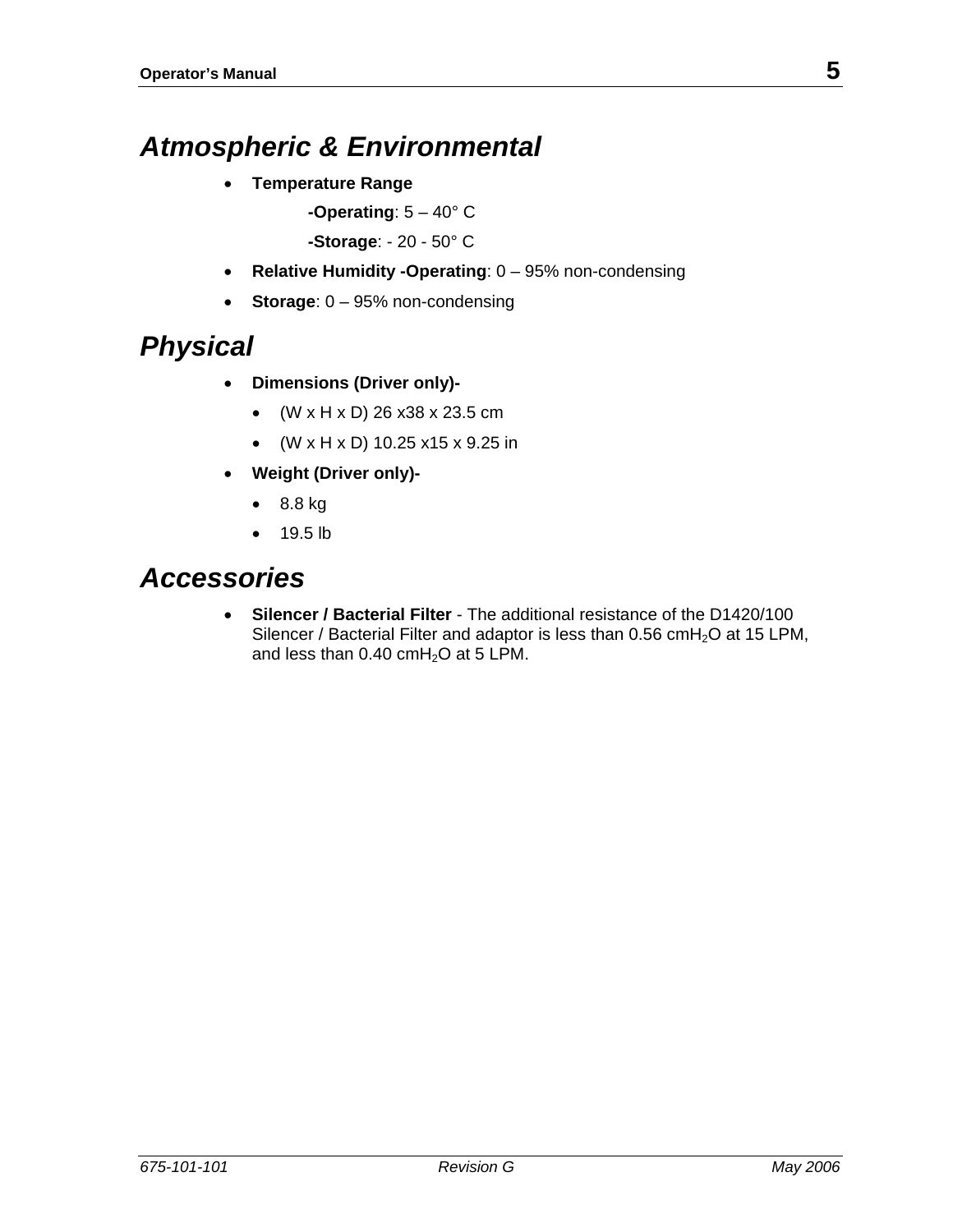## **Infant Flow® SiPAP™**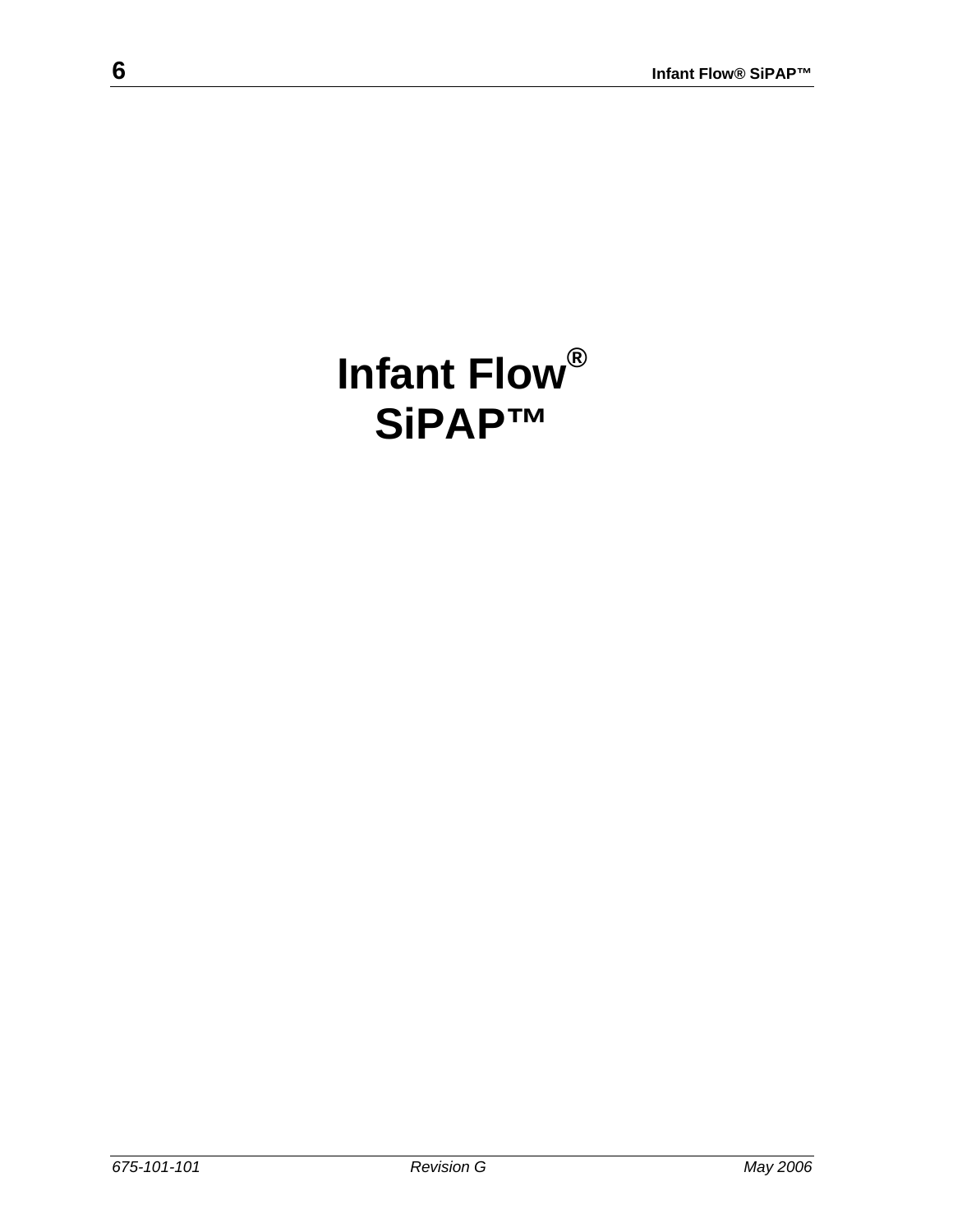## <span id="page-16-0"></span>**Chapter 3 - Summary of Warnings and Cautions**

Please review the following safety information prior to operating the Infant Flow<sup>®</sup> SiPAP<sup>™</sup>. Attempting to operate this equipment without fully understanding its features and functions may result in unsafe operating conditions.

Warnings and Cautions, which are general to the use of the device under all circumstances, are included in this section. Some Warnings and Cautions are also inserted within the manual where they are most meaningful.

Notes are also located throughout the manual to provide additional information related to specific features.

If you have a question regarding the installation, set up, operation, or maintenance of the device, contact VIASYS Respiratory Care Inc.

#### **Terms**

| <b>WARNINGS</b> | identify conditions or practices that could result in serious adverse<br>reactions or potential safety hazards. |
|-----------------|-----------------------------------------------------------------------------------------------------------------|
| <b>CAUTIONS</b> | identify conditions or practices that could result in damage to the<br>driver or other equipment.               |
| <b>NOTES</b>    | identify supplemental information to help you better understand how<br>the driver works.                        |

#### *Warnings*

- Infant Flow<sup>®</sup> SiPAP<sup>TM</sup> is intended for use by a trained practitioner, under the direct supervision of a qualified physician.
- When the Infant Flow<sup>®</sup> SiPAP<sup>™</sup> is connected to a patient, a trained health care professional should be in attendance at all times to react to an alarm or other indications of a problem.
- Always have an alternate means of ventilation available whenever the Infant Flow® SiPAP™ is in use.
- Do not attach the Generator to the patient until User Verification and initial set up into NCPAP mode is complete.
- Water in the air supply can cause malfunction of this equipment.
- The operator should not touch the electrical connectors of the Infant Flow® SIPAP™ or its accessories, and the patient simultaneously.
- An audible alarm indicates an anomalous condition and should never go unheeded.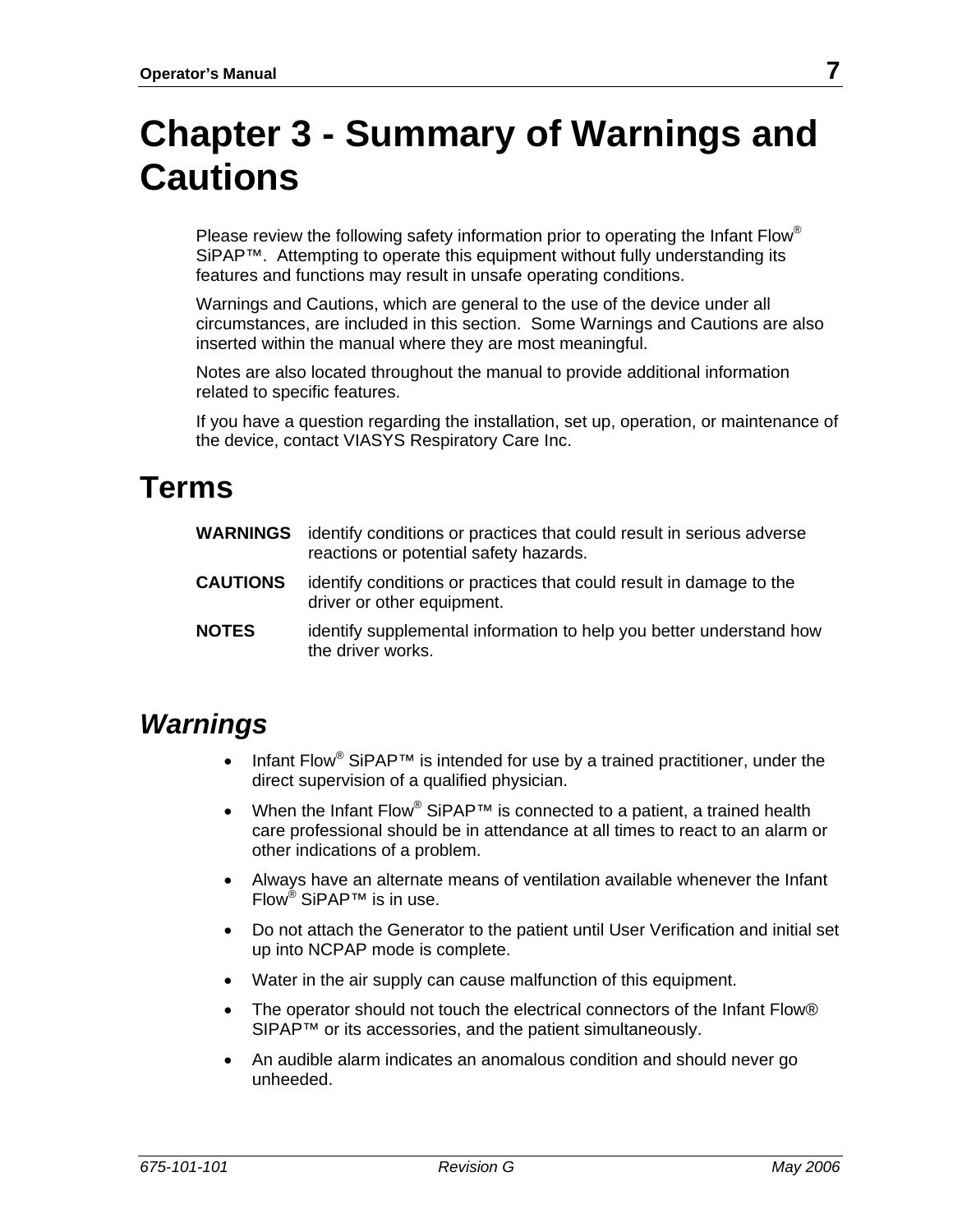- Anti-static or electrically conductive hoses or tubing should not be used within the patient circuit.
- If a mechanical or electrical problem is recognized while operating the Infant Flow® SiPAP™, it must be removed from use and referred to qualified service personnel for servicing. Using inoperative equipment may result in patient injury.
- Prior to patient application, ensure that all User Verification testing and calibration procedures are successfully completed. User Verification testing and calibration procedures must be done off patient.
- The  $\blacksquare$  indicates a connection between the Transducer Assembly and the driver. It does not indicate attachment or correct positioning of the Abdominal Respiratory Sensor.
- Under certain conditions (minimum supply pressure and maximum gas demand, including auxiliary output) output flow rates and therefore pressure delivered to the generator may be reduced.
- The Pres High flow meter must be adjusted to zero when not required for the patient.
- Whenever a patient is attached to respiratory care equipment, constant attendance is required by qualified personnel. The use of an alarm or monitoring system does not give absolute assurance of warning for every malfunction that may occur in the system. In addition, some alarm conditions may require immediate attention.
- Nasal CPAP treatment in general can cause nasal irritation, septal distortion, skin irritation and pressure necrosis. Adherence to the recommended usage instructions for the Infant Flow® SiPAP™ accessories may reduce the incidence of these complications.
- It is strongly recommended that regular monitoring for gastric distention be carried out for patients receiving non-invasive ventilatory support. Refer to your facility's policy and procedure for further guidance.
- This device exhausts  $O<sub>2</sub>$  during normal operation. Oxygen vigorously accelerates combustion. To avoid fire hazard, do not place flammable materials or sources of heat close to the exhaust.
- The Abdominal Respiratory Sensor is used only to enable features associated with certain modes from the Infant Flow® SiPAP. When using the Abdominal Respiratory Sensor, always use an additional, external device for monitoring of the respiratory rate and detection of apneic episodes as well as an appropriate monitor for continuous  $a_2$  monitoring.
- If the Infant Flow<sup>®</sup> SiPAP<sup>TM</sup> driver is shelf mounted, ensure that the driver is stable and that all circuit tubing, hoses and cables are restrained to avoid hazard of toppling.
- Check that the water trap is empty before use and empty it frequently during use.
- Do not block or restrict the exhaust port located on the instrument back panel. Equipment malfunction may result.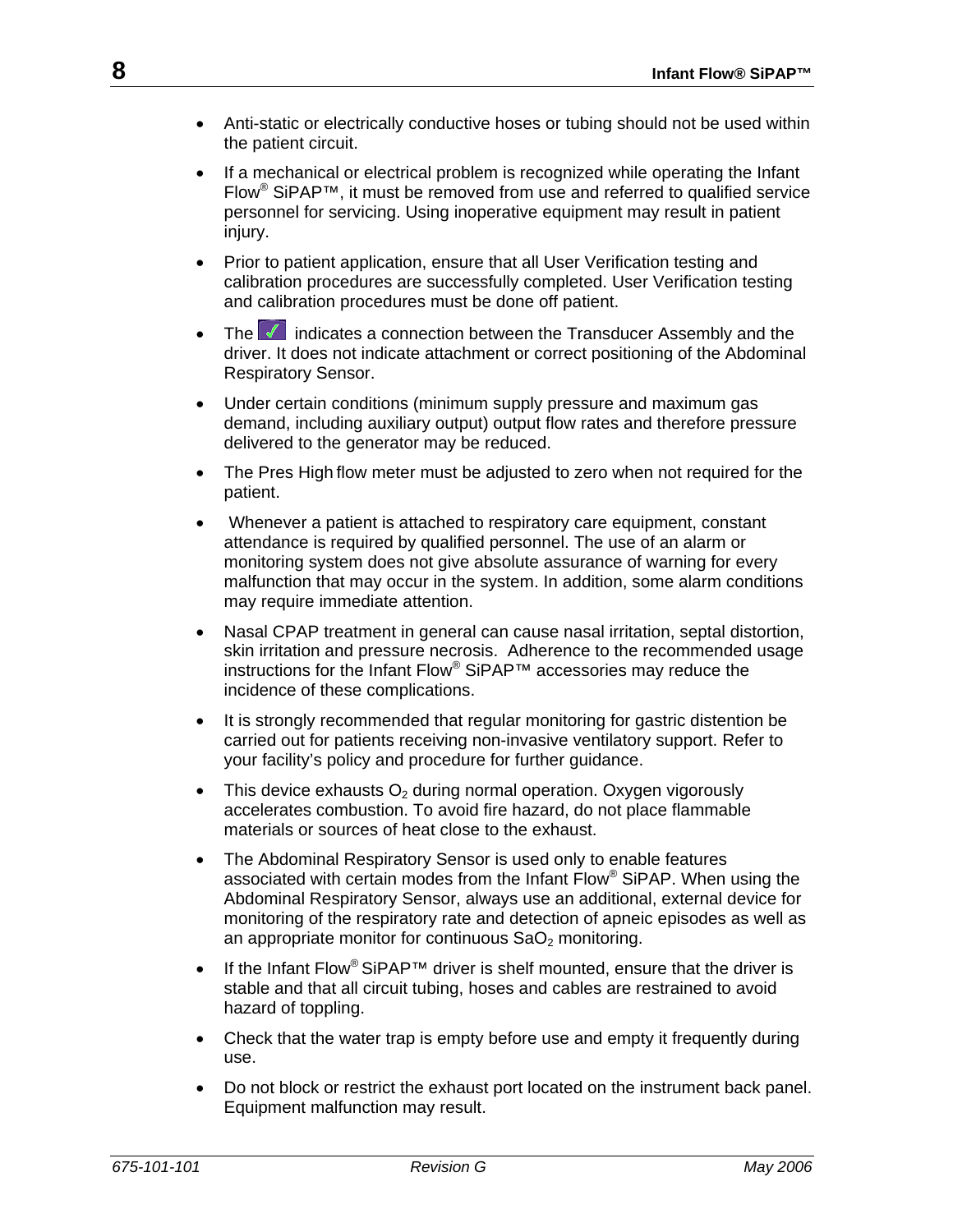- Do not use the equipment without the expiratory tubing connected to the generator.
- Only use the supplied AC cable to connect to the power supply.
- The Transducer LED indicator on the front panel of the driver only signifies connection to the driver. It does not indicate connection to or proper positioning of the Abdominal Respiratory Sensor.
- Do not overload the pole and stand.
- Oxygen vigorously accelerates combustion. To avoid explosion hazard, do not use any instrument or other equipment that may have been exposed to oil or grease contamination.
- When a low gas supply alarm occurs, the oxygen concentration delivered to the patient will differ from that set on the  $%O<sub>2</sub>$  control.
- A source gas failure will change the  $FiO<sub>2</sub>$  and may result in patient injury.
- The functioning of this equipment may be adversely affected by the operation of other equipment nearby, such as high frequency surgical (diathermy) equipment, defibrillators, short-wave therapy equipment, "walkie-talkies", or cellular phones.
- Due to possible explosion hazard, the Infant Flow® SiPAP™ should not be used in the presence of flammable anesthetics.
- Electric shock hazard Do not remove any of the Infant Flow<sup>®</sup> SiPAP<sup>TM</sup> covers or panels. Refer *all* servicing to an authorized VIASYS Respiratory Care service technician.
- A protective ground connection by way of the grounding conductor in the power cord is essential for safe operation. Upon loss of protective earth ground, all conductive parts including knobs and controls that may appear to be insulated can render an electrical shock. To avoid electrical shock, plug the power cord into a properly wired receptacle, use only the power cord supplied with the ventilator, and make sure the power cord is in good condition.
- The Infant Flow® SiPAP<sup>™</sup> is designed to ensure that the user and patient are not exposed to excessive leakage current per applicable standards. However, this cannot be guaranteed when external devices are attached to the driver. In order to prevent the risk of excessive enclosure leakage current from external equipment attached to the driver, isolation of the protective earth paths must be provided to ensure proper connection. This isolation should ensure that the cable shields are isolated at the peripheral end of the cable.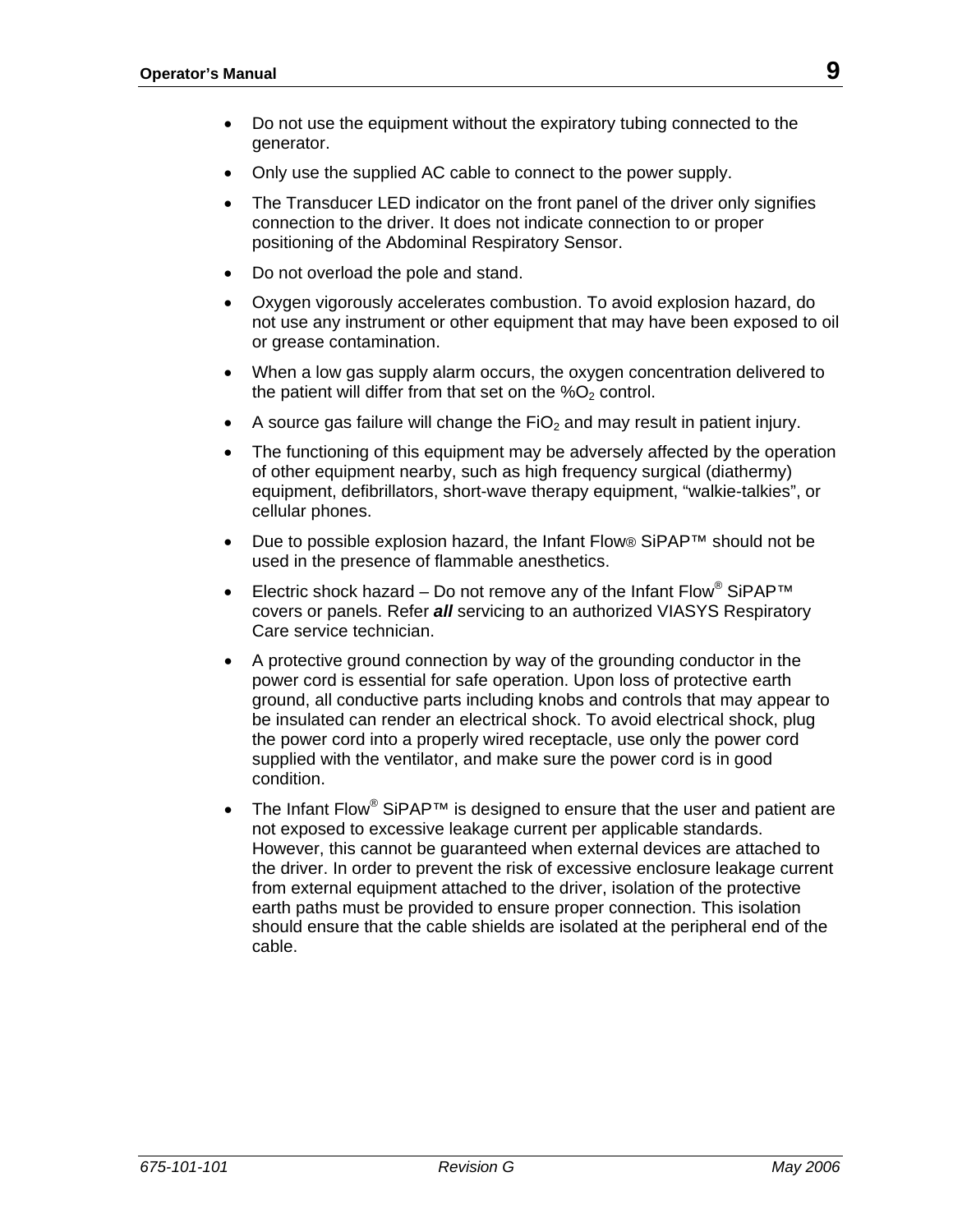#### <span id="page-19-0"></span>*Cautions*

- Before use, verify that this equipment has been authorized for use by qualified technical service personnel.
- Ensure that the voltage and installed fuses are set to match the voltage of the wall outlet, or damage may result.
- A battery that is fully drained (i.e. void of any charge) may cause damage to the driver and should be replaced.
- All accessory equipment that is connected to the driver should comply with CSA/IEC601/ETL.
- Although failure of any of the above tests will not prevent the ventilator from functioning, it should be checked to make sure it is operating correctly before use on a patient.
- The Infant Flow<sup>®</sup> SiPAP<sup>™</sup> has been designed and tested using only VIASYS Respiratory Care accessories. Only accessories approved for use by VIASYS Respiratory Care should be used. If in doubt, please contact your local sales representative.
- Employ safe lifting procedures when assembling the unit.
- Do not sterilize the driver. The internal components are not compatible with sterilization techniques.
- Do not submerge the driver or pour cleaning liquids over or into the driver.
- Following each alarm verification test, ensure that control settings and alarm limits are reset as instructed before proceeding to the next test.

#### *Notes*

• VIASYS Respiratory Care Inc. cannot assure product performance as stated in this manual with the use of Non- VIASYS Respiratory Care accessories.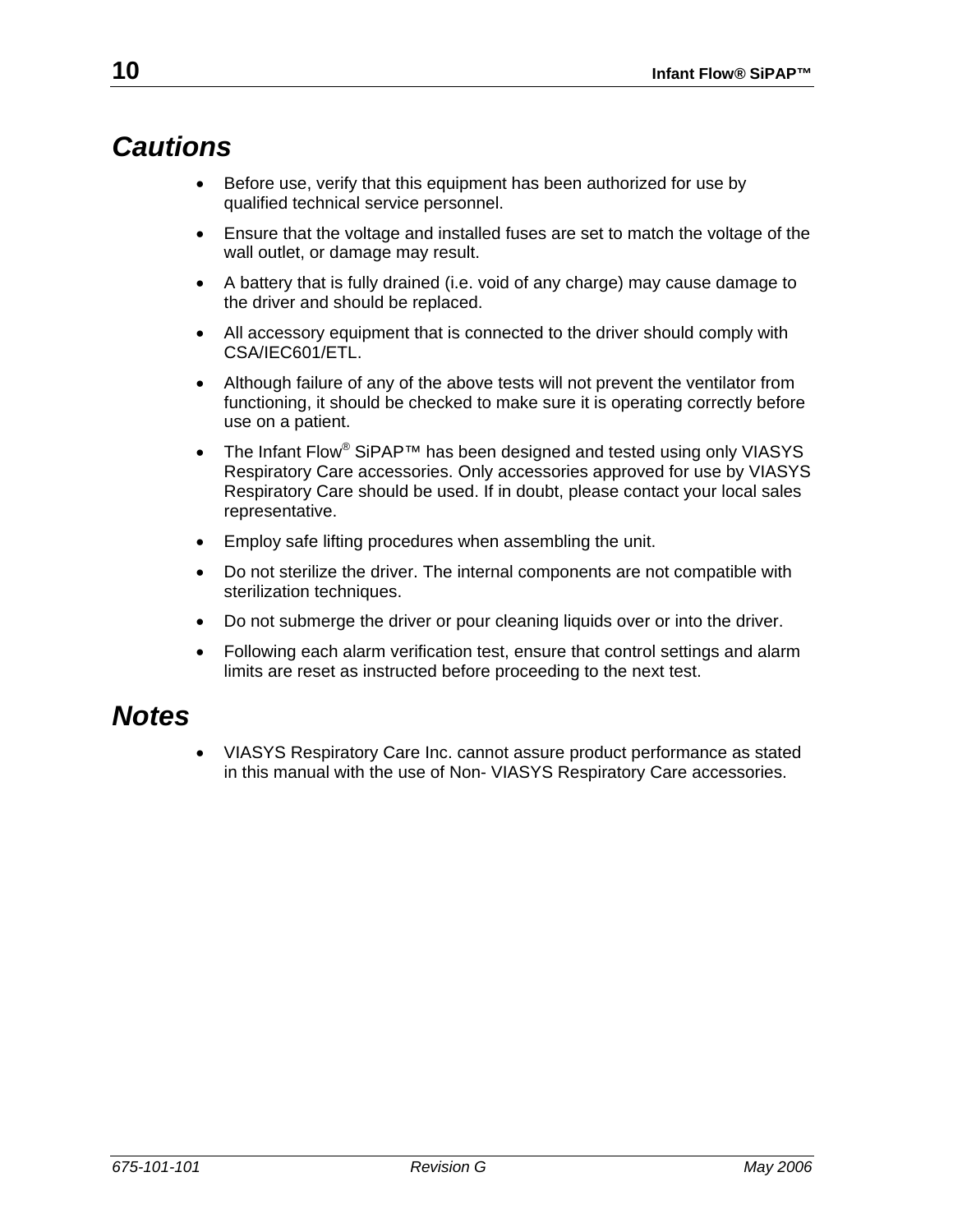## <span id="page-20-0"></span>**Chapter 4 - Unpacking & Setup**

## **Assembly and physical setup**



**Figure 1 – Stand unpacking and assembly**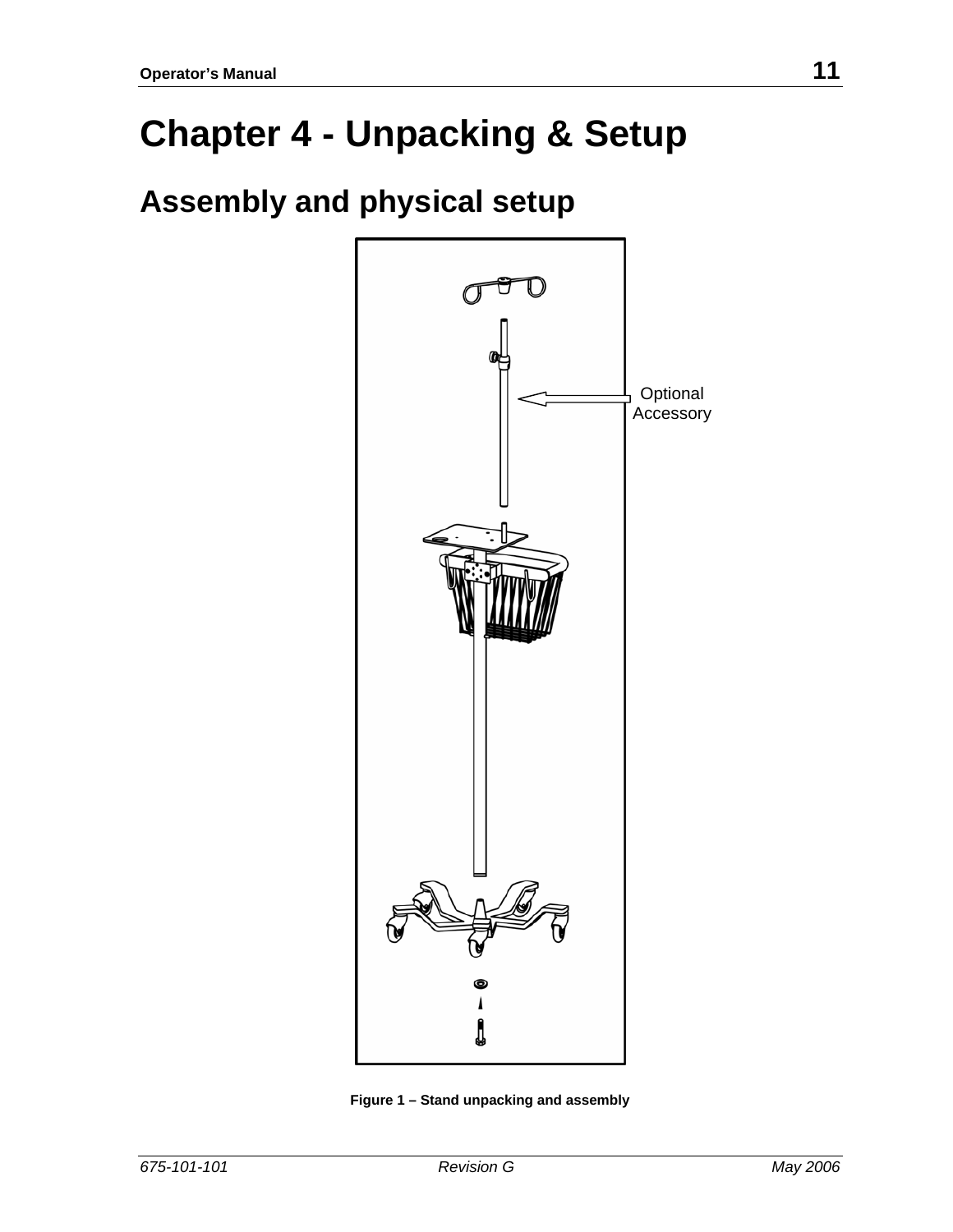<span id="page-21-0"></span>

**Figure 2 – Stand and Driver assembly**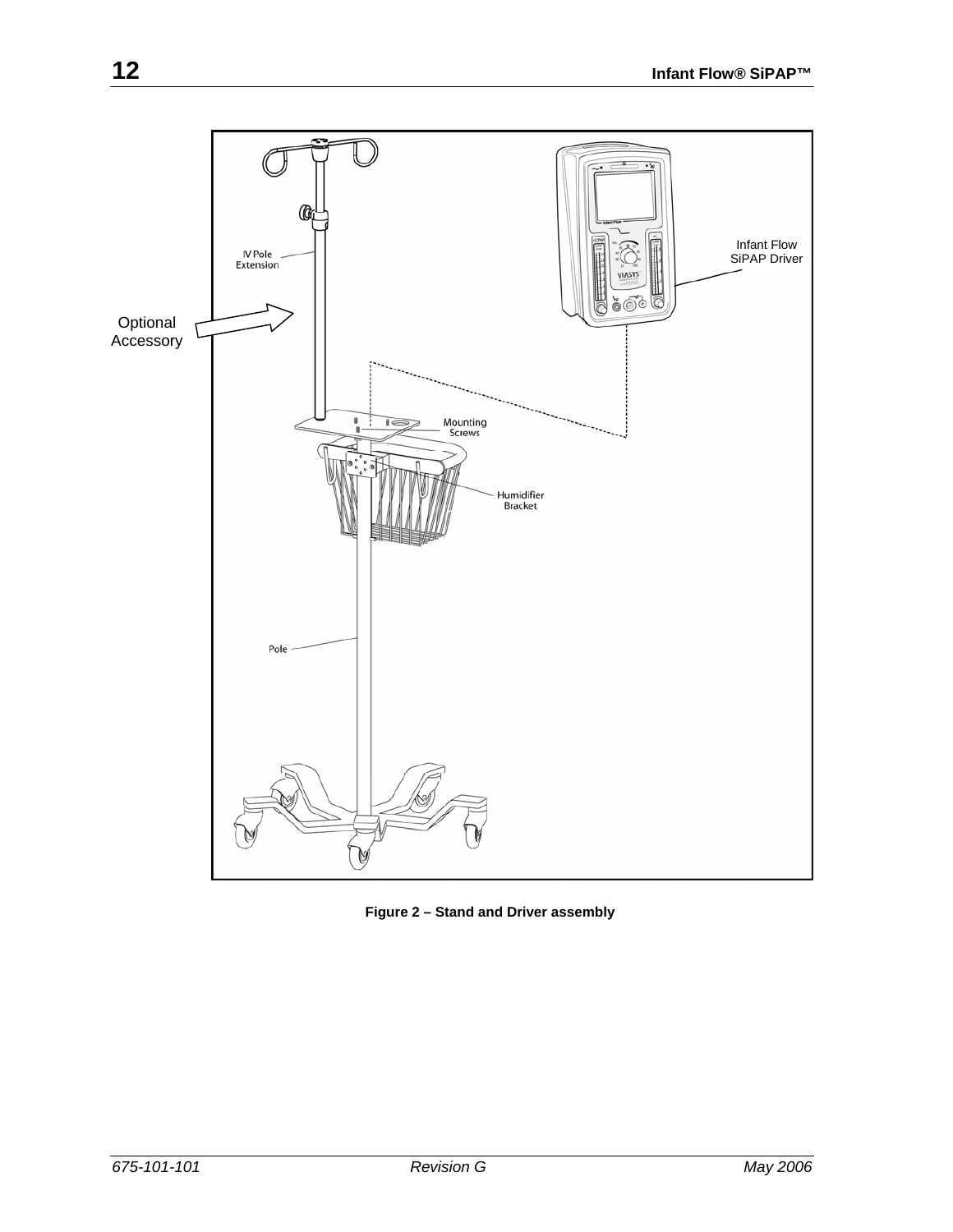<span id="page-22-0"></span>

**Figure 3 – Driver assembled with patient circuit and /humidifier** 

#### *Note*

*We recommend between 96.8 °F (36 °C) and 98.6 °F (37 °C) but never higher than 98.6 °F (37 °C) for inspired gases.*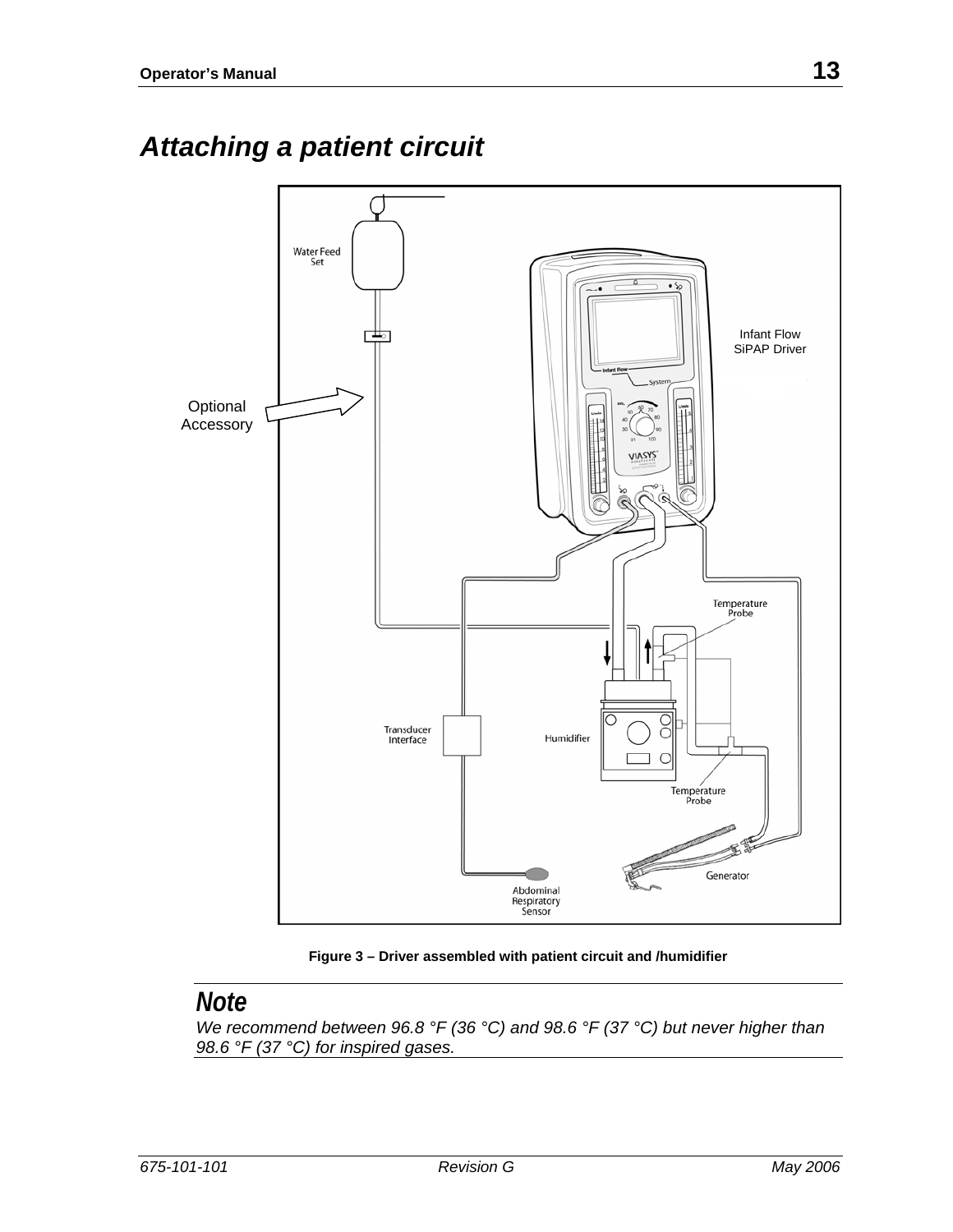### <span id="page-23-0"></span>**CAUTION**

*Back pressure from the humidifier chamber to some auto-feed water bags may occur. Ensure that the humidifier chambers are adequately filled according to the manufacturers instructions.* 

#### *Note*

*When the Hudson RCI Humidification System is being used with Infant Flow SiPAP, it is recommended that the standard compliance column be used.* 

#### *Attaching the Abdominal Respiratory Sensor*



**Figure 4 – Attaching the Abdominal Respiratory Sensor** 

- 1. Connect the Transducer Assembly to the front panel of the driver (Fig. 3)
- 2. Connect Abdominal Respiratory Sensor to the Transducer interface.
- 3. Apply gentle compression to sensor. Verify function with illumination of LED on transducer interface.
- 4. Apply sensor with suitable tape (Fig 4).
	- a. Pressure line perpendicular to tape
	- b. Sensor between umbilicus and xiphisternum
	- c. Placement on the side of the abdomen may be necessary
- 5. Verify correct placement
	- a. Observe spontaneous breathing
	- b. Transducer LED illuminates on expiration; Front panel Transducer LED illuminates on inspiration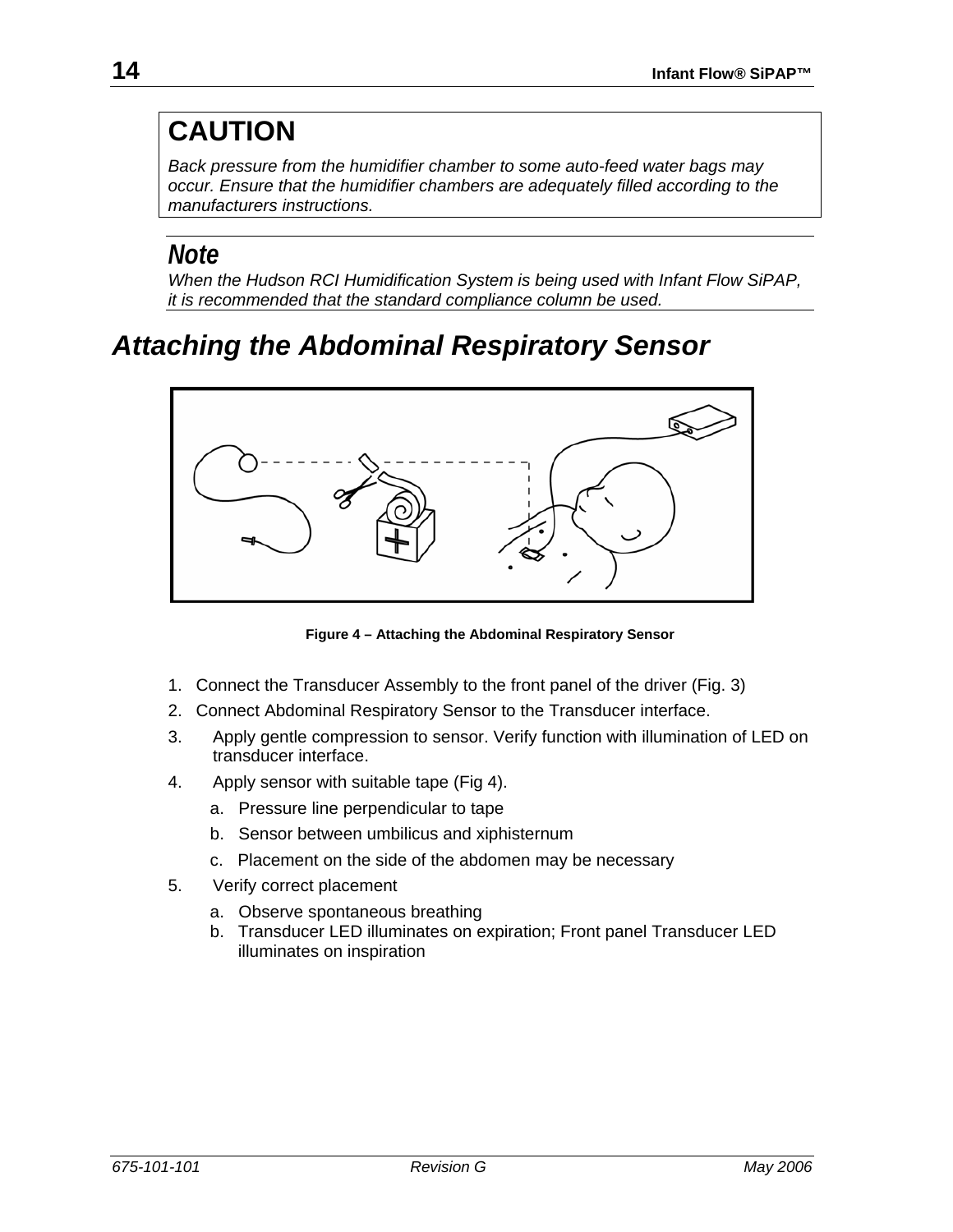### <span id="page-24-0"></span>*Flow / Pressure Relationship*

The Infant Flow® SiPAP™ is subject to a direct relationship between the controlled enriched gas flow and airway pressure. A nomogram illustrating the relationship between constant airway pressure and flow settings is shown in Figure 5. For example, 8 L/min gas flow provides approximately 5  $cmH<sub>2</sub>O$ .

#### *Note*

*Individual devices have a tolerance of up to ± 10% from that illustrated in the nomogram and in particular, at pressures below 2 cmH2O.* 



**Figure 5 – Flow Pressure Nomogram**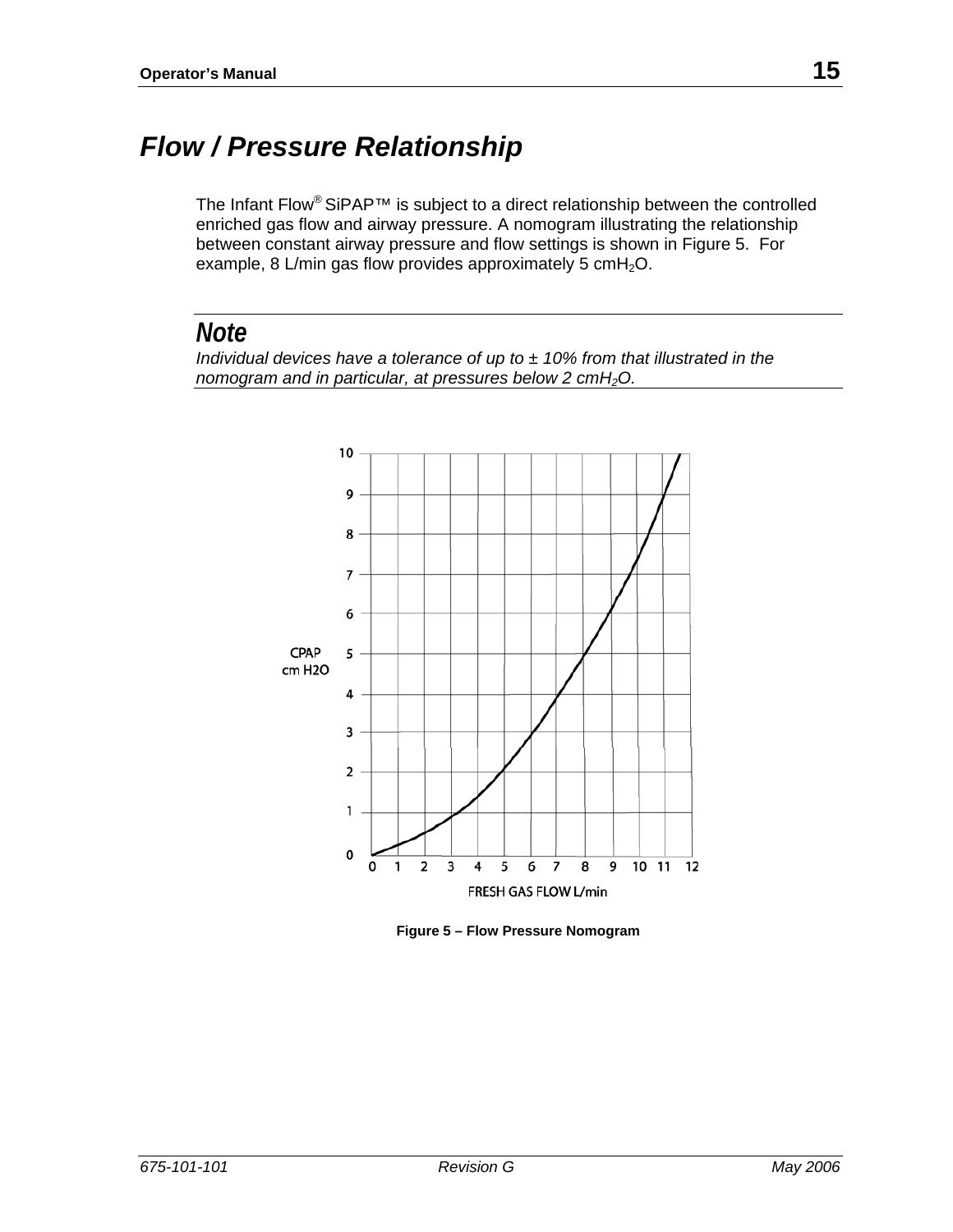### <span id="page-25-0"></span>**User Verification Test**

#### **WARNING**

**Do not attach Generator to the patient until User Verification and initial set up into NCPAP mode is complete.** 

#### **CAUTION**

Although failure of any of the above tests will not prevent the ventilator from functioning, it should be checked to make sure it is operating correctly before use on a patient.

#### *Power-on Check*

This test is run automatically on power up of the driver and automatically performs the following checks:

- Flash ROM
- Hardware Inputs/Outputs
- Audible and visual alarms indicators
- Test and calibration of pressure sensor
- Test of dump valve

The unit carries out a full functional check during this time. If unsuccessful, the screen remains darkened and the warning bar remains on. In this case, check for the following;

- Power Supply not connected
- Battery voltage low

If the checks are successful, the screen changes to Power Up Screen. After two seconds, the screen changes to Power Up Check Screen.

During the Power Up check:

- Screen image shown in negative
- Warning bar comes on for one second
- Transducer Assembly LED comes on for one second
- Audible alarm sounds for one second
- Dump valve is tested
- Pressure is set to zero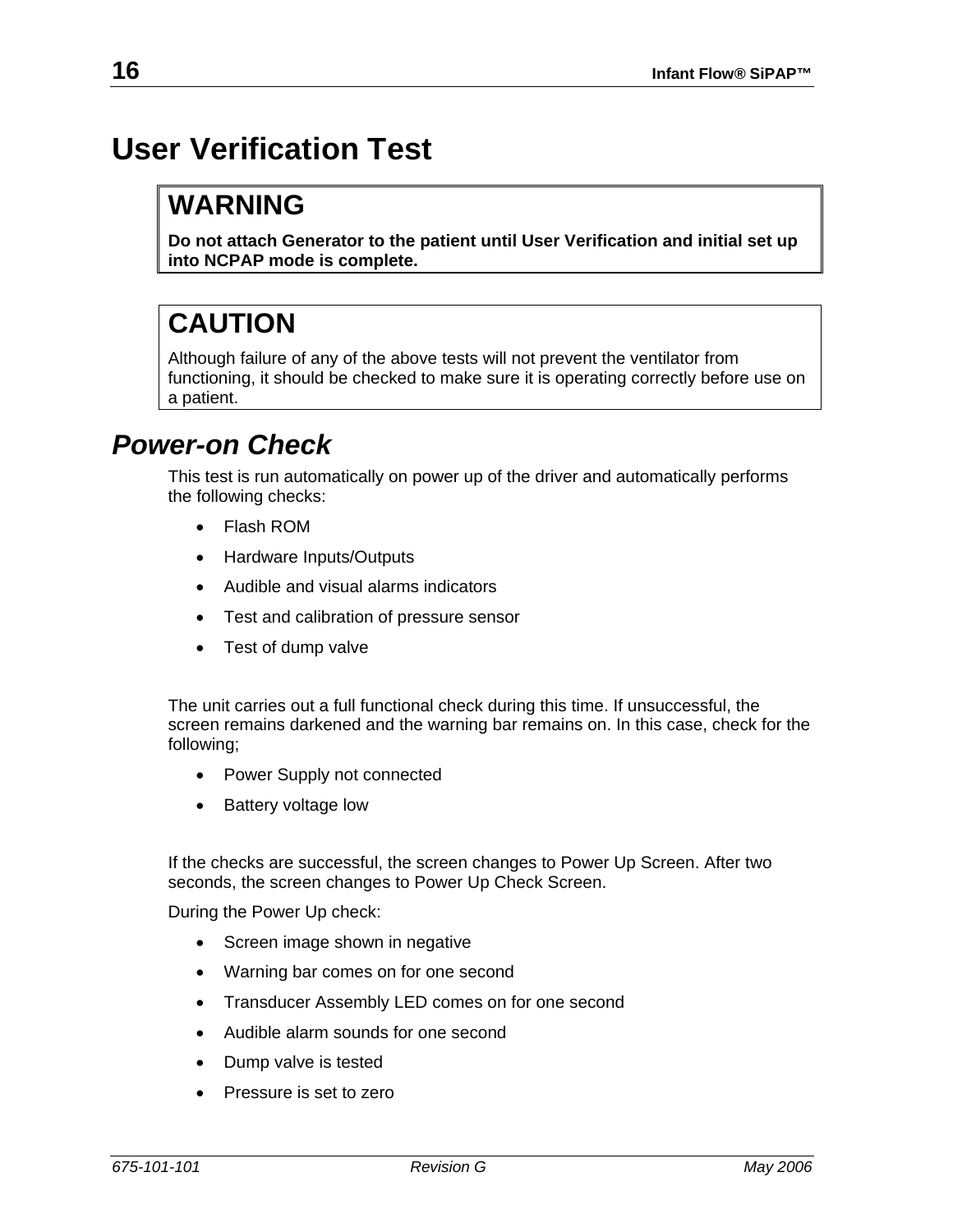<span id="page-26-0"></span>After two seconds screen changes to Set Up Screen. Alarm limits are disabled and a flashing question mark appears under the NCPAP / Pres Low flow meter screen indicator.

### **Two Point O<sub>2</sub> Sensor Calibration**

Enter the Calibration Screen from the Set Up Screen by pressing the calibration button on the lower right hand corner of the touch screen. Ensure there is a minimum 8 LPM set on the NCPAP/PRES Low Flow meter. Adjust the  $%O<sub>2</sub>$  control to 21%. Allow the  $\%O_2$  display to stabilize. Confirm the calibration by touching the associated flashing button.

Adjust the  $%O<sub>2</sub>$  control to 100%. Allow the  $%O<sub>2</sub>$  display to stabilize. Confirm by touching the associated flashing button. Return to the Start up Screen by pressing the Exit button.

#### *Note*

*If O<sub>2</sub> calibration fails, a red "X" is shown. Refer to the Service Manual.* 

#### *Leak Test*

- 1. Have the patient circuit and generator assembled as shown in Fig 3.
- 2. Connect the patient interface (prong or mask) to the generator (see Chapter 5, Step by Step Fixation) and occlude the opening to the patient.
- 3. If not powered up already, switch on the power to the driver.
- 4. Adjust the NCPAP / Pres Low flow meter to 8 L/min. Verify that the measured pressure is  $5 \pm 1$  cmH<sub>2</sub>O. Touch the associated flashing screen icon to confirm.
- 5. Adjust  $%O<sub>2</sub>$  control as prescribed for the current patient. Verify that the blender setting, and the measured oxygen value, are within 3%. Touch the associated flashing screen icon to confirm.
- 6. Adjust the Pres High flow meter as prescribed for the current patient. Touch the associated flashing screen icon to confirm.
- 7. Connect the Transducer Interface to the front panel of the driver if breath monitoring is desired in treatment. Touch the associated flashing screen icon to confirm.
- 8. The display screen changes to the Alarm Set/Confirm Screen. Press the NCPAP button or Alarm Mute/Reset button to set alarms and begin monitoring.
- 9. Monitored parameter for CPAP should be  $4-5$  cmH<sub>2</sub>O. If not, check circuit for leaks or blockages, (including the humidification system).
- 10. Remove the occlusion to the patient interface. The monitored CPAP display should be 0-2  $cmH<sub>2</sub>O$ . If not, check that the interface is not still occluded.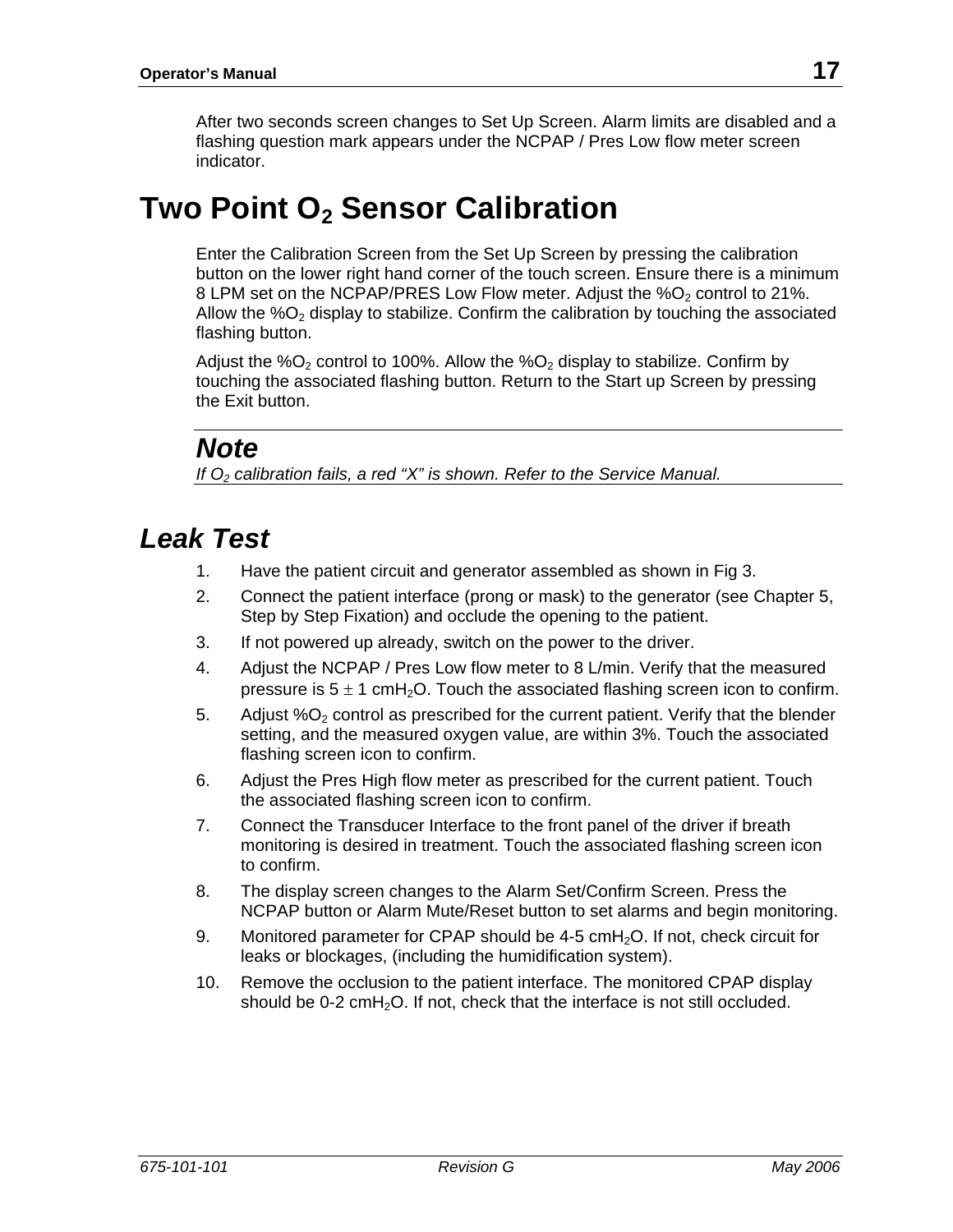#### <span id="page-27-0"></span>*Alarms Test*

#### **WARNING**

**Prior to patient application, ensure that all User Verification testing and calibration procedures are successfully completed. User Verification testing and calibration procedures must be done off patient.** 

#### *NOTE*

*Following each alarm verification test, ensure that control settings and alarm limits are reset as instructed before proceeding to the next test.* 

| <b>Alarm Test Initial Settings</b>                                         |                                                |  |  |  |
|----------------------------------------------------------------------------|------------------------------------------------|--|--|--|
| <b>Air Supply Pressure</b>                                                 | > 30 psig (2.1 bar)                            |  |  |  |
| O <sub>2</sub> Supply Pressure                                             | > 30 psig (2.1 bar)                            |  |  |  |
| <b>Patient Circuit</b>                                                     | Infant Flow® Patient Circuit                   |  |  |  |
| <b>Generator</b>                                                           | Infant Flow® Generator                         |  |  |  |
| <b>NCPAP / Pres Low flow meter</b>                                         | 8 L/min (for delivery of 5 cmH <sub>2</sub> O) |  |  |  |
| % $O2$                                                                     | 30%                                            |  |  |  |
| <b>Pres High flow meter</b>                                                | $3$ L/min                                      |  |  |  |
| <b>Mode</b>                                                                | <b>NCPAP</b>                                   |  |  |  |
| For Step 9 Use the settings provided below                                 |                                                |  |  |  |
| Rate                                                                       | 30 bpm                                         |  |  |  |
| Τi                                                                         | 0.3 <sub>sec</sub>                             |  |  |  |
| Tapnea (Non-U.S. Configuration) /<br>T <sub>LBR</sub> (U.S. Configuration) | 20 sec                                         |  |  |  |

Perform the Alarms Test on the Infant Flow® SiPAP™ using the following steps and the initial settings provided above.

- 1. Make appropriate connections for air and  $O<sub>2</sub>$  gas supply. Connect power cord to appropriate AC outlet. Attach patient circuit, generator and patient interface (mask or prong) as shown in Figure 3. Occlude the opening to the patient.
- 2. Power up the driver and allow Power On Check to complete.
- 3. Low airway pressure alarm: From NCPAP operating mode, with alarms set, remove occlusion from opening to patient. Verify that the low airway pressure alarm activates. Restore the patient interface occlusion and press the Alarm Mute / Silence button for 3 seconds to reset the alarms.
- 4. High airway pressure alarm: Adjust the NCPAP / Pres Low flow meter to 11 L/min. Verify that the high airway pressure alarm activates. Return the NCPAP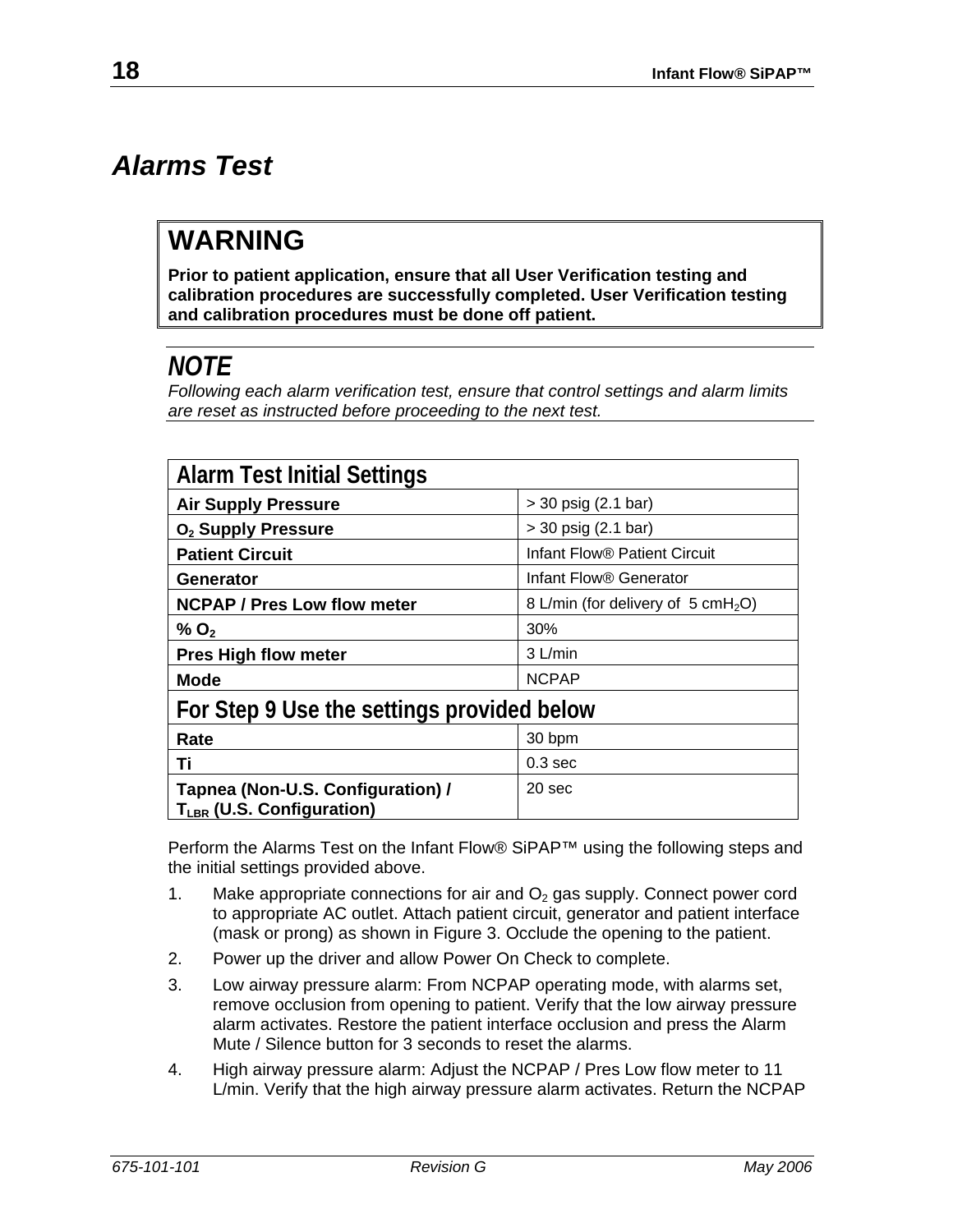/ Pres Low flow meter to 8 L/min and press the Alarm Mute / Silence button for 3 seconds to reset the alarms.

- 5. High %O<sub>2</sub> Alarm: Adjust the % O<sub>2</sub> control to 35%. Verify that the High %O<sub>2</sub> alarm activates. Return the  $O<sub>2</sub>$  control setting to 30%. Reset alarms by pressing the Alarm Mute / Reset button for 3 seconds.
- 6. Low %  $O_2$  Alarm: Adjust the %  $O_2$  control to 25%. Verify that the Low %  $O_2$ alarm activates. Return the  $O<sub>2</sub>$  control setting to 30%. Reset alarms by pressing the Alarm Mute / Reset button for 3 seconds.
- 7. Loss AC Alarm: Disconnect the AC power cord from the wall outlet. Verify that the Loss AC alarm activates. Reconnect the AC power cord. Clear the alarm by pressing the Alarm Mute / Reset button.
- 8. High Circuit Pressure Alarm: Increase nCPAP pressure to 11.1 cmH<sub>2</sub>O by increasing the NCPAP/PRES Low Flow meter. Verify that the High Circuit pressure alarm activates. Return NCPAP/PRES Low Flow meter to 8 LPM and press the Alarm Mute/Silence button for three seconds to reset the alarms.
- 9. Low Breath Rate (Apnea) Alarm: Select and confirm BiPhasic+Apnea/LBR (U.S. Configuration). Change the mandatory rate control to setting for rate to 1 bpm. Verify that the Low Breath rate alarm activates after the default interval of 20 seconds. Return the rate control to 30 bpm and clear the alarm by pressing the Alarm Mute / Reset button for 3 seconds.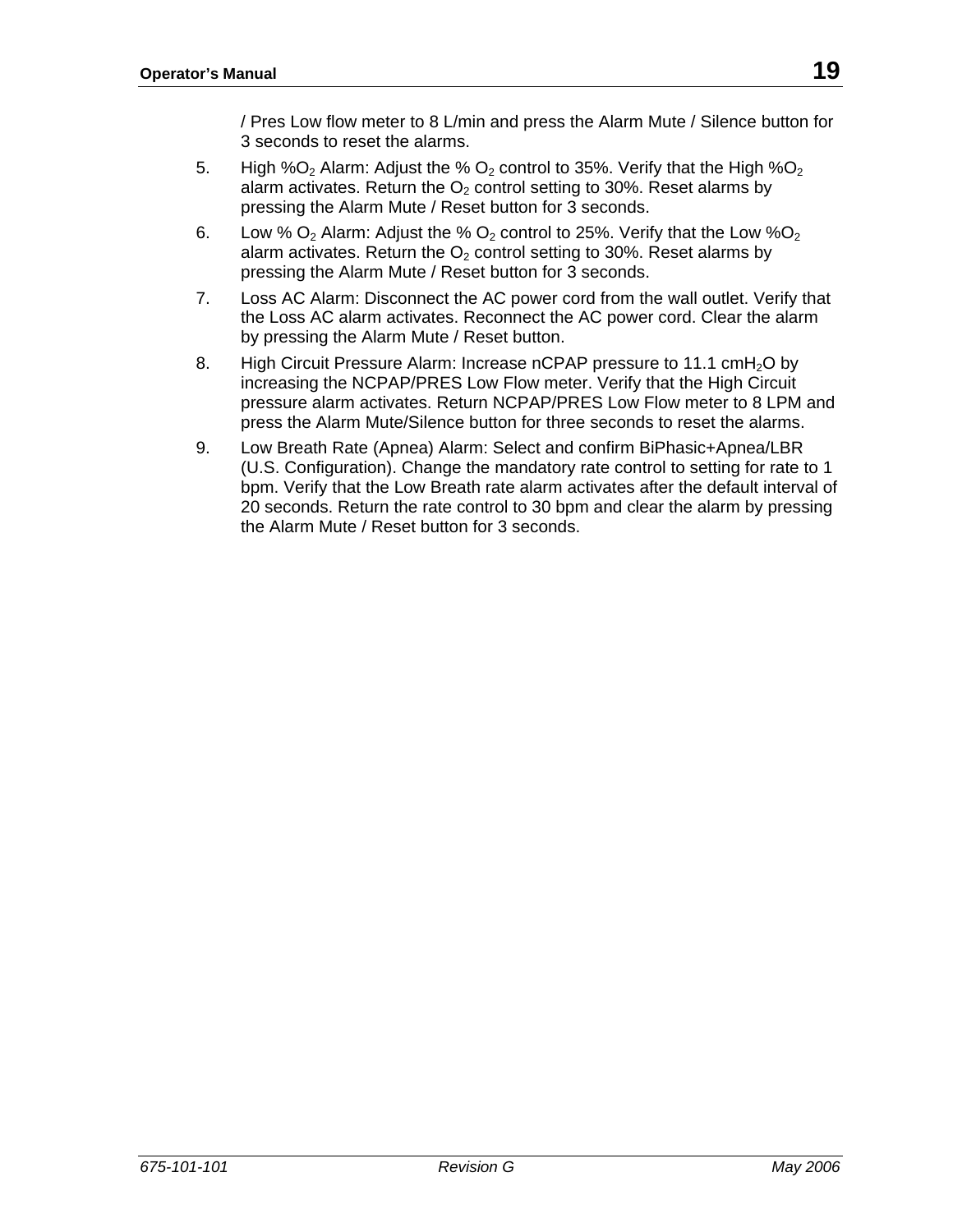<span id="page-29-0"></span>Driver Serial Number:\_\_\_\_\_\_\_\_\_\_\_\_\_\_\_\_\_\_\_\_\_ Test Date:\_\_\_\_\_\_\_\_\_\_\_\_\_\_\_\_\_

| TEST                                        | <b>PASS</b> | FAIL |
|---------------------------------------------|-------------|------|
| <b>Automated Tests</b>                      |             |      |
| Power On Check                              |             |      |
|                                             |             |      |
| <b>Manual Tests</b>                         |             |      |
| Two Point O <sub>2</sub> Sensor Calibration |             |      |
| <b>Patient Circuit Leak test</b>            |             |      |
|                                             |             |      |
| <b>Manual Alarms Checks</b>                 |             |      |
| Low Airway Pressure Alarm                   |             |      |
| High Airway Pressure Alarm                  |             |      |
| High $O2$ Alarm                             |             |      |
| Low $O2$ Alarm                              |             |      |
| Loss AC Alarm                               |             |      |
| <b>High Circuit Pressure Alarm</b>          |             |      |
| Low Breath Rate (Apnea) Alarm               |             |      |

**Signature of tester:\_\_\_\_\_\_\_\_\_\_\_\_\_\_\_\_\_\_\_\_\_\_\_\_\_\_\_\_\_\_\_\_\_\_\_\_\_\_\_\_\_\_\_\_\_\_\_** 

**Title\_\_\_\_\_\_\_\_\_\_\_\_\_\_\_\_\_\_\_\_\_\_\_\_\_\_\_\_\_\_\_\_\_\_\_\_\_\_\_\_\_\_\_\_\_\_\_\_\_\_\_\_\_\_\_\_\_\_\_**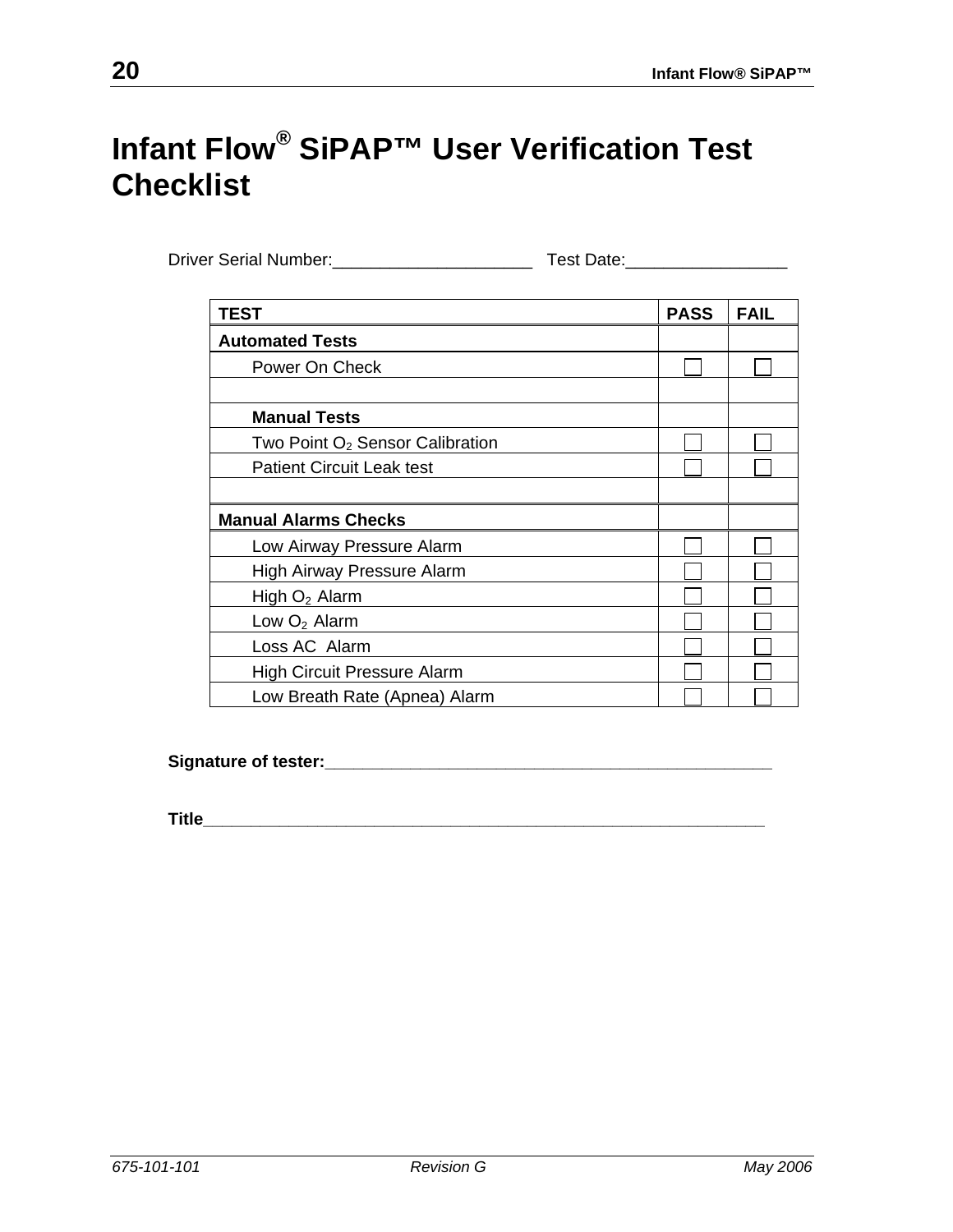## <span id="page-30-0"></span>**Chapter 5 - Operation**

### **Front Panel Indicators and Controls**

The front panel consists of a LCD touch screen display with key pad, separate flow meter controls for adjustment of NCPAP /Pres Low and Pres High and a  $%O<sub>2</sub>$ blender control. Patient circuit connections are located along the bottom panel. LEDs along the top of the front panel indicate power on, connection to wall AC, active alarms and Transducer Interface connection to the driver. An ambient light sensor is located under the front panel to adjust the backlight of the screen display in high and low light environments



**Figure 6 – Front Panel**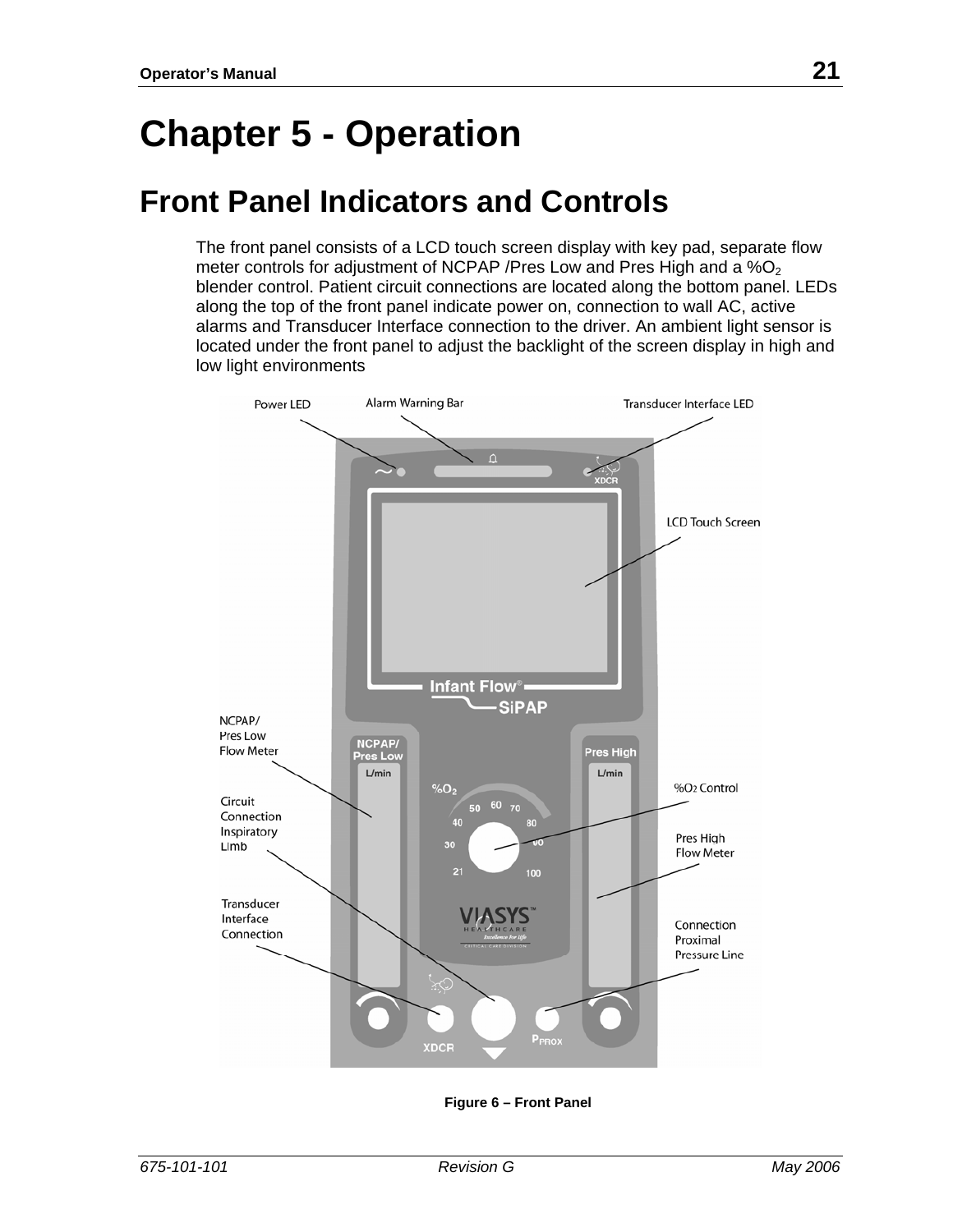#### <span id="page-31-0"></span>**Rear Panel**



**Figure 7 – Rear Panel**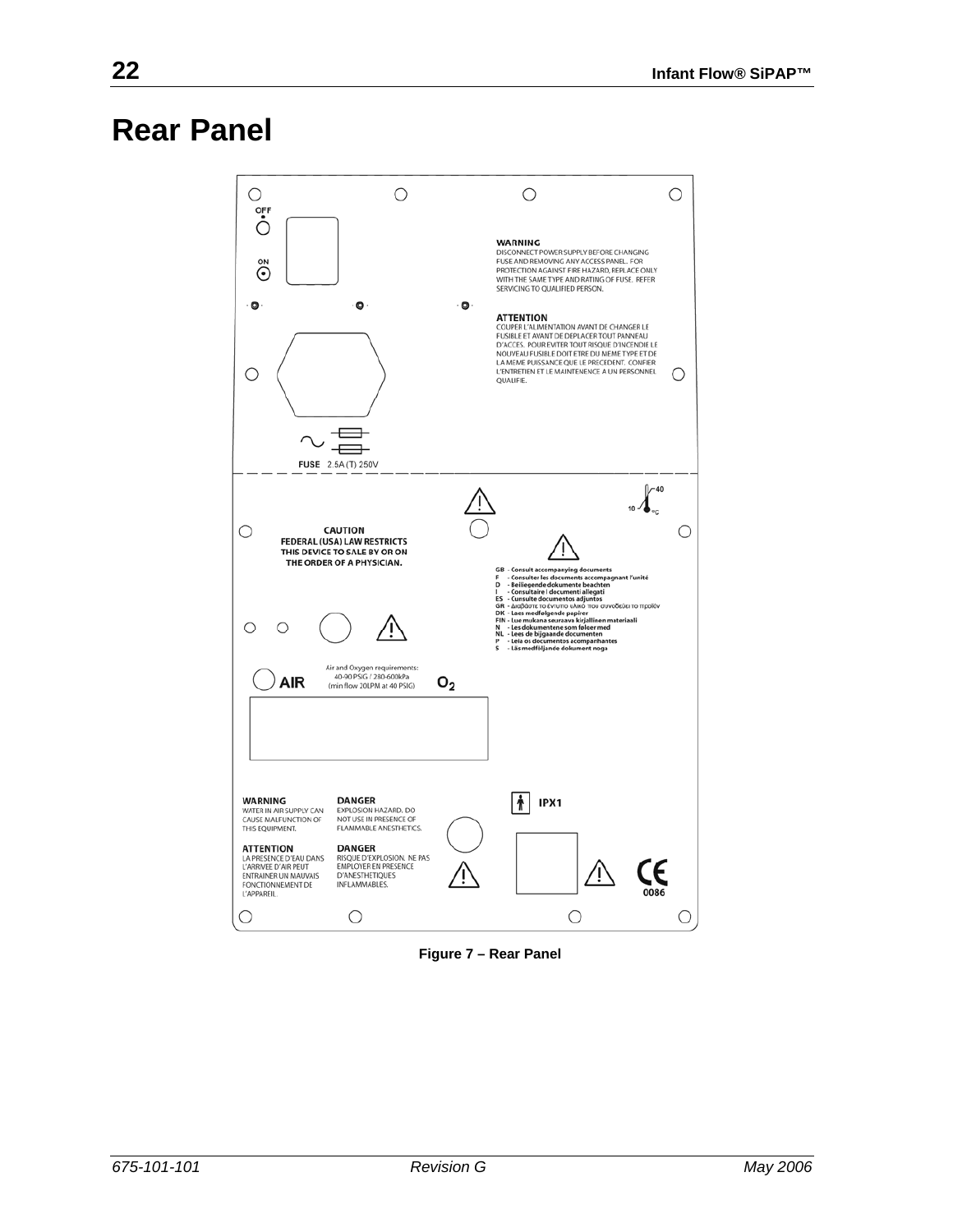#### <span id="page-32-0"></span>**Table 2 - Soft-key operation**

| <b>Description</b>                                                                                                                                                                                                                                                                   | <b>Example</b>         |
|--------------------------------------------------------------------------------------------------------------------------------------------------------------------------------------------------------------------------------------------------------------------------------------|------------------------|
| A button which is enabled.                                                                                                                                                                                                                                                           | EXIT                   |
| A button which is inhibited due to non-availability of the designated feature<br>or pending acknowledgement of an active alarm condition.                                                                                                                                            |                        |
| A selected mode or control pending confirmation is visually highlighted<br>and intermittently flashes between yellow and white text.                                                                                                                                                 | APNEA                  |
| While a button is pressed the edges are highlighted to provide a pressed<br>appearance.                                                                                                                                                                                              | <b>NCPAP</b>           |
| When there is an active alarm associated with a measured value the<br>measured value concerned is displayed with RED FLASHING text. The<br>associated limit value (if any) is displayed in RED.                                                                                      | MAP cmH2O              |
| When an alarm that is associated with a measured value is resolved, the<br>device remains in a LOW priority alarm state, with the measured value<br>displayed in YELLOW FLASHING text and the associated limit displayed<br>in YELLOW, until the alarms are cleared by the operator. | MAP cmH <sub>2</sub> O |
| When parameter adjustments cause a reduction in another parameter to<br>maintain requirements for minimum breath interval, the reduced<br>parameter is displayed in RED for 15 seconds                                                                                               | Rate bpm<br>sec        |

#### *Changing a control*

When a control such as Ti (inspiratory time) is selected, increase and decrease buttons appear. The control and the displayed value for the selected parameter are highlighted. Use the decrease or increase keys to adjust the parameter. Accept the action by pressing the control button again.

In normal treatment screens, parameter changes take immediate effect.

If no button is pressed for 15 seconds during this procedure, highlighted controls are automatically adjusted according to the last key stroke and the screen is restored to its previous configuration.

If no screen interactions occur for a period of 120 seconds and there are not active alarms, then the screen goes to a 'locked' state to prevent inadvertent entries. To unlock the screen, press the screen lock button. In the case of a high priority alarm, the screen immediately unlocks to allow access to controls.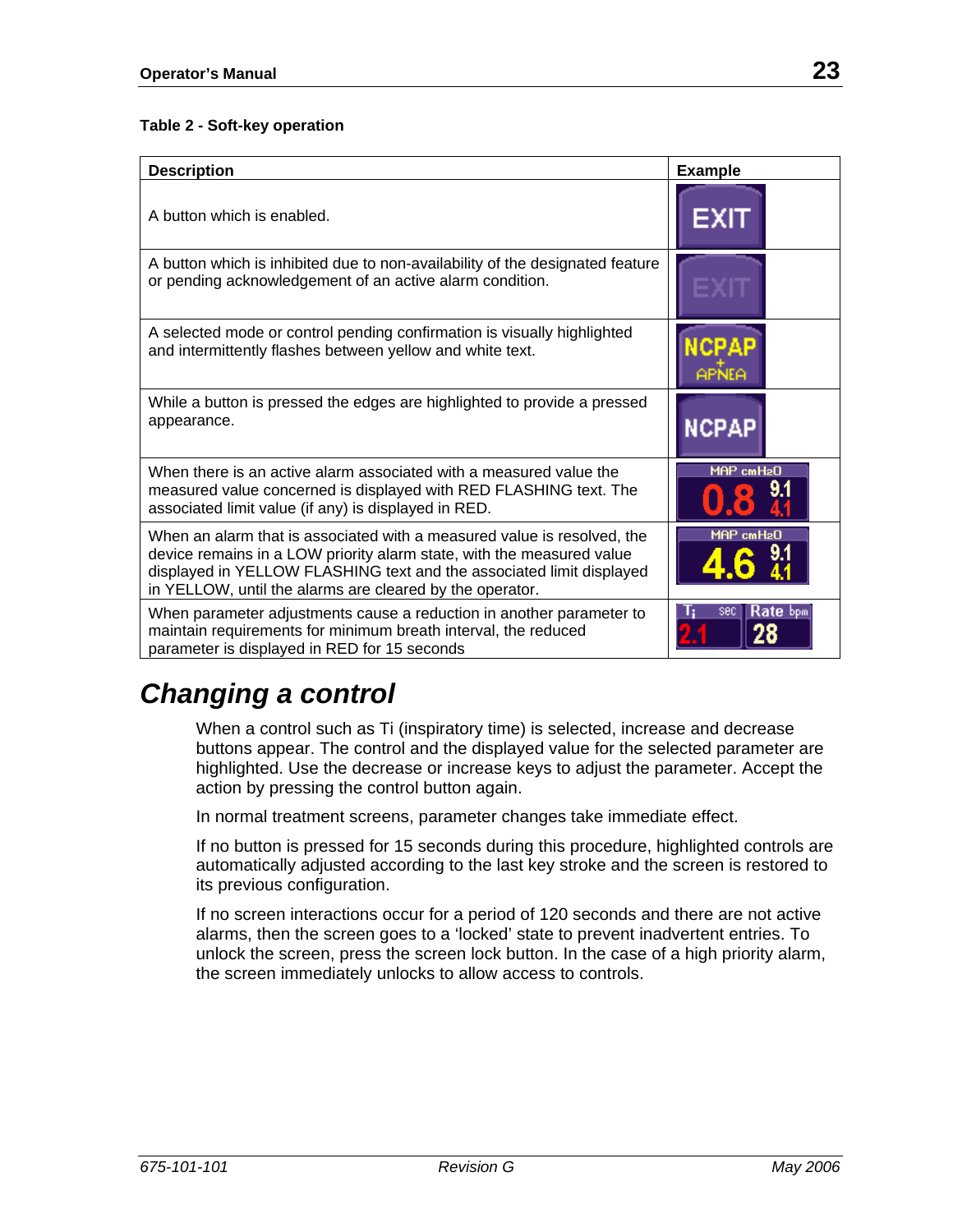#### <span id="page-33-0"></span>*Increase / Decrease buttons*

Pressing the 'increase' or 'decrease' buttons causes a currently-selected control to be changed to the next valid greater or lesser value. Each press of the increase or decrease button is accompanied by an audible click. If the control limit is reached an audible beep sounds to alert the operator.

Displays of calculated values (such as I:E ratio) dependent on a control setting change will change with acceptance of the parameter change.

#### *Incompatible Control Settings*

When a change to one control requires a change to a separate control to avoid an incompatible control setting, the required change is made automatically by the driver software.

If the adjusted control setting is restored prior to 15 seconds elapsed time or prior to pressing any other control, then the required change action is reversed.

*For example in BiPhasic mode with Ti = 2.0, as R is increased above 28 /min the constraint on minimum*  $T<sub>E</sub>$  can be met only through a reduction in Ti. If R is increased *to 29, then Ti shall reduce automatically to 1.9s. If R is then immediately reduced to 28, the previous setting for Ti shall be restored.* 

#### *Parameter default value on change of mode*

Some controls are active in more than one operating mode. In these instances, there is a separate default value for operating modes as illustrated with the following table. Settings that are changed by the operator in one specific mode will be maintained if the mode is changed to another mode within the same mode group. All defaults shall revert to factory default on power-cycling or software restart.

#### *Setting a Manual Breath*

The manual-breath function is available in CPAP, Biphasic, and Biphasic tr modes. For manual breath to be active when the manual button is selected, the pre-use pressure-high check has been completed and the pressure high-flow meter is set for preferred manual breath. One manual breath is delivered per button-press.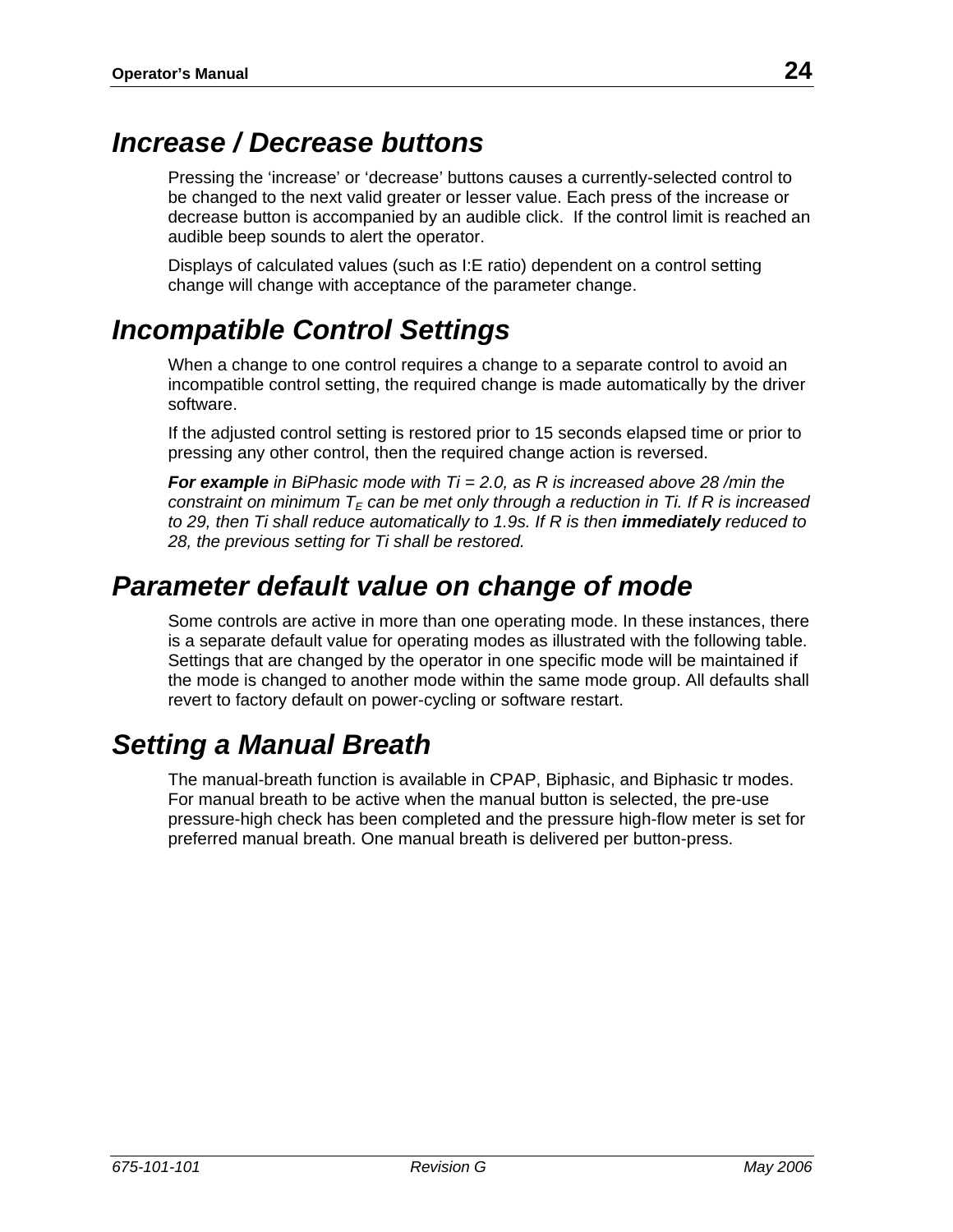#### <span id="page-34-0"></span>**Table 3 – Parameter Default Value**

| <b>Mode</b><br><b>Parameter</b> | <b>NCPAP</b>                                                                | $NCPAP + rate$<br>monitoring | <b>BiPhasic</b>            | <b>BiPhasic + rate</b><br>monitoring | <b>BiPhasic tr</b>                |
|---------------------------------|-----------------------------------------------------------------------------|------------------------------|----------------------------|--------------------------------------|-----------------------------------|
| T.                              |                                                                             | Default for NCPAP apply      | Default for BiPhasic apply |                                      | Default for<br><b>BiPhasic tr</b> |
| Rate                            |                                                                             |                              | Default for BiPhasic apply |                                      |                                   |
| <b>Rb</b>                       |                                                                             |                              |                            |                                      | Default for<br><b>BiPhasic tr</b> |
| $I_{IBR}$<br>apnea              | This setting applies to all modes: system-wide default applies to all modes |                              |                            |                                      |                                   |

### **User Interface Display**

#### *Screen Displays*

**1. Set Up Screen** – The Set Up screen prompts the user to confirm settings for base line pressure level (NCPAP / Pres Low),  $\%O<sub>2</sub>$ , upper level pressure (Pres High) controls and confirmation of connection of the Transducer Interface (XDCR) to the driver.



**Figure 8 – Set Up Screen**

Adjust the NCPAP / Pres Low flow meter counter clockwise to increase the control to the required flow rate and clockwise to decrease the flow. Touch the associated flashing icon to confirm. The icon changes to a check mark and the next button flashes.

Set the  $%O<sub>2</sub>$  as prescribed. Touch the associated flashing button to confirm. The icon changes to a check mark and the next button flashes.

Adjust the Pres High flow meter as desired for delivery of BiPhasic, BiPhasic tr or manual breaths using counterclockwise turns to increase and clockwise turns to decrease the flow. Touch the associated flashing button to confirm. The icon changes to a check mark and the next button flashes.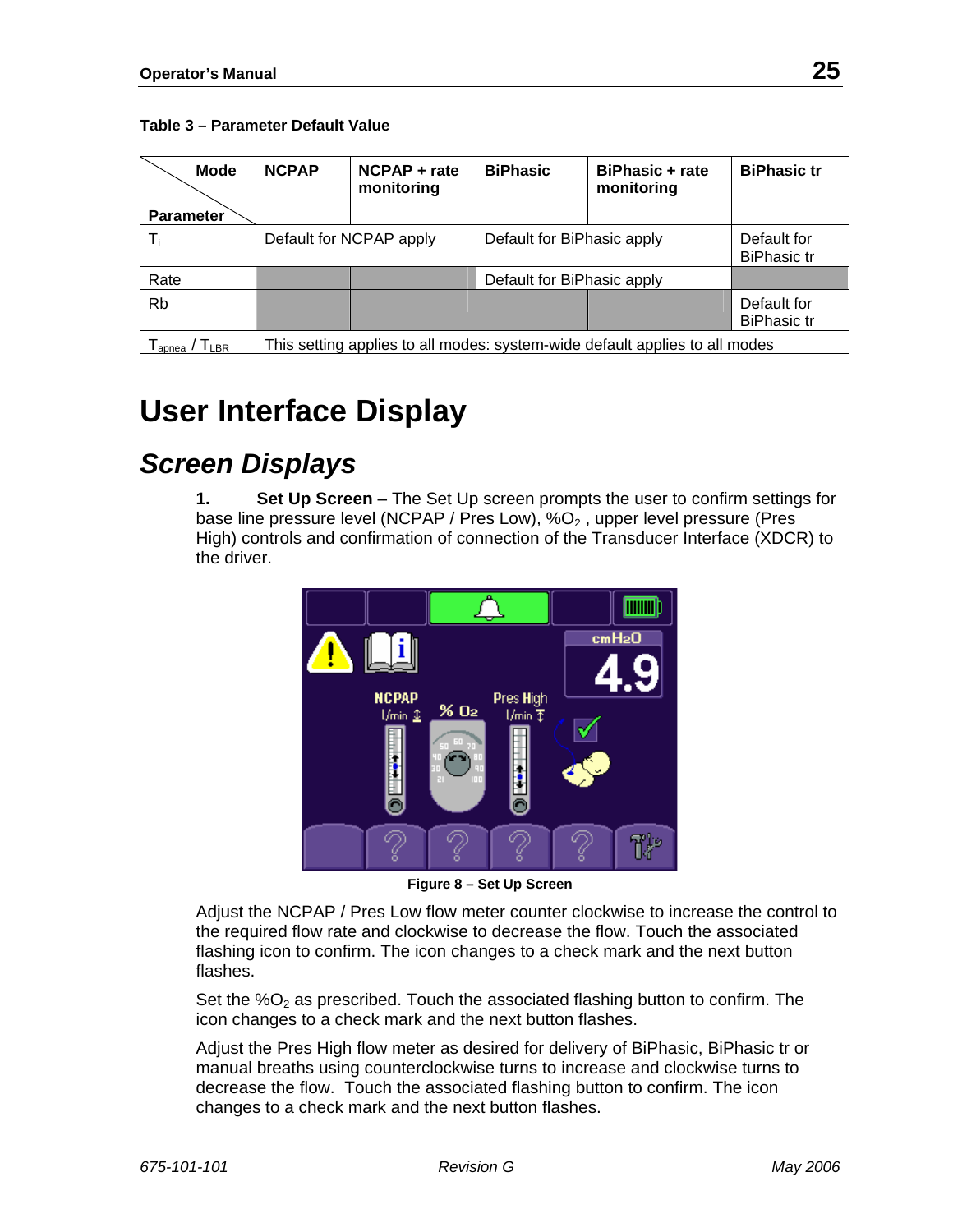<span id="page-35-0"></span>If breath rate monitoring is desired, attach the Transducer Interface and the abdominal sensor. Refer to Chapter 4 for instructions on application of the Abdominal Respiratory Sensor. Touch the flashing button to confirm.

If an alarm is activated as a result of any of the settings, the button displays a flashing "X". Alarm conditions must be cleared and all settings must be confirmed with a green check mark before other screens can be entered.



#### **2. Alarm set/confirm Screen**

**Figure 9 –** Alarm set/confirm Screen

Touch the NCPAP button or the Alarm Mute / Reset button for 3 seconds to set the alarms and to move to the next screen. If either button is not touched within 2 minutes, the alarm limits will be set automatically. When the alarm limits have been set, the screen display changes to the Mode Select Screen with the driver operating in NCPAP mode.

#### *Note:*

*Press High Flow meter must be checked through the Start-up screen and be set during operation. This enables manual breath or back-up apnea breath, where applicable, to be active.*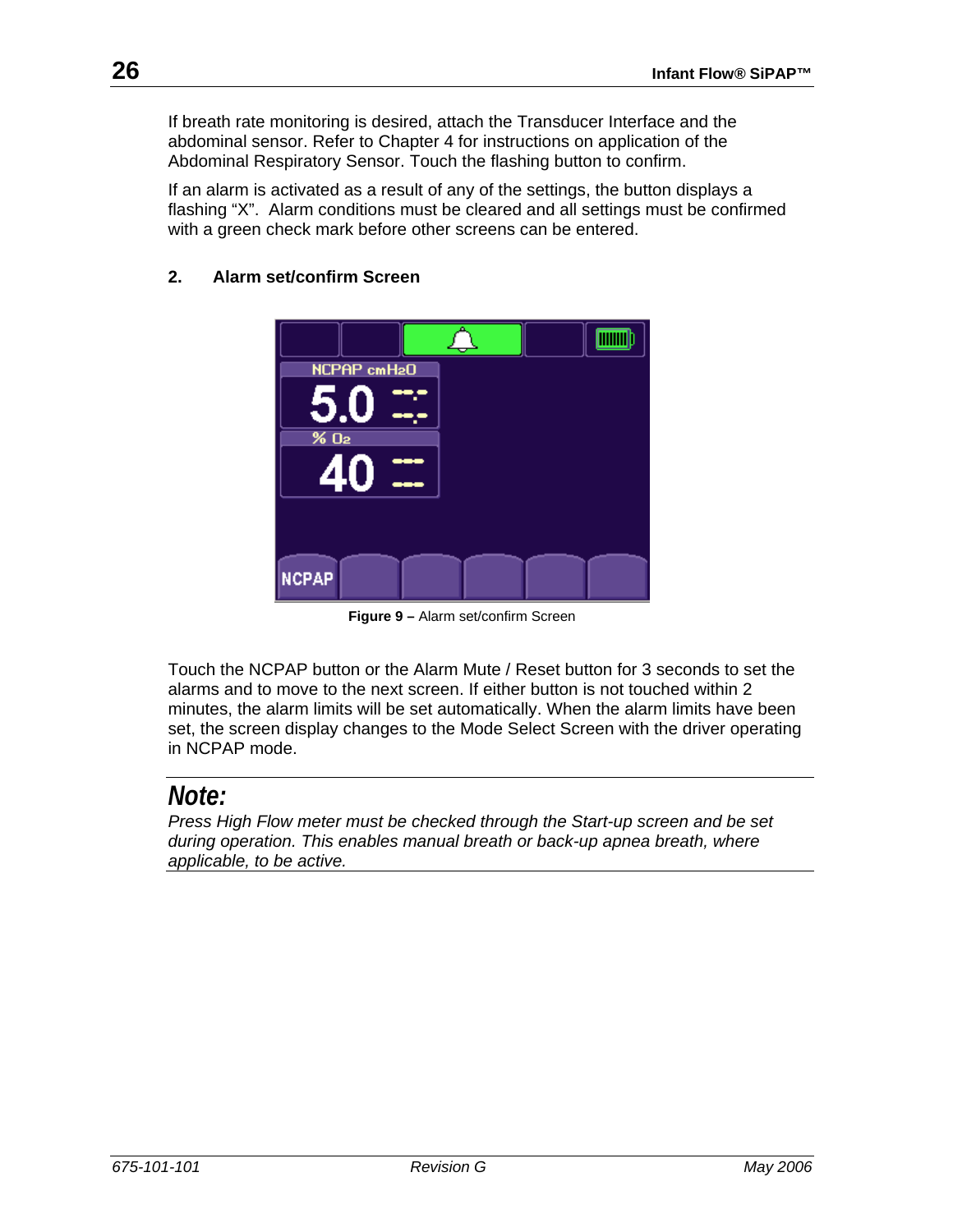

**Figure 10 – Mode Select Screen**

**3**. **Mode Select Screen** - Here the operator can select the desired mode of operation. Once selected the screen the operator has the ability to adjust screen controls available for the currently selected mode and then accept the new mode. Only the controls available for the selected mode are visible.

 To make a change to a control, touch the control. Both the control and its associated numeric display highlight and the adjust buttons appear. Press up or down buttons to adjust the setting as desired. Confirm the change by pressing the control again.

**4. Parameter Adjust Screen** – During normal operation, active controls for the current operating mode can be adjusted by touching the control, using the increase or decrease arrows to make the adjustments and then pressing the control again to confirm the change.



**Figure 11 – Parameter Adjust Screens**

**5. Main screen**– The Main Screen provides the operator with displays of current mode of operation, alarm status, battery charge status, monitored parameters and a pressure time graphic display. Active controls are available for adjustment in this screen.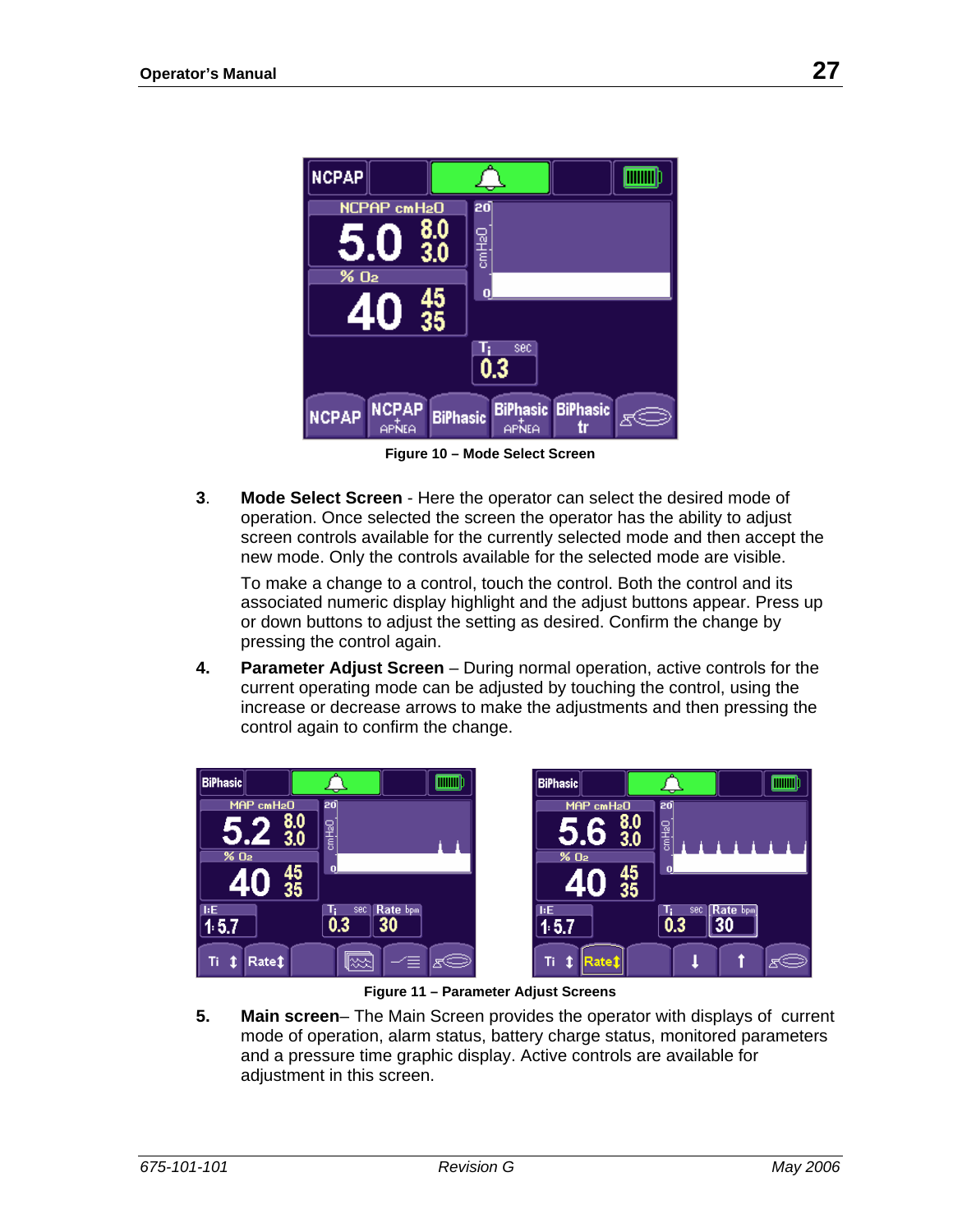

**Figure 12 – Main Screen** 

**6. Monitored Parameter Screen –** This screen is accessed by pressing the change screen button. The monitored parameters screen displays measured values and control settings. Adjustments to controls active for the currently selected mode are possible from this screen. To return to the main screen press the screens button again.



**Figure 13 – Monitored Parameters Screen**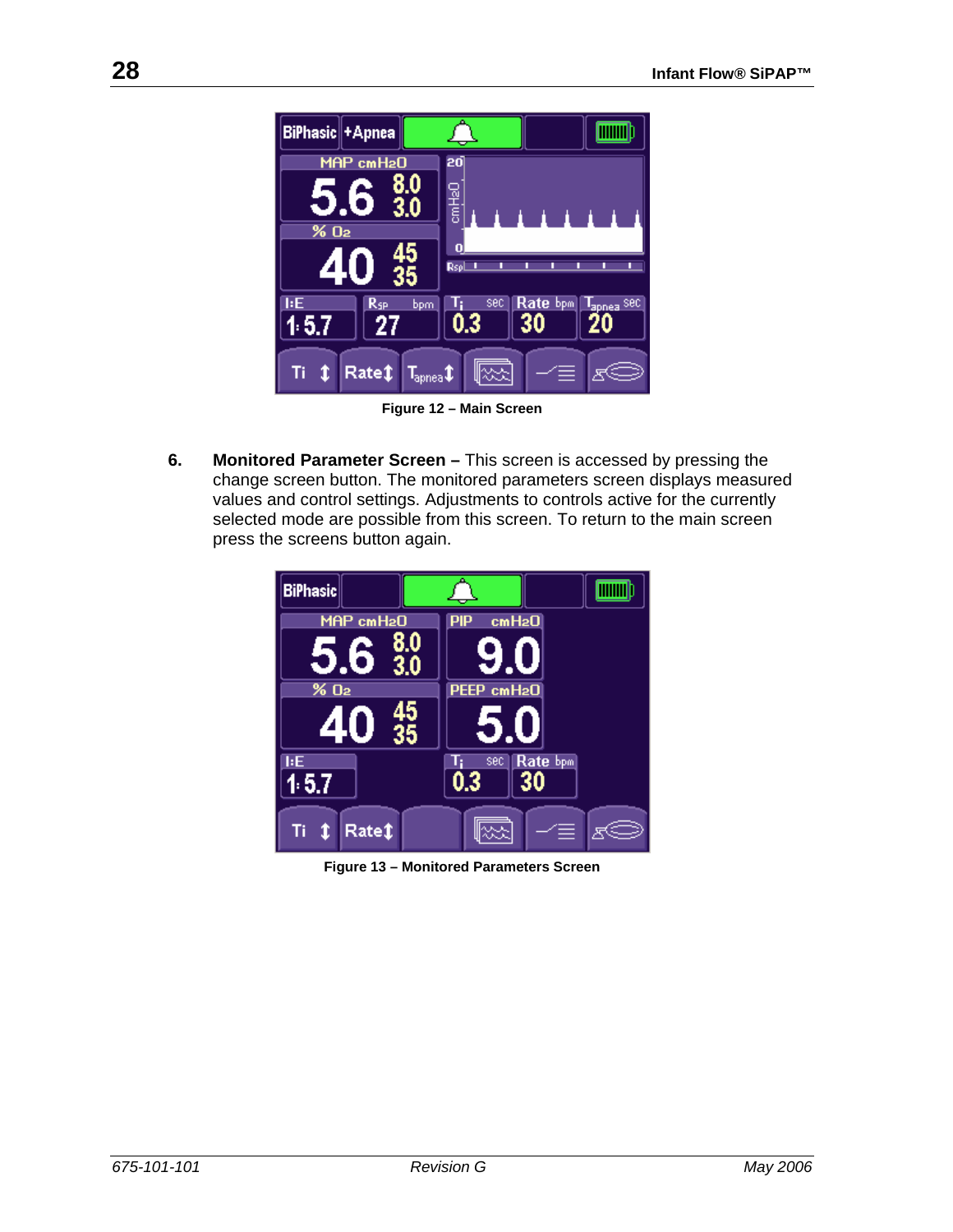## **Step by Step Fixation**

Following this fixation technique closely helps to ensure:

- Enhanced stability of the Generator
- Minimal disturbance to the infant

## **WARNING**

**Do not attach Generator to the patient until User Verification and initial set up into NCPAP mode is complete.** 

Patient Interfaces from VIASYS Respiratory Care Inc. accommodate a wide range of patients. Application of an incorrectly sized prong, mask or bonnet will affect stability of the generator. The clinician may consider alternating the use of prong and mask interfaces at set intervals for a single patient in order to change pressure points on the infant's face and reduce the risk of skin breakdown.

1. Measure for prong/mask size using the nose guide. Connect the interface to the generator.

## *NOTE*

*Temporarily switching off the power to the driver while fitting the Generator to the patient will prevent alarms setting prematurely.* 

- 2. Measure for bonnet size from the middle of the forehead to the nape of the neck and then back to the middle forehead. **DO NOT use a "head circumference" measurement to determine bonnet size.**
- 3. Loosely weave Generator straps through the buttonholes. Begin from the inside of the colour coded buttonhole. Place the Generator on top of the bonnet above the central Velcro strip.
- 4. Place the bonnet onto the infant's head, checking that the ears are in a normal position. Ensure the bonnet is pulled well down over the ears and down to the nape of the neck.

 Switch on the power to the driver and complete Set Up Screen steps to enter NCPAP mode with the prescribed settings for the current patient.

- 5. Lift the Generator from the top of the bonnet and bring towards the nose. Gently insert the nasal prongs/mask into position while supporting the Generator. Secure the generator straps horizontally across the infant's cheeks. **Do not over tighten.**
- 6.Secure all three tubes from the Generator with the central Velcro strip. Split the inspiratory and pressure lines and secure with secondary Velcro strips. Tie the open end of the bonnet if desired.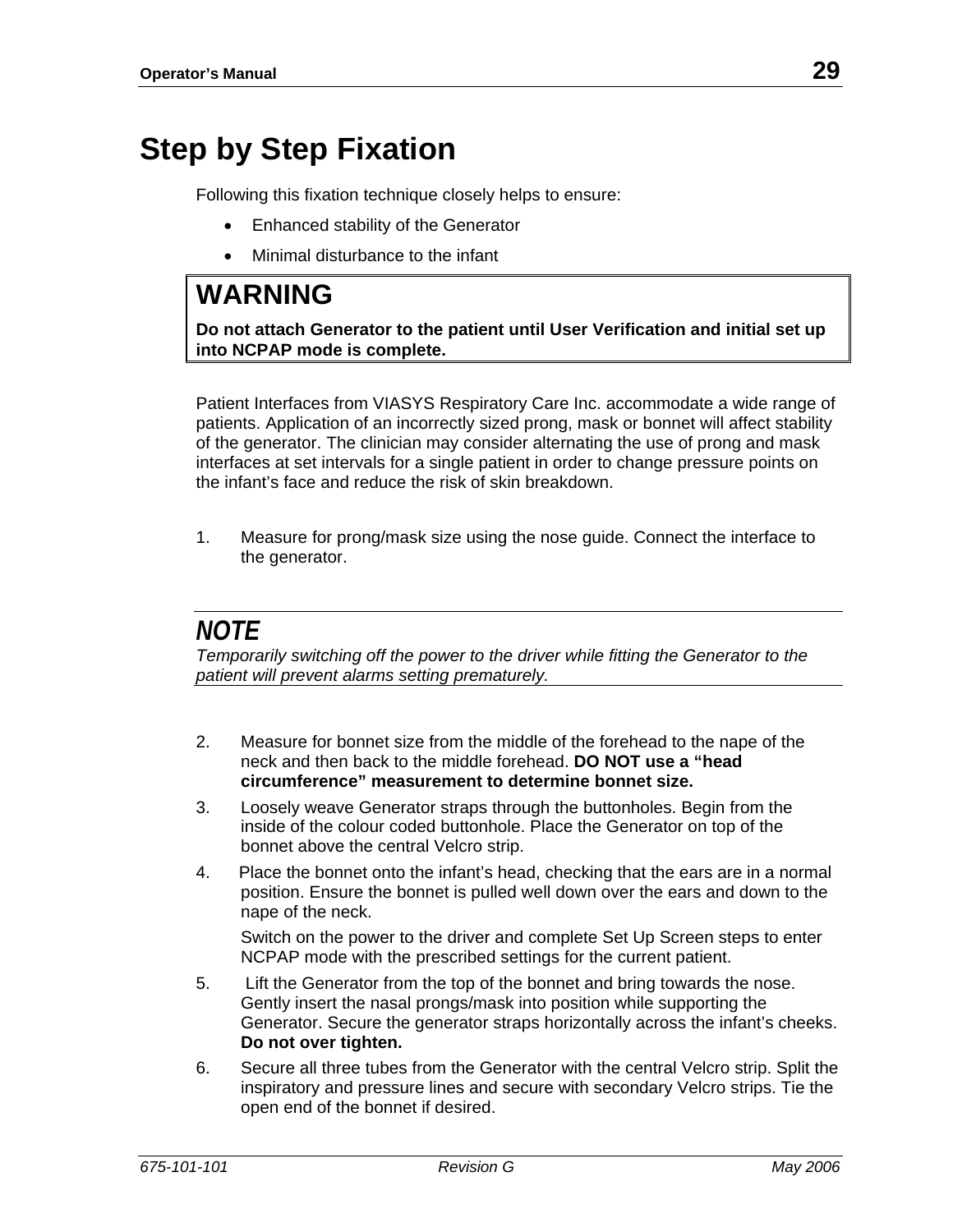- 7. Final check:
	- Nose in neutral position; eyes visible; ears not folded
	- Desired upper and lower pressure levels and  $FiO<sub>2</sub>$  are delivered
	- Infant settles quickly after fixation

#### **Every hour**

Repeat checks listed above in Final Check.

#### **Every 3-4 hours**

Loosen the generator straps and release the tubes from the central Velcro strip. The nasal area can be cleaned with warm sterile water. Do not apply creams or ointments.

Ensure that:

- Nasal prongs/mask is not occluded with mucus/water droplets
- Patient prongs/mask and bonnet continue to fit appropriately.
- Re-apply the generator as described above.

## **WARNING!**

**Infant Flow consumables are specifically designed to be used with Infant Flow Drivers and are the only consumables validated for use with Infant Flow devices.**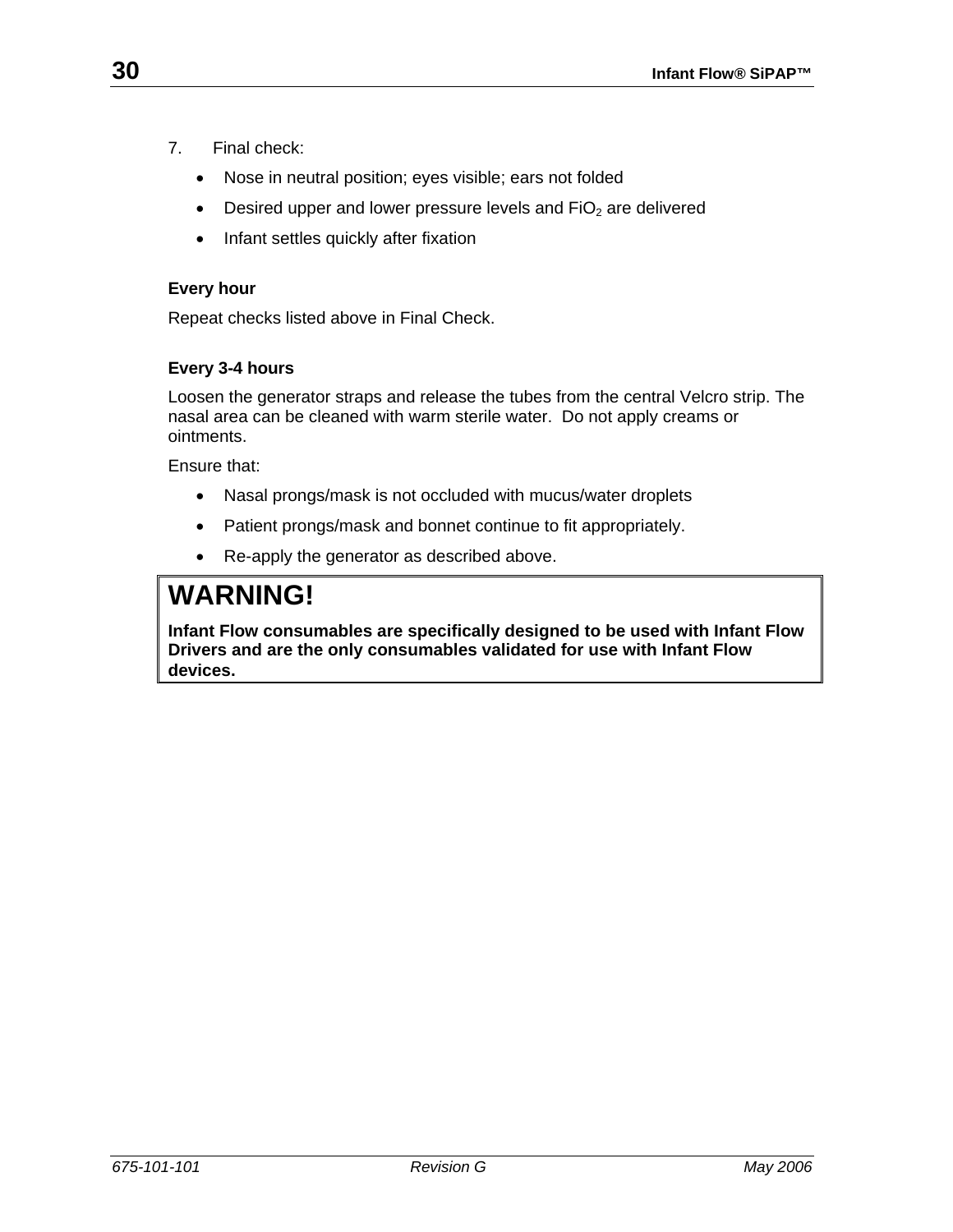## **Chapter 6 - Operating Modes**

## **NCPAP**

Nasal CPAP, via the Infant Flow<sup>®</sup> Generator, with or without breath rate monitoring. Breath rate monitoring requires use of the Transducer Assembly (P/N 677-002) and the Abdominal Respiratory Sensor (P/N 467349).



**Figure 14 – NCPAP**

## **BiPhasic**

Allows for time triggered pressure assists, with or without breath rate monitoring and adjustable low breath rate alarm, delivered based on clinician set inspiratory time criteria, rate and pressure settings.



**Figure 15 – BiPhasic**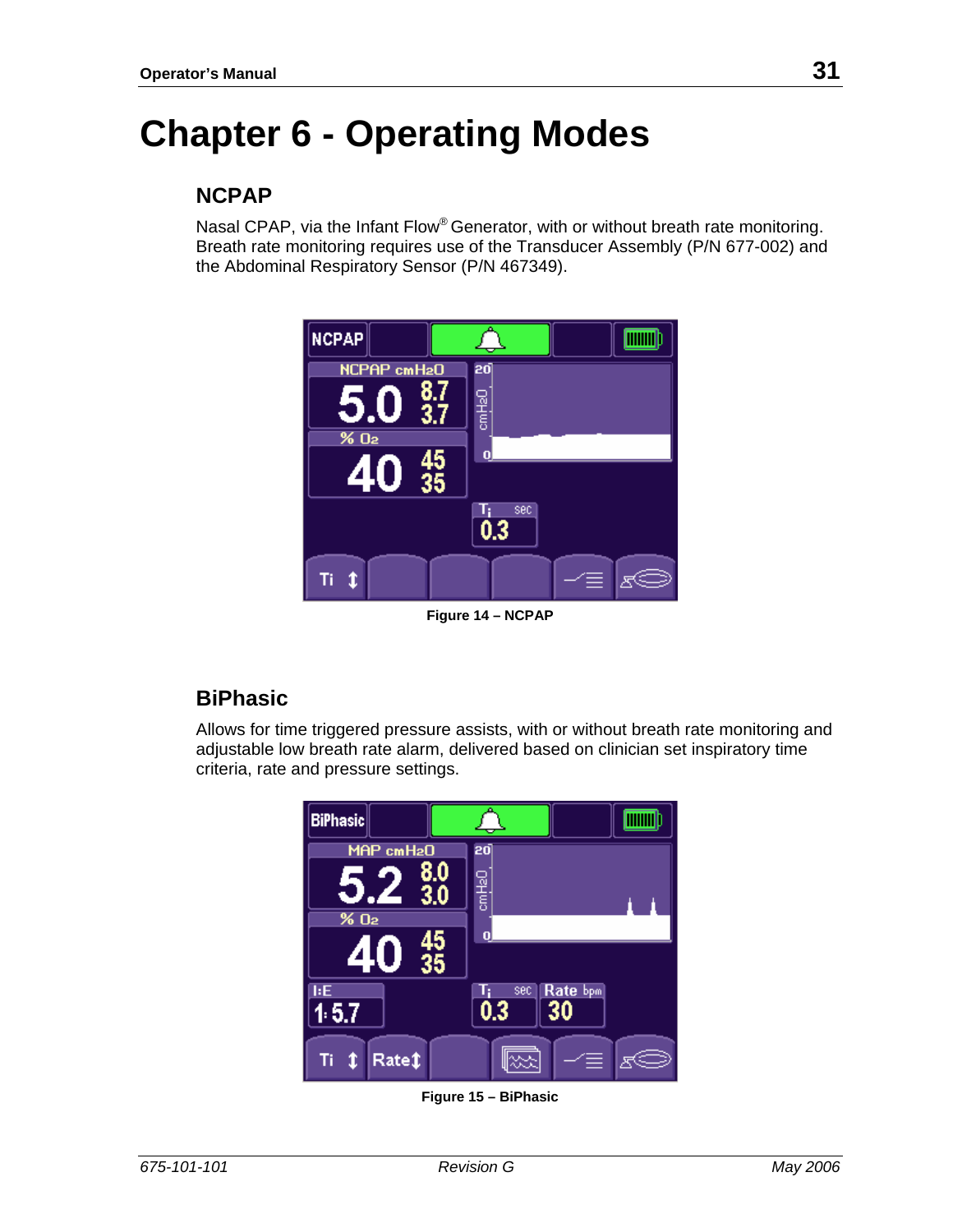## **BiPhasic tr\***

Allows for patient triggered pressure assists with breath rate monitoring enabled, adjustable apnea time interval, apnea alarm and adjustable apnea back up rate. The upper level pressure is delivered based on operator set inspiratory time and pressure settings.



**Figure 16 – BiPhasic tr**

**\*** This mode available in Comprehensive configurations only.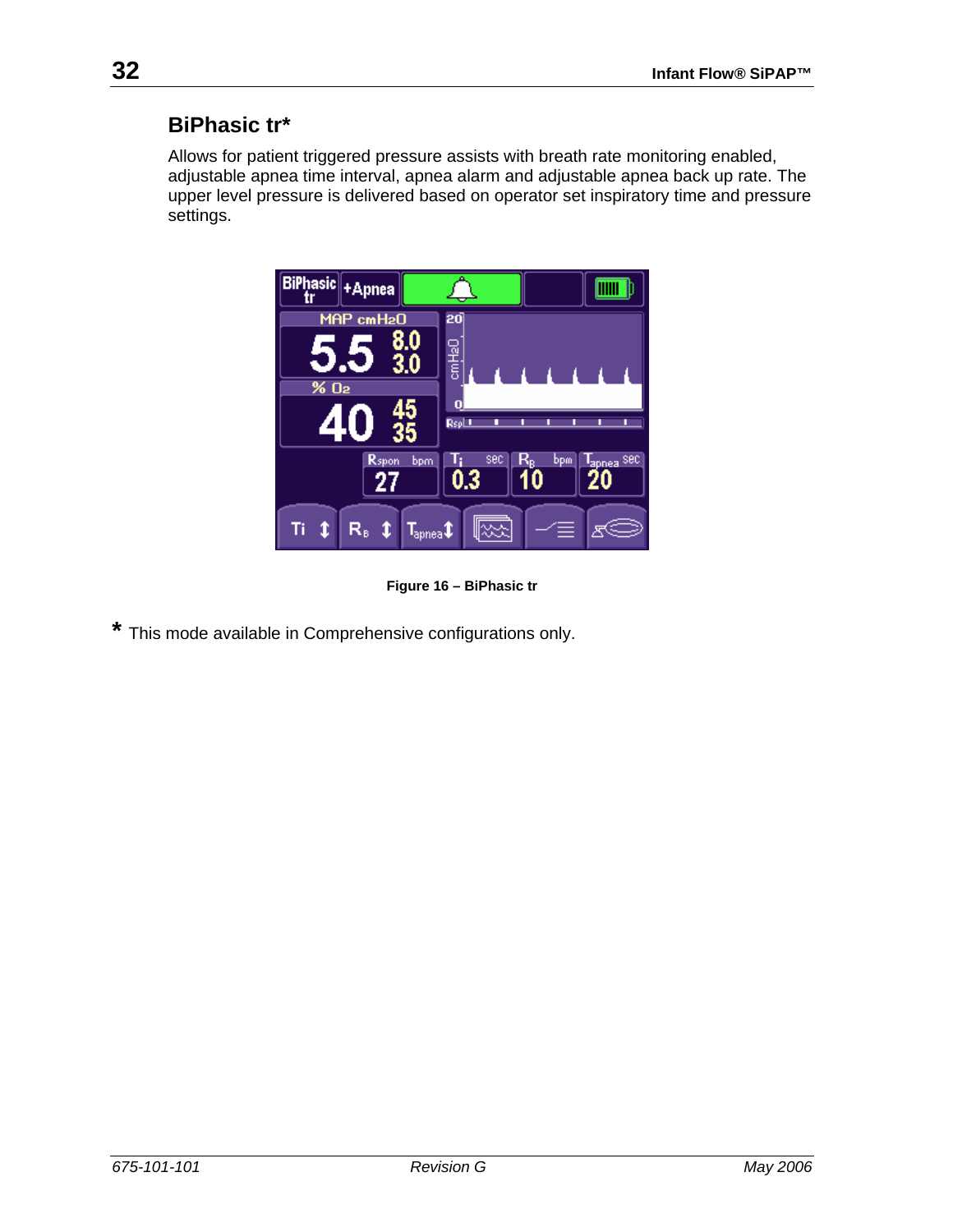## **Chapter 7 - Alarms and Indicators**

Audible and visual indications are given to alert the Operator to specified conditions that affect operation. The electronic alarm limits are automatically set after two minutes without the necessity of Operator inputs.

Alarms can be manually set at any time if required (i.e. after settings change or patient disconnect/ reconnect) by pressing the Alarm Mute / Reset button for 3 seconds.

## *Alarm Priority*

On activation of a MEDIUM or HIGH priority alarm, a locked screen will automatically revert to the unlocked display. The alarm status indicator flashes intermittently, based on the current, highest alarm priority. Distinct audible alarms represent a HIGH, MEDIUM or LOW priority alarm.

Measured parameters and alarm limits associated with a high or medium priority alarm condition flash RED (HIGH priority) or YELLOW (MEDIUM priority) to denote alarm condition and priority.

## **Silencing audible alarms**

Pressing the Alarm Mute / Reset button will silence active alarms for up to 30 seconds. If a new high priority alarm condition occurs during the alarm silence time period, the silence will be cancelled to alert the operator of the new alarm condition.

## **Resetting alarms**

Press the Alarm Mute / Reset button for 3 seconds to clear resolved and LOW Priority alarms and to reset alarm limits (i.e. after a control setting change). Where the alarm cause remains, the appropriate alarm will immediately reoccur.

## **Audible alarm priority**

**High Priority** – a series of 10 tones (2 groups of 3 tones followed by a pause and 2 more tones) every 10 seconds

**Medium Priority** – three audible tones every 15 seconds

**Low Priority –** two audible tones every 30 seconds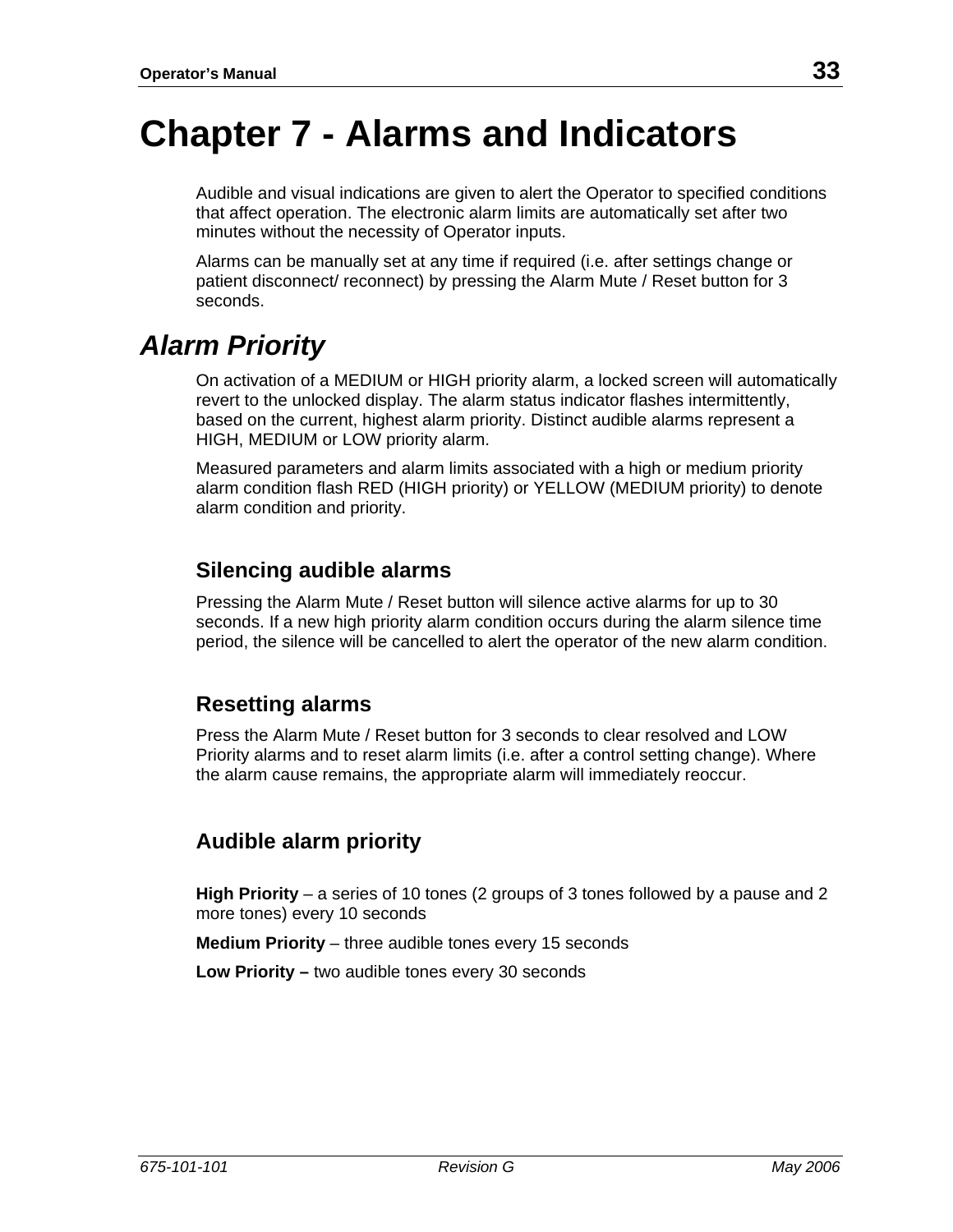## *Alarm Types*

The following alarm systems are provided with the Infant Flow<sup>®</sup> SiPAP<sup>TM</sup>. Electronic alarms are set after 2 minutes of operation without operator intervention although the operator can manually set or reset them if required. Refer to Appendix C for information on troubleshooting alarms.

## **Supply Gases Failure**

If the differential pressure between the two inlet gases falls outside of the limit of 20 PSI (1.4 bar) or one gas fails completely, an alarm will sound and the gas at the higher pressure only will be delivered to the patient.

## **High Airway Pressure**

A HIGH priority audible and visual high pressure alarm activates when pressure reaches 3 cmH<sub>2</sub>O above the measured airway pressure.

## **Airway Over-Pressure Limit Alarm**

A HIGH priority audible and visual high pressure alarm activates at 11  $\text{cm}H_2\text{O}$  during NCAP and time triggered BiPhasic modes and 15  $cmH<sub>2</sub>O$  in BiPhasic tr mode. Upon activation of this alarm, the patient circuit pressure drops to near zero. Pressure is restored after 3 seconds, and reduces to near zero again should the condition causing the alarm remain.

## **Low Airway Pressure**

A HIGH priority audible and visual low pressure alarm activates if pressures fall to 2  $\text{cmH}_{2}$ O below the measured airway pressure or at 1 cmH<sub>2</sub>O, if this would otherwise be less than zero.

## High and Low % O<sub>2</sub>

HIGH priority audible and visual alarms are provided at  $\pm$  5% of the measured FiO<sub>2</sub> with an upper maximum limit of 104% and a lower minimum limit of 18%.

A low hazard warning occurs at 18% Oxygen or below.

### **Low Battery Charge**

If the battery charge falls below 40% the battery charge indicator changes from green to red as a warning indicator. In this instance, plug the driver into an approved AC power source.

### **Low Battery Voltage**

If the battery voltage falls to < 10 V for 5 seconds a MEDIUM priority audible and visual alarm is activated. In this instance, plug the driver into an approved AC power source.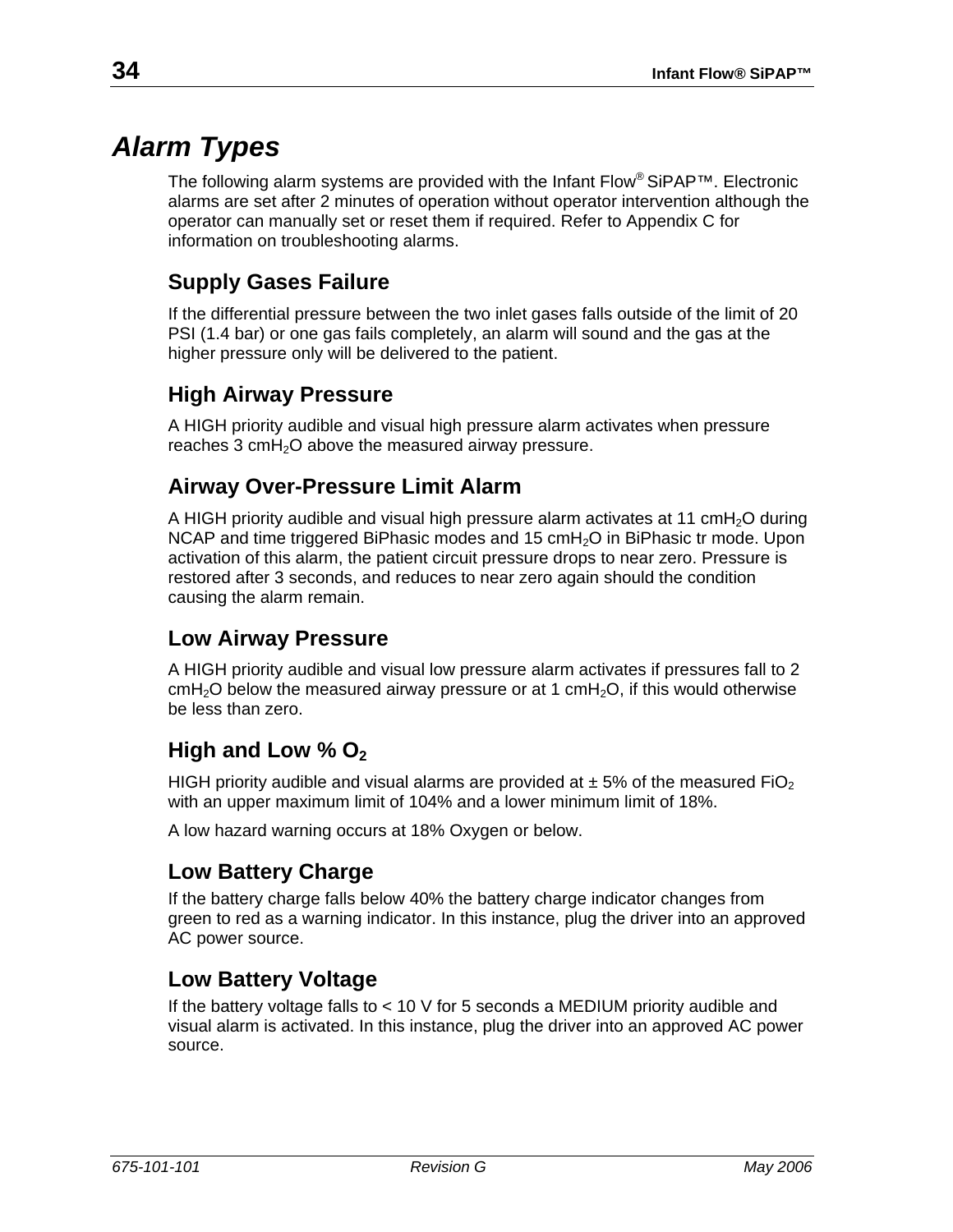## **Flat Battery**

If the battery charge is too low to reliably power the analogue and valve driver circuits, the unit enters a safe 'flat battery' screen, until it is either switched off, or plugged into a suitable external power source. The screen display will go completely blank when the battery charge is too low to power it. While sufficient power is available, audible and visual indication of the high-priority alarm is maintained.



**Figure 17 - Flat Battery screen** 

## **Operation without Electrical Power (No AC or DC power)**

The Infant Flow® SiPAP™ will continue to deliver NCPAP flow only as set from the NCPAP / Pres Low flow meter and the set  $%O<sub>2</sub>$  in the event of a total loss of AC and DC power. In this mode, visual indications and audible alarm warnings are not given except for the supply gases failure alarm.

## **Error code indication**

When a unit error is active, and this does not cause complete device failure, then a non-mutable HIGH priority alarm is activated with the error code displayed in flashing RED text in the upper right hand of the display screen, alternating with any currently displayed mode information. Refer to Appendix D for a listing of error codes. Remove driver from service and refer to a qualified service technician.

## **Alarm Symbols and Indicators**

The following displays are shown within the graphical display. As needed displays in this table are shown separately as Domestic US configuration displays (left-hand column) and non-US configuration displays (right-hand column).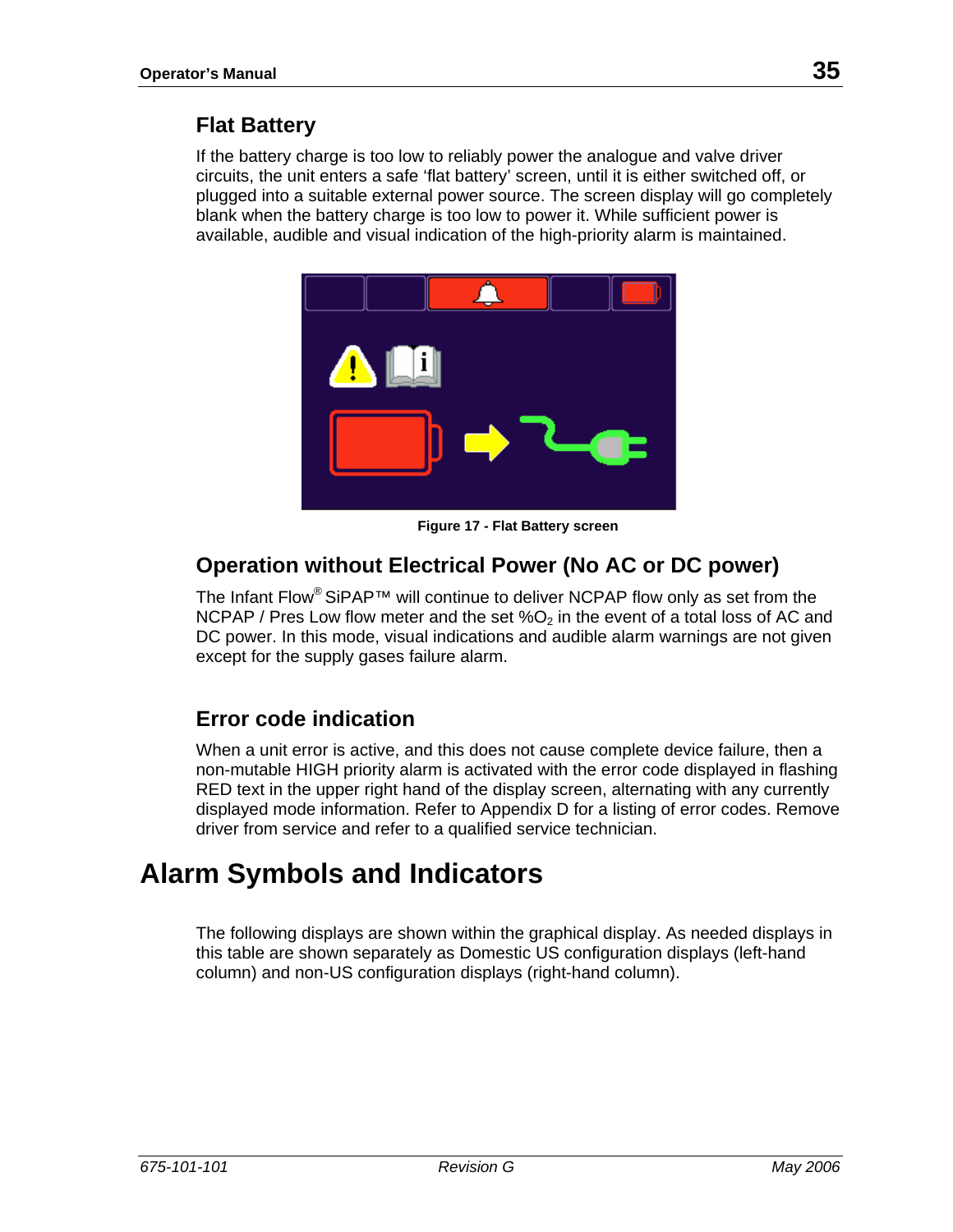| <b>Indicator</b> | <b>Meaning</b>                                                                                                                                                                                     |
|------------------|----------------------------------------------------------------------------------------------------------------------------------------------------------------------------------------------------|
|                  | Battery status/charge level; Green indicates full charge; red<br>indicates charge $<$ 40%)                                                                                                         |
|                  | External power source not connected                                                                                                                                                                |
|                  | Flat battery                                                                                                                                                                                       |
|                  | Battery fault (battery unable to hold charge) or supply fault                                                                                                                                      |
|                  | Respiratory transducer interface has become detached during<br>breath monitoring                                                                                                                   |
| <b>NCPAP</b>     | Indication during pre-use checks that the NCPAP / Pres Low<br>flow meter should be set as desired and pressure verified                                                                            |
| <b>Pres High</b> | Indication during pre-use checks that the Pres High flow meter<br>should be set as desired and pressure verified                                                                                   |
| % O2             | Indication during pre-use checks and/or calibration that $% O2$<br>should be set and verified.                                                                                                     |
|                  | Indication during pre-use checks that operator should attach<br>the respiratory sensor (cross indicates that transducer<br>assembly is not connected)                                              |
|                  | Indication during pre-use checks that the operator should<br>attach the respiratory sensor (indicates that transducer<br>assembly is connected)<br>Does not verify attachment of sensor to patient |

#### **Table 4 – Alarm Symbols and Indicators**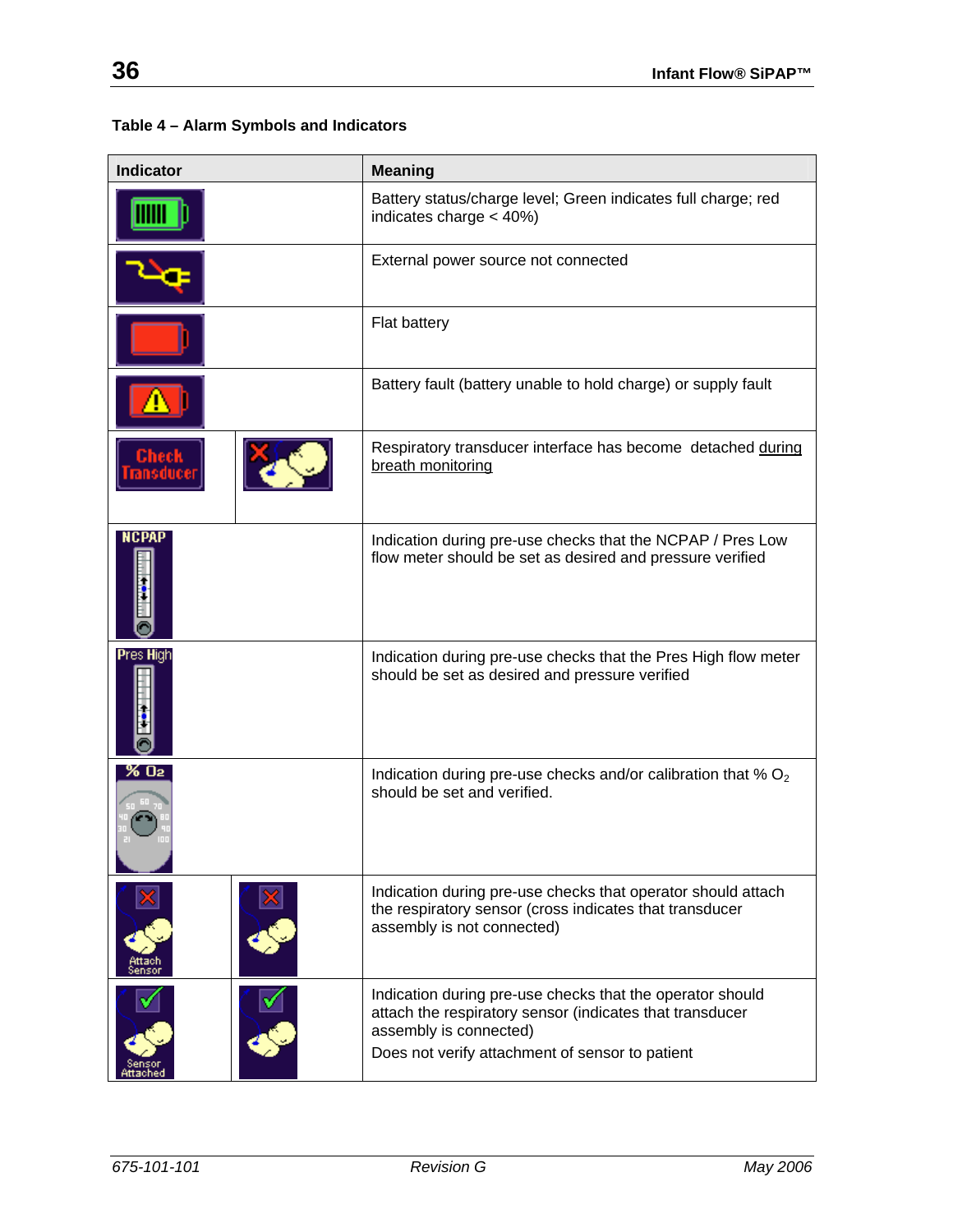| <b>Indicator</b>                                                  | <b>Meaning</b>                                                                                                                                                      |
|-------------------------------------------------------------------|---------------------------------------------------------------------------------------------------------------------------------------------------------------------|
| Read Manua                                                        | Refer to manual                                                                                                                                                     |
|                                                                   | Power has failed; re-connect external power source                                                                                                                  |
| $%$ O <sub>2</sub><br>40<br>30                                    | Display of % $O_2$ measured value and associated alarms                                                                                                             |
| NCPAP cmH2O<br>8.9                                                | Display of NCPAP airway pressure measured value and<br>alarms (NCPAP modes only)                                                                                    |
| $cm$ H <sub>2</sub> O<br><b>MAP</b><br>$\bf 3.9$                  | Display of mean airway pressure measured value and alarms<br>(BiPhasic and BiPhasic tr* modes only)                                                                 |
| ĿЕ<br>$\cdot 1.0$                                                 | I:E ratio                                                                                                                                                           |
| R <sub>SPON</sub> bpm<br>103                                      | Spontaneous breathing rate                                                                                                                                          |
| sec<br>.0                                                         | Set parameter Ti                                                                                                                                                    |
| Rate bpm<br>0                                                     | Set parameter Rate (BiPhasic modes only; mandatory rate)                                                                                                            |
| $R_{\scriptscriptstyle\rm R}$<br>bpm                              | Set parameter $R_B$ (BiPhasic tr* mode only; backup rate)                                                                                                           |
| $\mathsf{T}_{\mathsf{LBR}}$ sec.<br><b>Lapnea</b> Sec<br>10<br>10 | Set parameter low breath rate or apnea alarm timeout                                                                                                                |
| 20<br>cmH <sub>2</sub> 0<br>Rspl                                  | Display of measured airway pressure graph. With breath<br>monitoring active, spontaneous breaths are indicated in yellow,<br>below delivered airway pressure graph. |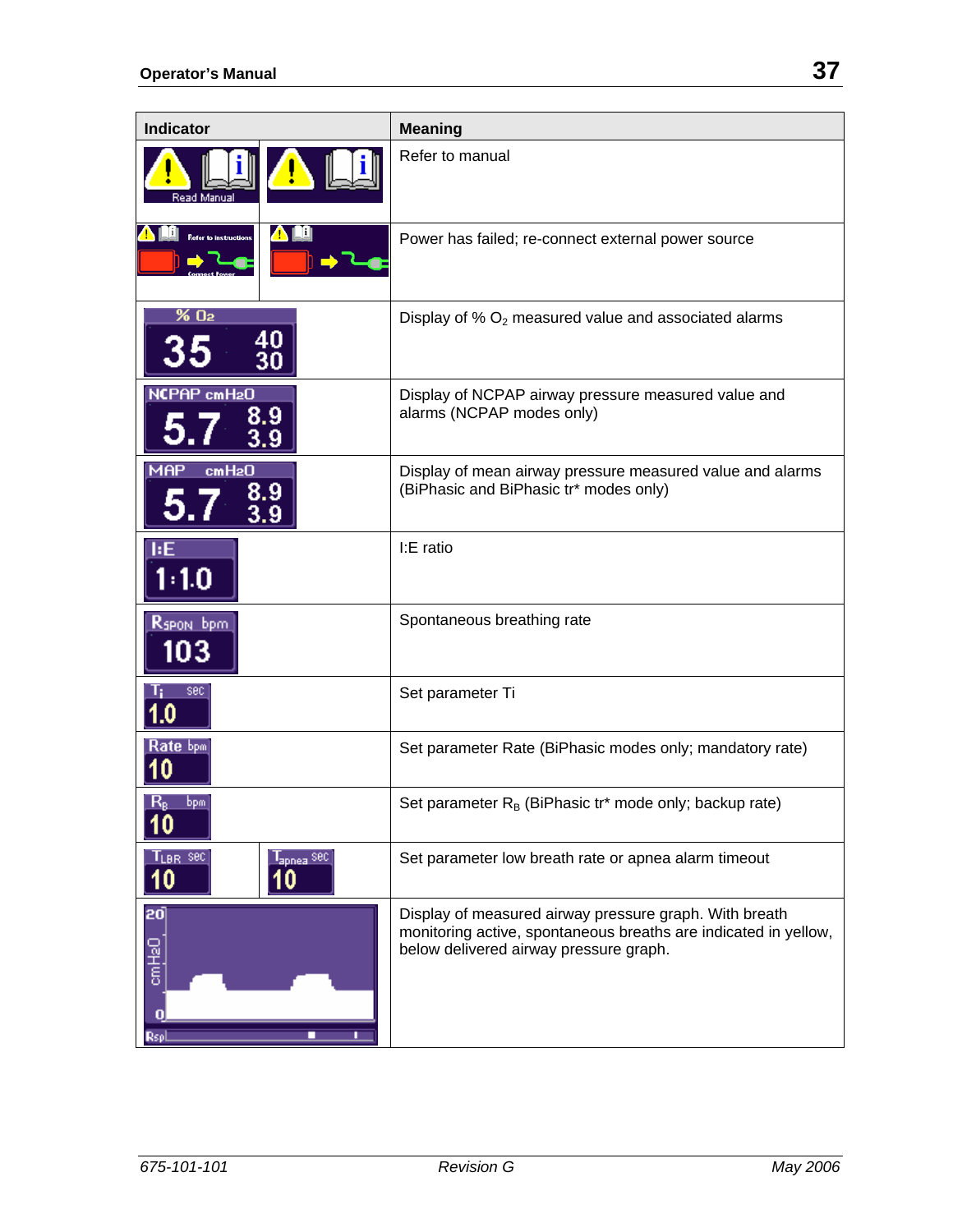| <b>Indicator</b>                           |                | <b>Meaning</b>                                                                                         |
|--------------------------------------------|----------------|--------------------------------------------------------------------------------------------------------|
| refer to instructions / service technician | <b>All You</b> | Device fault (fault code will be indicated). Refer to manual.<br>Contact qualified service technician. |

## *Note*

*Provision of labeling in this manual for any function should not be taken as evidence that the function is available. For example parameter RB relates to BiPhasic tr\* mode, not currently approved for use in the US.*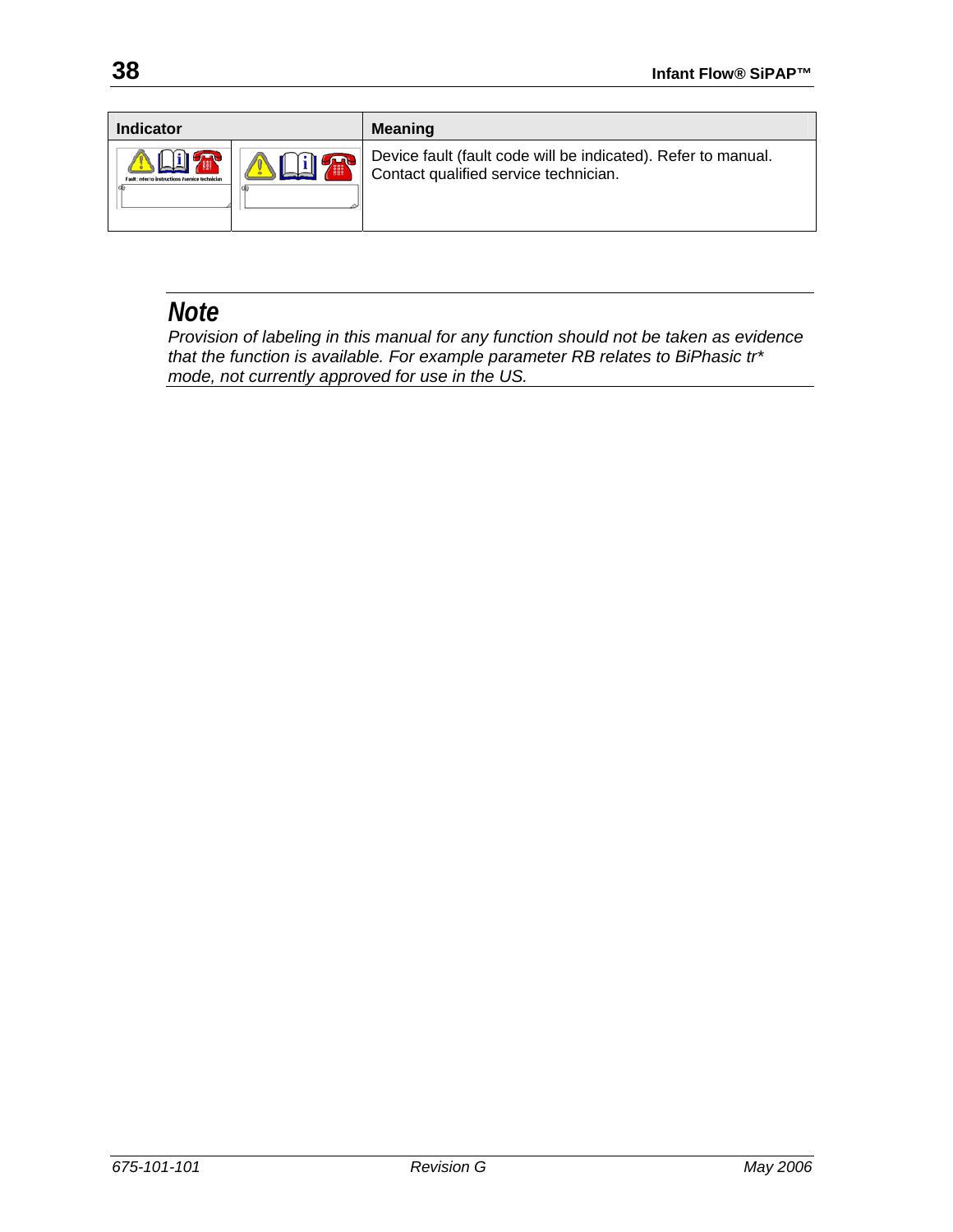# **Chapter 8 - Maintenance & Cleaning**

## *Cleaning*

Examine the exterior of the case and the stand for damage and dirt. If necessary clean the unit and stand. If damage to either is apparent, always seek qualified Technical advice.

Clean the exterior surfaces of the driver, Transducer Assembly and stand with a mild soap or liquid disinfectant solution. Do not use cleaning agents that contain abrasives. Make sure that cleaning agents do not enter the driver through patient connections or other ports.

## **CAUTION**

Do not immerse any part of the Infant Flow® SiPAP™ driver in water or sterilize it with gas or steam.

## *Maintenance*

No special maintenance is required by the operator other than that listed below. There are no operator serviceable parts. The unit must only be maintained and serviced by an approved service supplier. Only parts approved by VIASYS Respiratory Care Inc. may be used in this unit. Refer to the Service Manual or your Service Supplier for an approved service parts list

## **WARNING**

**Oxygen vigorously accelerates combustion. To avoid explosion hazard, do not use any instrument or other equipment that may have been exposed to oil or grease contamination.**

Calibrate the oxygen analyzer regularly. **Calibration of the oxygen analyzer must be done with the unit off patient.** 

Regularly check and empty the water trap accessed from the rear panel of the driver enclosure. Push the button on the bottom of the water trap to release the water into a suitable waste receptacle.

Disconnect the air and oxygen gas sources when the Infant Flow SiPAP is not in use.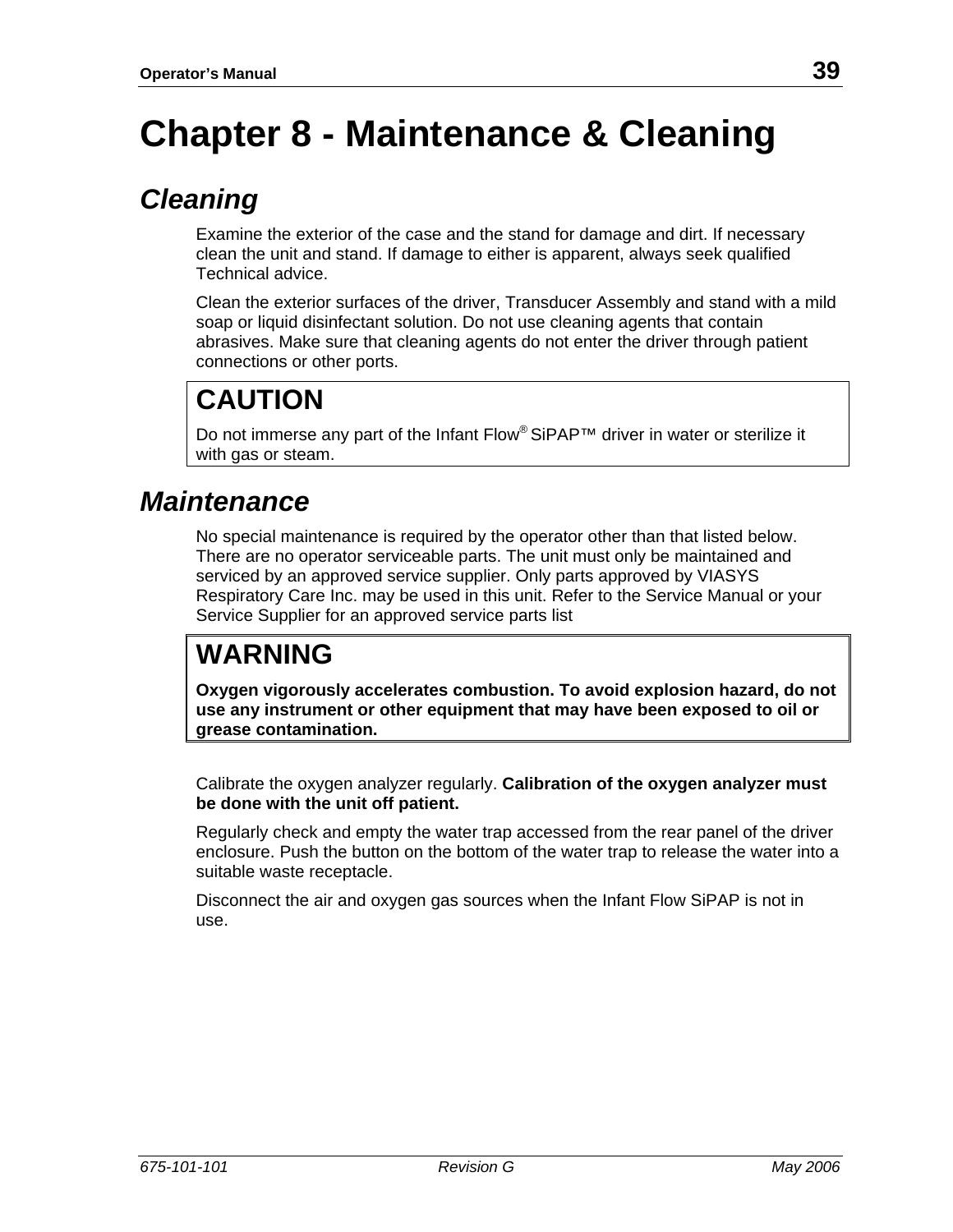## **Storage and Battery Care**

Store the unit in a clean dry location. Make sure that all connections and ports are suitably covered to prevent the ingress of dirt, moisture and foreign objects. If the unit is not being used for a long period of time, remove the battery (refer to the Service Manual or your Service Technician).

Dispose of scrap units in accordance with the local regulations. Refer to the Service Manual or your Service Supplier.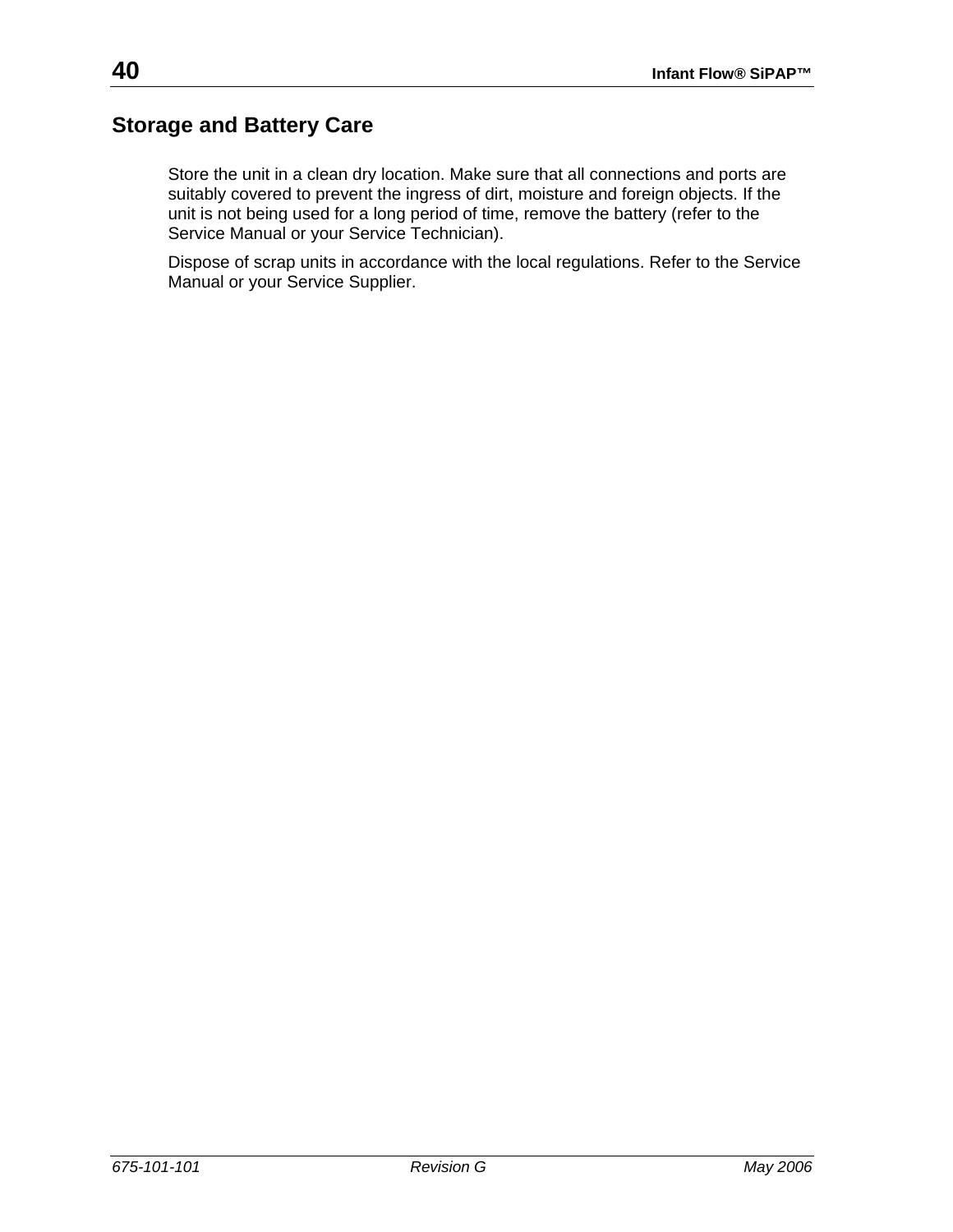# **Chapter 9 – Explanation of Symbols**

## **Equipment Symbols**

The following symbols may be referenced on the Infant Flow® SiPAP™ driver or in accompanying documentation.

| <b>Symbol</b> | Source /<br><b>Compliance</b>                                   | <b>Meaning</b>                                                                                                                                                                                                                                                   |
|---------------|-----------------------------------------------------------------|------------------------------------------------------------------------------------------------------------------------------------------------------------------------------------------------------------------------------------------------------------------|
|               | Symbol #03-02<br>IEC 60878                                      | Indicates ATTENTION, consult ACCOMPANYING<br><b>DOCUMENTS</b>                                                                                                                                                                                                    |
|               | Symbol #5016 IEC<br>60417                                       | This symbol indicates a FUSE.                                                                                                                                                                                                                                    |
|               | Symbol #5031 IEC<br>60417                                       | This symbol indicates DIRECT CURRENT (DC)                                                                                                                                                                                                                        |
|               | Symbol #5019 IEC<br>60417<br>Symbol #01-20<br>IEC 60878         | This symbol indicates protective EARTH (ground).                                                                                                                                                                                                                 |
|               | Symbol #5021 IEC<br>60417<br>Symbol # 01-24<br>IEC 60878        | This symbol indicates the EQUIPOTENTIAL connection used<br>to connect various parts of the equipment or of a system to<br>the same potential, not necessarily being the earth (ground)<br>potential (e.g., for local bonding).                                   |
|               | Symbol # 5333<br><b>IEC 60417</b><br>Symbol #02-03<br>IEC 60878 | This symbol indicates TYPE B equipment, which indicates<br>equipment that provides a particular degree of protection<br>against electric shock, particularly with regards to allowable<br>leakage current and reliability of the protective earth<br>connection. |
|               | Symbol #5032 IEC<br>60417<br>Symbol #01-14<br><b>IEC 30878</b>  | This symbol is located on the rating plate. It indicates the<br>equipment is suitable for alternating current.                                                                                                                                                   |
|               | Symbol #5007<br><b>IEC 60417</b><br>Symbol #01-01<br>IEC 60878  | Indicates ON (Power)                                                                                                                                                                                                                                             |
|               | Symbol #5008<br>IEC 60417<br>Symbol #01-02<br>IEC 60878         | Indicates OFF (Power)                                                                                                                                                                                                                                            |
| $\epsilon$    | <b>MDD Directive</b><br>93/42/EEC                               | <b>CE Mark</b>                                                                                                                                                                                                                                                   |
|               | <b>VIASYS</b><br><b>Respiratory Care</b><br>Symbol              | This symbol indicates an INTERNAL BATTERY FUSE                                                                                                                                                                                                                   |

#### **Table 5 – Equipment Symbols**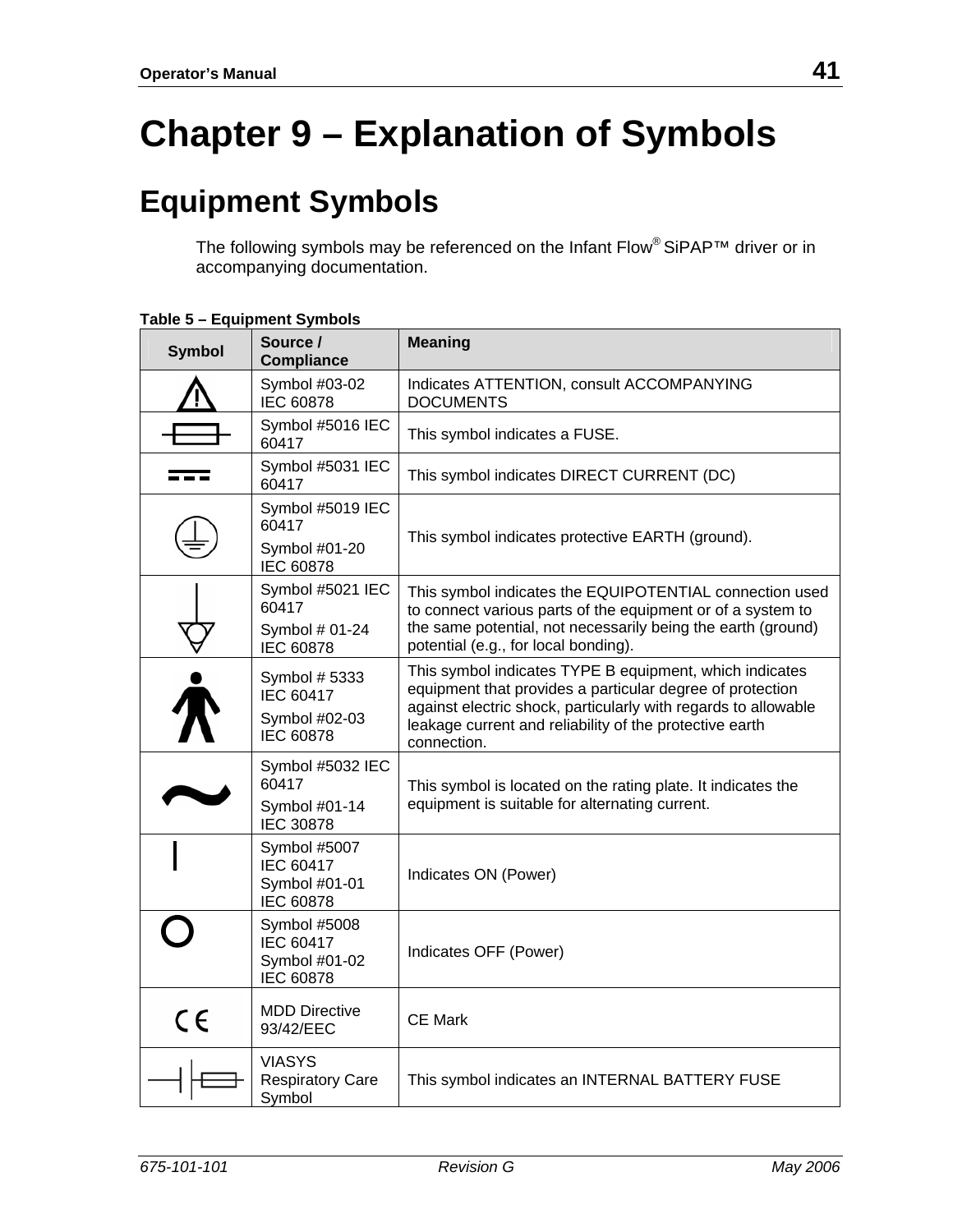| <b>Symbol</b>          | Source /<br><b>Compliance</b>                           | <b>Meaning</b>                             |  |  |
|------------------------|---------------------------------------------------------|--------------------------------------------|--|--|
|                        | ISO 7000:2004<br>(2616)                                 | <b>Electrical AC inlet</b>                 |  |  |
| 40<br>٥C               | ISO 15223:2000<br>(3.11)<br>EN 980:2003<br>(5.7.3)      | Operating temperature range of unit        |  |  |
| 2.5A/T 250 V<br>101010 | N/A                                                     | Fuse holder and fuse rating                |  |  |
| <b>XDCR</b>            | <b>VIASYS</b><br><b>Respiratory Care</b><br>Symbol      | <b>Transducer Assembly</b>                 |  |  |
|                        | IEC 60878:1988<br>$(01-41)$<br>ISO 7000:2004<br>(2301)  | <b>Warning Bell</b>                        |  |  |
|                        | IEC 60878:1988<br>$(02-03)$                             | Type BF patient applied part               |  |  |
| 78425                  | Intertek Group                                          | <b>ETL Mark and Registration Number</b>    |  |  |
|                        | ISO 15223: 2000<br>(3.13)<br>EN 980:2003 (4.4)          | Year of Manufacture                        |  |  |
|                        | IEC 60878 (03-02)                                       | <b>Read Accompanying Documents</b>         |  |  |
| LOT<br>2002-604        | ISO 15223:2000<br>(3.1.4)<br>EN 980:2003 (4.4)          | Unique Batch Number Identifier             |  |  |
|                        | <b>ISO</b><br>15223:2000<br>(3.12)<br>EN 980:2003 (4.3) | Use Before Expiry Date shown<br>Year-Month |  |  |
|                        | ISO 15223:2000<br>(3.2)<br>EN 980:2003 (4.2)            | Single Use Only - Do NOT Re-use            |  |  |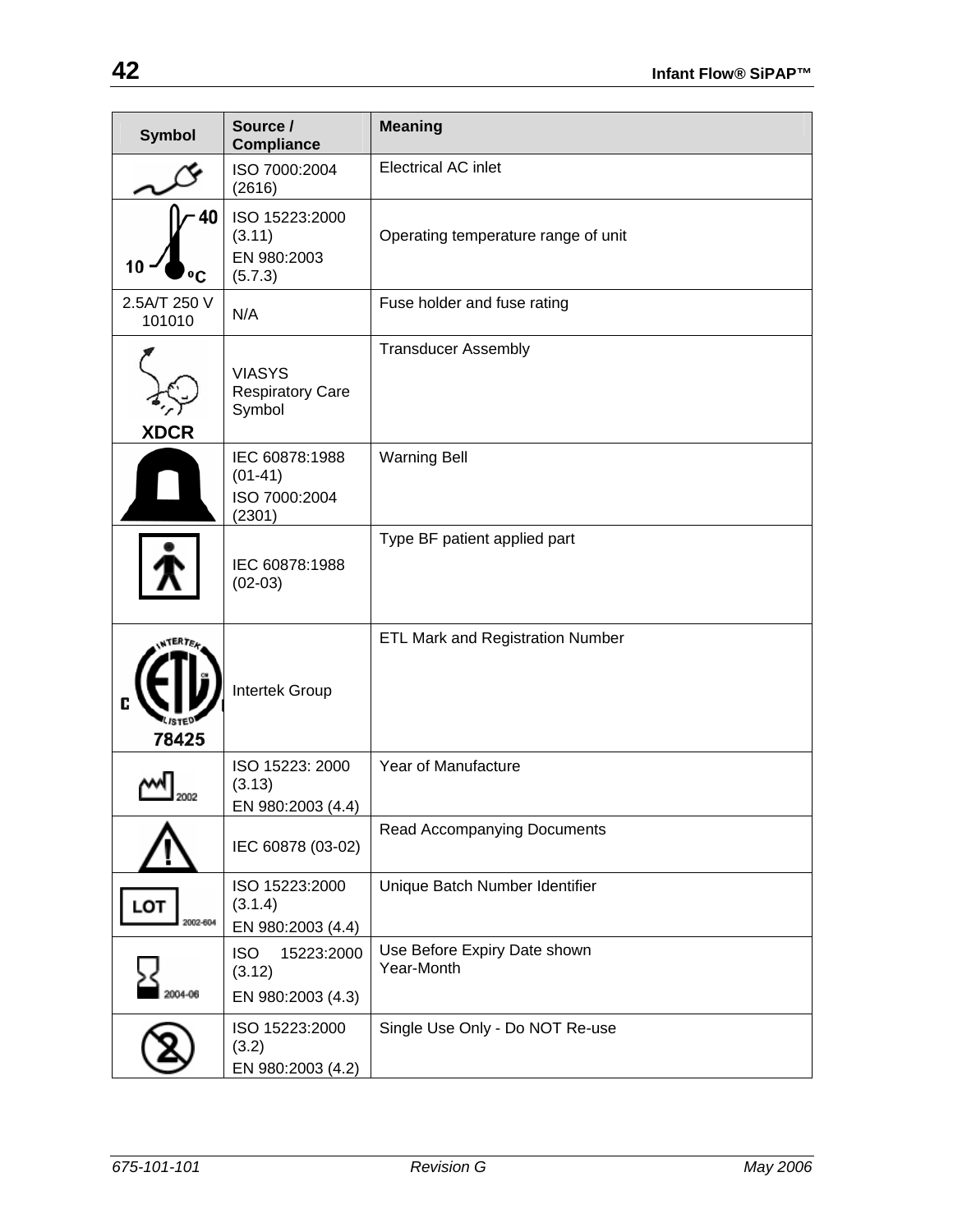| <b>Symbol</b> | Source /<br><b>Compliance</b> | <b>Meaning</b>      |
|---------------|-------------------------------|---------------------|
| ٠             | ISO 15223:2000<br>(3.8)       | Keep Dry            |
|               | ISO 15223:2000<br>(3.8)       | Keep Away from Heat |

## **Symbols used on buttons**

The following symbols are used to label user input areas within the graphical display. As needed displays in this table are shown separately as Domestic US configuration displays (left-hand column) and non-US configuration displays (right-hand column).

|  | Table 6 - Button Symbols |
|--|--------------------------|
|  |                          |

| <b>Symbol</b>                                       |  | <b>Description</b>                                                         |  |
|-----------------------------------------------------|--|----------------------------------------------------------------------------|--|
| ALARM                                               |  | High Priority Alarm Active, red flashing                                   |  |
| <b>ALARM</b>                                        |  | Medium Priority Alarm Active, yellow flashing                              |  |
| <b>ALARM</b>                                        |  | Low Priority Alarm Active, yellow, does not flash.                         |  |
| <b>ALARM</b>                                        |  | No alarms are present, green, does not flash                               |  |
| <b>ALARM</b>                                        |  | Active alarm silenced                                                      |  |
| Rate <sup>t</sup>                                   |  | Adjust BiPhasic rate                                                       |  |
| $R_B$ $\ddagger$                                    |  | Adjust BiPhasic tr* backup rate                                            |  |
| $\texttt{T}_{\texttt{apnea}} \mathbf{\mathfrak{p}}$ |  | Adjust apnea alarm timeout                                                 |  |
| $\mathbf{T}_{\text{\tiny LBR}}$ ‡                   |  | Adjust low breath rate alarm timeout                                       |  |
|                                                     |  | Adjust BiPhasic, BiPhasic tr* on time, and NCPAP<br>manual breath function |  |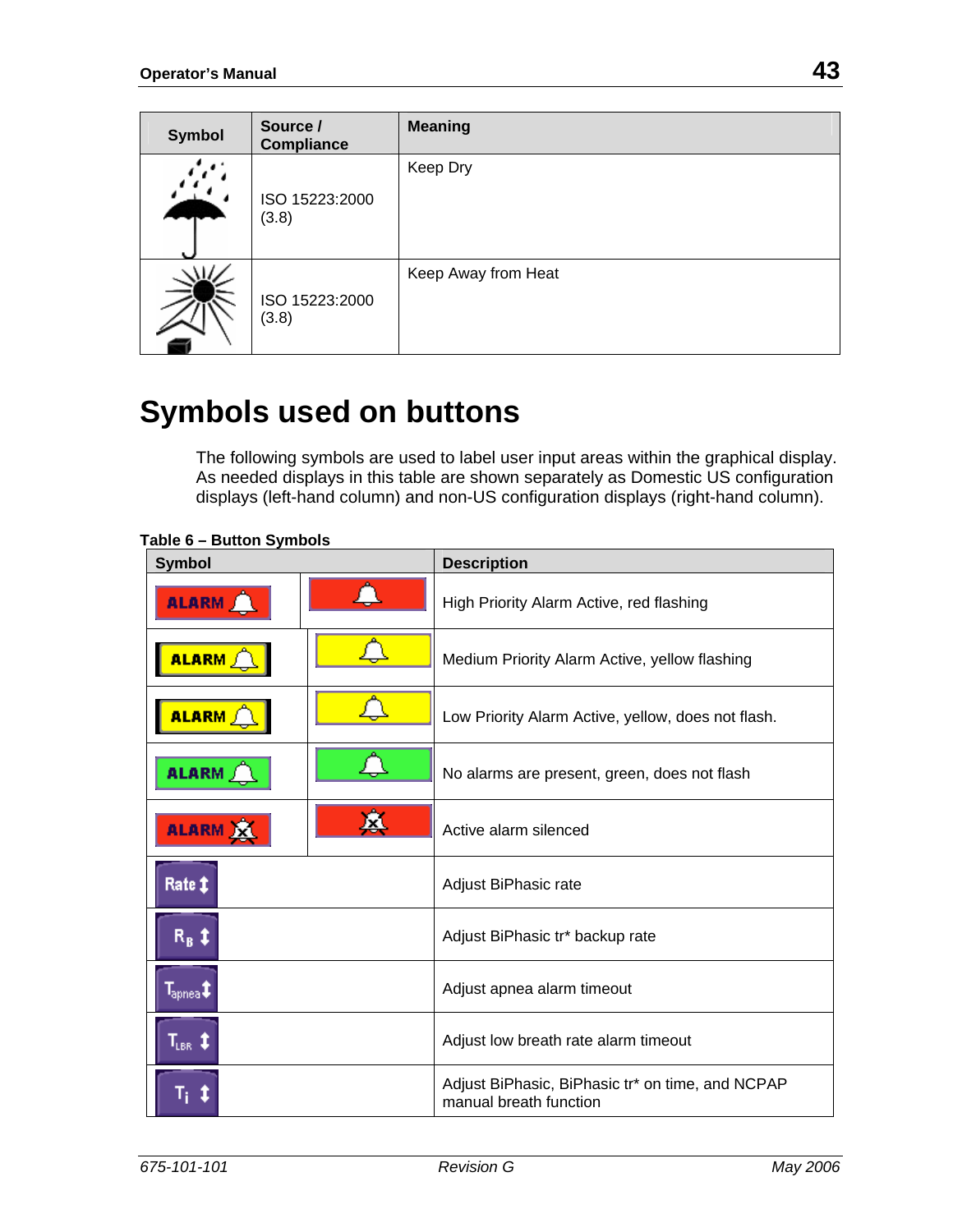| <b>Symbol</b>                                      | <b>Description</b>                                                                                                                                                          |
|----------------------------------------------------|-----------------------------------------------------------------------------------------------------------------------------------------------------------------------------|
|                                                    | Decrease / Increase currently selected parameter                                                                                                                            |
| <b>MODE</b>                                        | Go to mode select screen.                                                                                                                                                   |
| <b>NCPAP</b>                                       | Nasal CPAP mode                                                                                                                                                             |
| <b>NCPAP</b><br><b>NCPAP</b><br>LÅR<br>APNEA       | Nasal CPAP mode with breath rate monitoring                                                                                                                                 |
| <b>BiPhasic</b>                                    | <b>BiPhasic mode</b>                                                                                                                                                        |
| <b>BiPhasic</b><br><b>BiPhasic</b><br>APNEA<br>LÅR | BiPhasic mode with breath rate monitoring                                                                                                                                   |
| <b>BiPhasic</b><br>tr                              | BiPhasic tr* mode with breath rate monitoring                                                                                                                               |
| <b>Manual</b><br><b>Breath</b>                     | Manual Breath. Single BiPhasic cycle at current<br>settings for Ti, Pres High and % O <sub>2</sub> . One BiPhasic<br>cycle is delivered regardless of button press duration |
| <b>Change</b><br>Screen                            | Toggle between Main Screen and Monitored<br>Parameter Screen                                                                                                                |
| M<br>CAL                                           | Go to user calibration screen                                                                                                                                               |
|                                                    | Confirm                                                                                                                                                                     |
|                                                    | Wait                                                                                                                                                                        |
|                                                    | Completed                                                                                                                                                                   |
|                                                    | Action has failed                                                                                                                                                           |
| $\overline{\mathbf{r}}$<br>€<br>Unlock             | Press to un-lock keypad                                                                                                                                                     |
| Ti.                                                | Warning message. To clear, press any of the three<br>icons.                                                                                                                 |

## *Note*

*Provision of labeling in this manual for any function should not be taken as evidence that the function is available. For example parameter*  $R_B$  *relates to BiPhasic tr\* mode, not currently approved for use in the US.*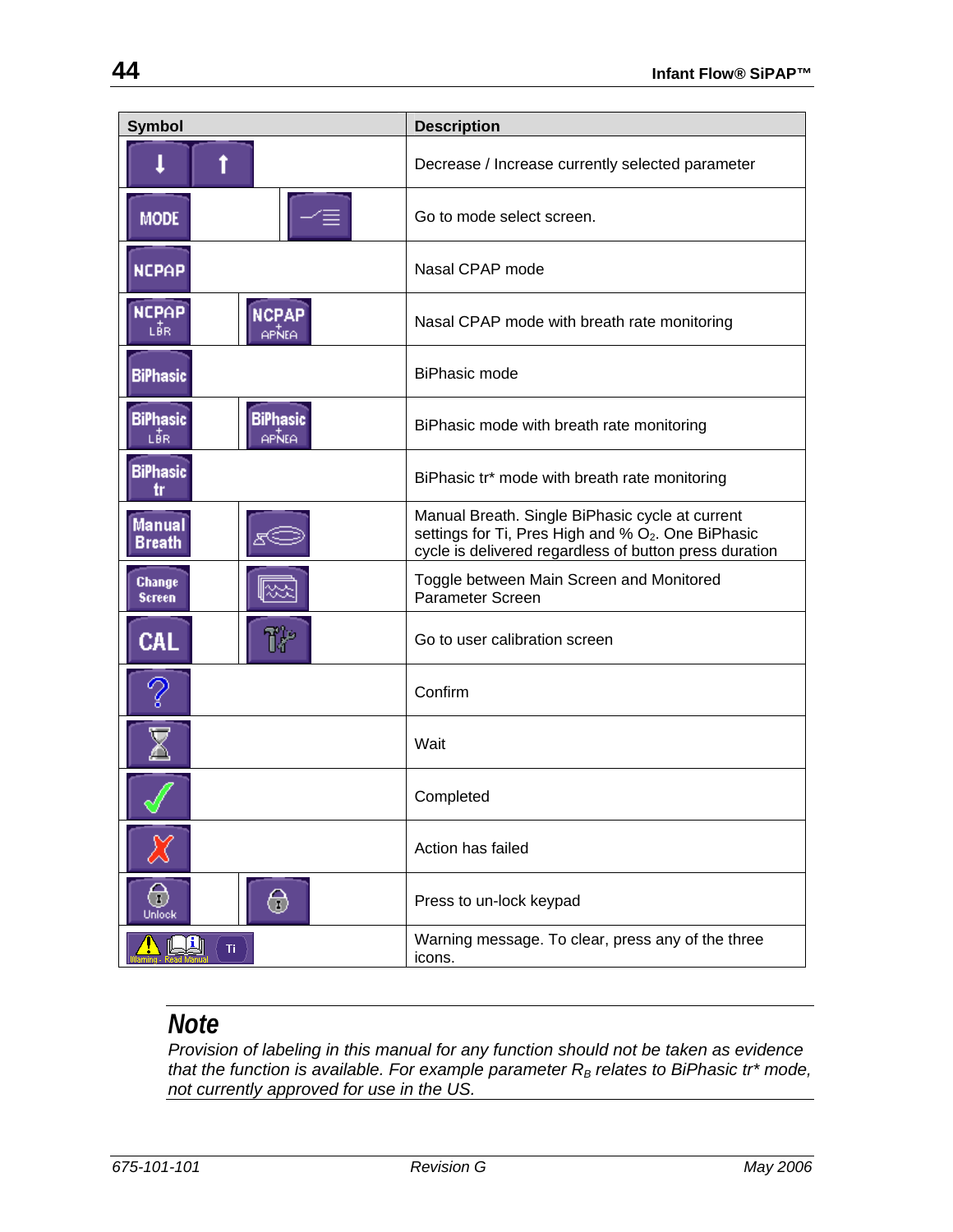# **Appendix A - Product Configurations**

## *Non-US Configuration Parameters*

| <b>Parameter</b>                                          | <b>Min</b> | <b>Max</b> | <b>Accuracy</b> | <b>Units</b> | <b>Default</b>    |
|-----------------------------------------------------------|------------|------------|-----------------|--------------|-------------------|
| Set Oxygen concentration, %O <sub>2</sub>                 | 21         | 100        | $\pm 3$         | %            | N/A               |
| NCPAP / Pres Low flow rate                                | 0          | 15         | ±15%            | L/min        | N/A               |
| Pres High flow rate                                       | 0          | 5          | $\pm$ 15%       | L/min        | N/A               |
| BiPhasic / BiPhasic tr* on time, Ti<br>(inspiration time) | 0.1        | 3.0        | ± 0.005         | seconds      | .3 <sub>sec</sub> |
| BiPhasic rate, R (mandatory rate)                         |            | 120        | ± 0.5           | bpm          | 30 bpm            |
| BiPhasic tr* backup rate, Rb (apnea<br>backup rate)       | -1         | 120        | ± 0.5           | bpm          | 10 bpm            |
| Apnea timeout, Tapnea                                     | 10         | 30         | $+1$            | seconds      | 20 sec            |

#### **Table 7 – Non-US Configuration Parameters**

## *Note*

*BiPhasic tr mode not currently available in the United States. In non-US configurations, Ti automatically reduces at higher R and Rb rate settings to maintain a minimum off time of 100 milliseconds.* 

## *US Configuration Parameters*

| Table o – OS Conniguiation Farameters     |     |            |                 |              |                |
|-------------------------------------------|-----|------------|-----------------|--------------|----------------|
| <b>Parameter</b>                          | Min | <b>Max</b> | <b>Accuracy</b> | <b>Units</b> | <b>Default</b> |
| Set Oxygen concentration, %O <sub>2</sub> | 21  | 100        | $\pm 3$         | %            | N/A            |
| NCPAP / Pres Low flow rate                | 0   | 15         | ±15%            | L/min        | N/A            |
| Pres High flow rate                       |     | 5          | ± 15%           | L/min        | N/A            |
| BiPhasic on time, Ti (inspiration time)   | 0.1 | $3.0*$     | ± 0.005         | seconds      | .3 sec         |
| BiPhasic rate, R (Mandatory rate)         |     | 54         | ± 0.5           | bpm          | 30 bpm         |
| Low Breath Rate timeout, $T_{LBR}$        | 10  | 30         | $+1$            | Seconds      | 20 sec         |

#### **Table 8 – US Configuration Parameters**

## *Note*

*In US configurations, Ti automatically reduces at higher R and Rb rate settings to maintain a minimum off time of 1.0 seconds.*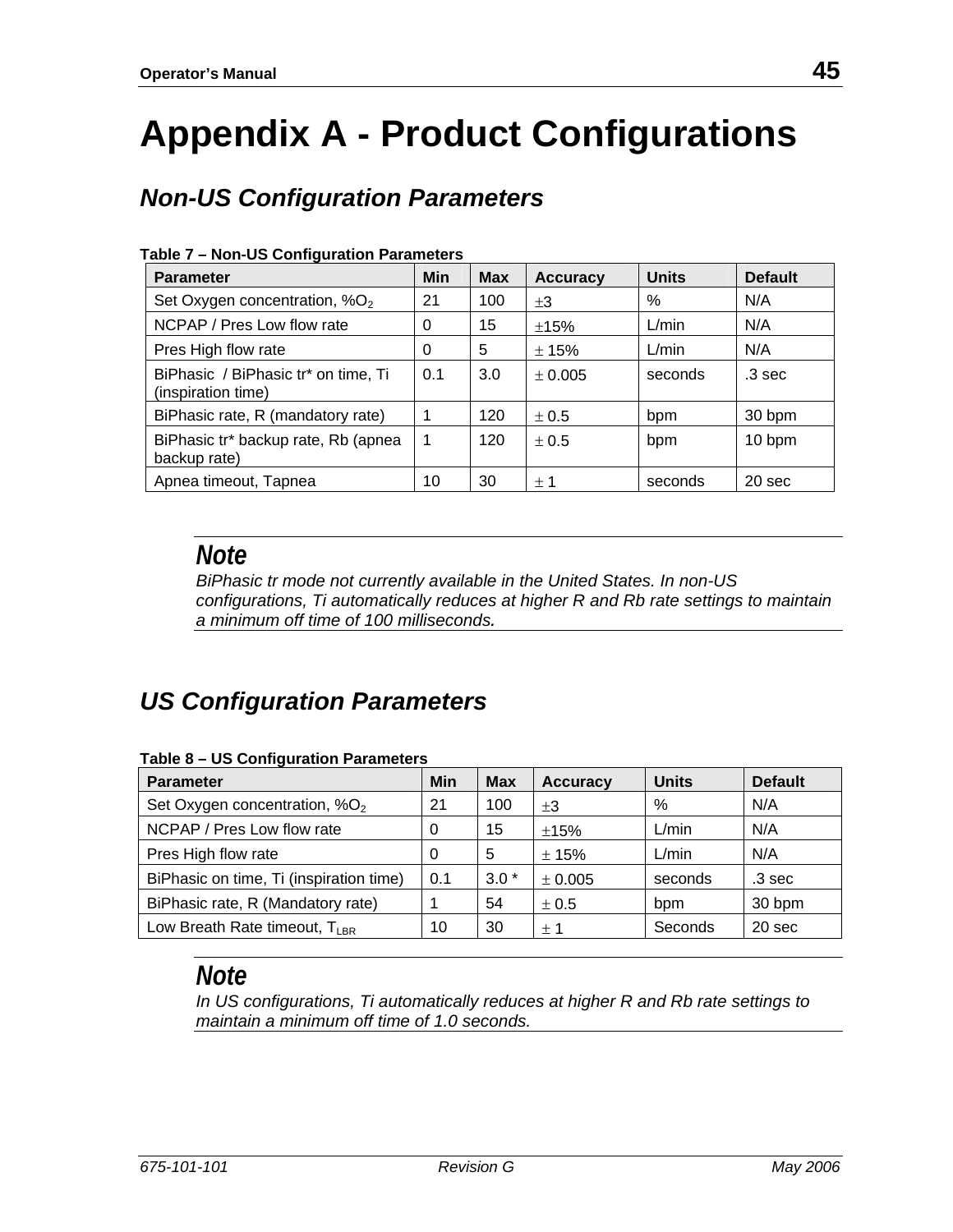# **Infant Flow® SiPAP™**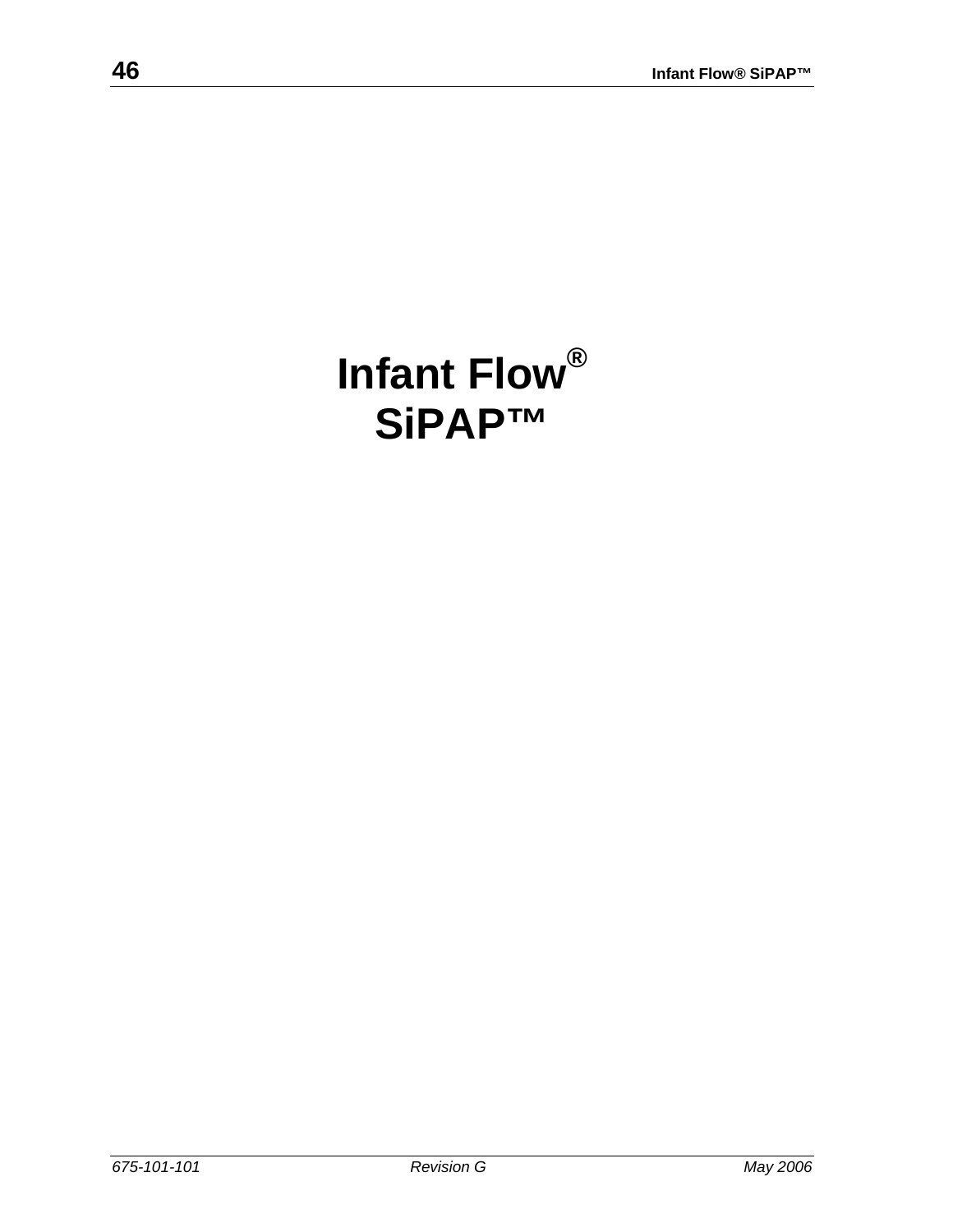## **Appendix B - Pneumatic Diagram**

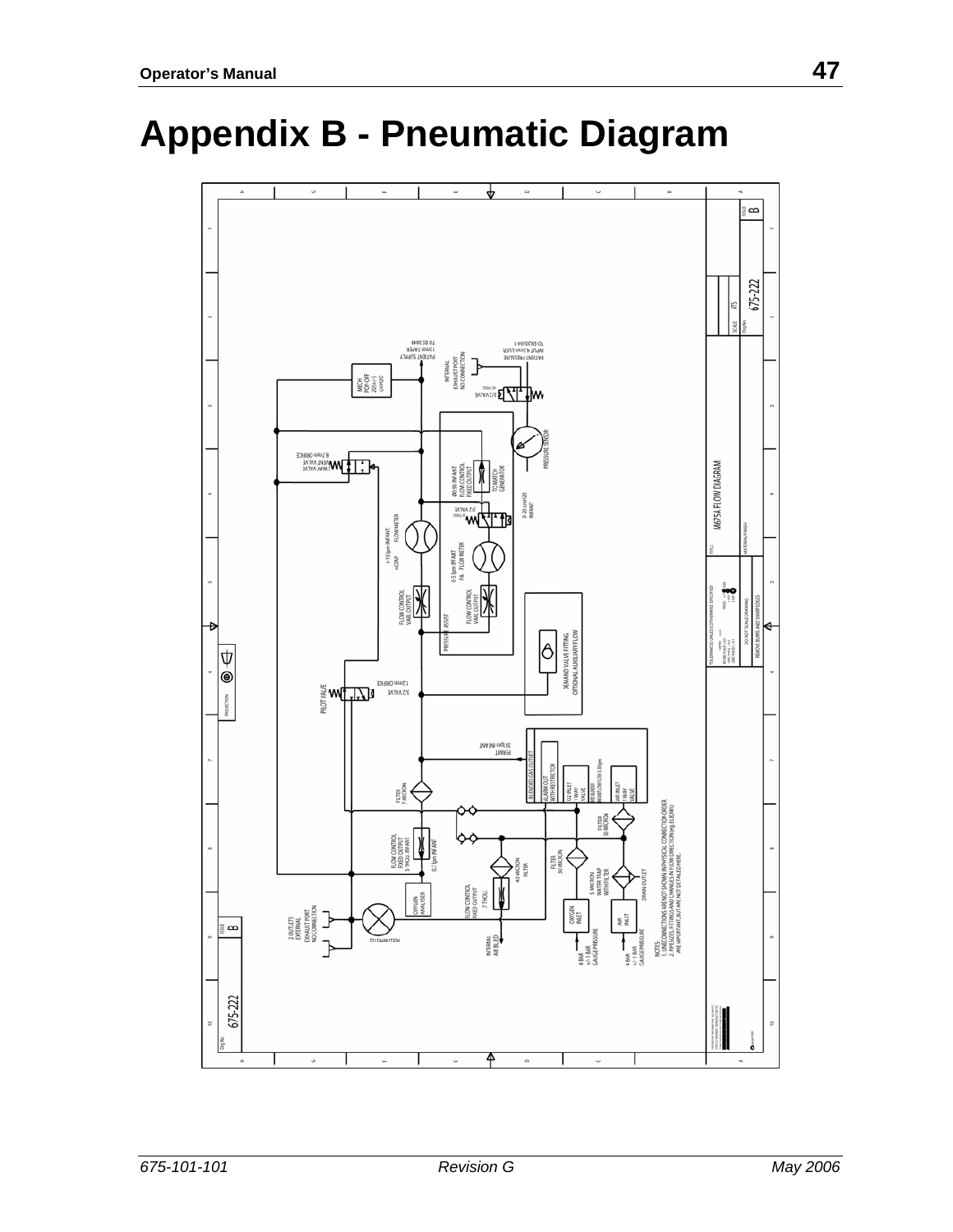# **Infant Flow® SiPAP™**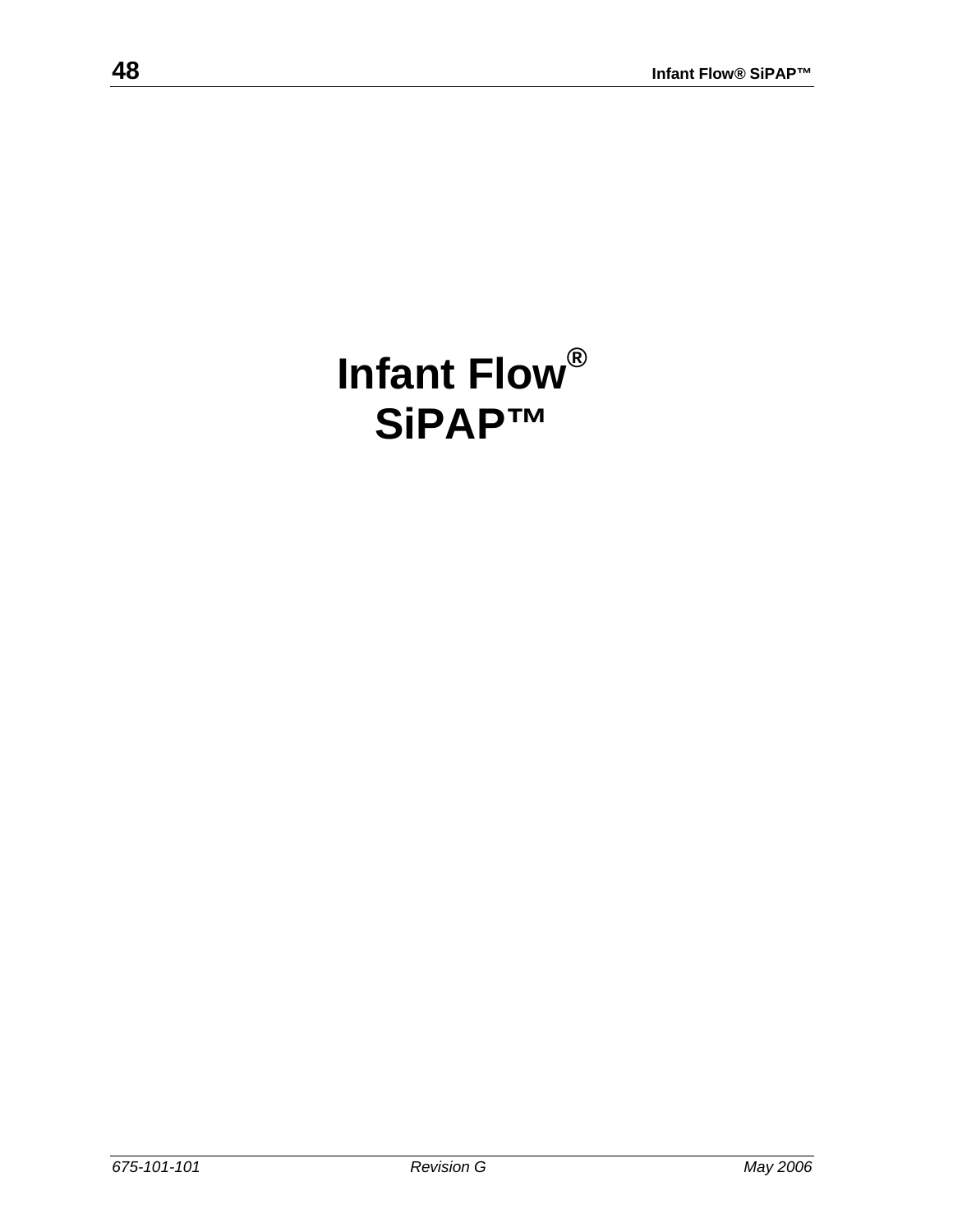# **Appendix C - Alarm Troubleshooting**

| <b>Alarm</b>                           | <b>Priority</b>        | <b>Possible Cause</b>                                       | <b>Actions</b>                                                      |
|----------------------------------------|------------------------|-------------------------------------------------------------|---------------------------------------------------------------------|
| %O <sub>2</sub> < 18%                  | High                   | $\bullet$ O <sub>2</sub> calibration<br>required.           | • Restore $FiO2$ level to above the<br>minimum limit                |
|                                        |                        |                                                             | • Press Alarm Reset for 3 seconds.                                  |
|                                        |                        |                                                             | • Recalibrate $O_2$ as soon as<br>practicable.                      |
| $\%O_2 > 104\%$                        | High                   | $\bullet$ O <sub>2</sub> calibration<br>required.           | • Restore $FiO2$ level to below the<br>maximum limit                |
|                                        |                        |                                                             | • Press Alarm Reset for 3 seconds.                                  |
|                                        |                        |                                                             | • Recalibrate $O2$ as soon as<br>practicable.                       |
| High $\%O2$<br>$(> 5\%$ above          | High                   | • Blender setting<br>changed.                               | • Press Alarm Mute to silence the<br>alarm                          |
| setting for 15<br>seconds).            |                        | • Supply gas failure<br>• Water trap overflow               | • Correct delivered oxygen<br>concentration                         |
|                                        |                        |                                                             | • Press Alarm Reset for 3 seconds to<br>set new limits              |
| Low $%O2$<br>$(> 5 %$ below            | High                   | • Blender setting<br>changed.                               | • Press Alarm Mute to silence the<br>alarm                          |
| setting for 15<br>seconds).            |                        | • Supply gas failure<br>• Water trap overflow               | • Correct delivered oxygen<br>concentration                         |
|                                        |                        |                                                             | • Press Alarm Reset for 3 seconds to<br>set new limits              |
| Over                                   | High                   | • Flow rate set too                                         | • Check exhaust tube / filter                                       |
| pressure<br>$(> 11$ cmH <sub>2</sub> O |                        | high.<br>• Occlusion of                                     | • Reduce flow rate to achieve<br>pressure below high pressure limit |
| in NCPAP<br>and BiPhasic<br>modes)     |                        | exhalation limb<br>• Blocked<br>silencer/bacteria<br>filter | • Press Alarm reset for 3 seconds to<br>set new limits              |
| Over                                   | High                   | • Flow rate set too                                         | • Check exhaust tube / filter                                       |
| pressure                               |                        | high.                                                       | • Reduce flow rate to achieve                                       |
| $(> 15 \text{ cm}H2O)$<br>in BiPhasic  |                        | • Occlusion of<br>exhalation limb                           | pressure below high pressure limit                                  |
| tr* mode)                              |                        | • Blocked<br>silencer/bacteria<br>filter                    | • Press Alarm reset for 3 seconds to<br>set new limits              |
| Low battery<br>charge<br>$(< 40\%)$ .  | Warning<br>indication. | • Battery status<br>indicator changes<br>from green to red. | • Connect external power                                            |

#### **Table 9 – Alarm Troubleshooting**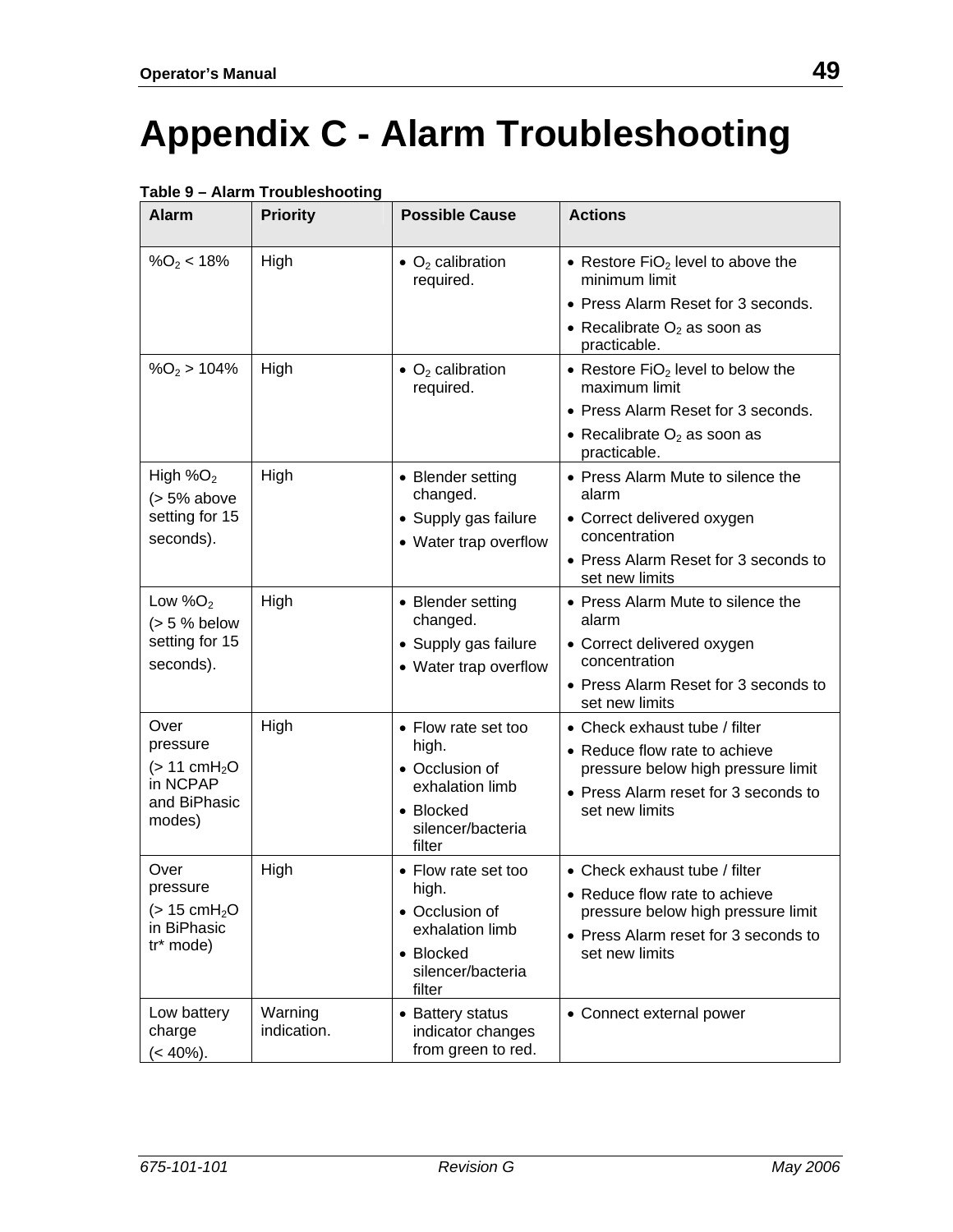| <b>Alarm</b>                                                                                                                                       | <b>Priority</b>              | <b>Possible Cause</b>                                                                         | <b>Actions</b>                                                                                                                                                                                                       |
|----------------------------------------------------------------------------------------------------------------------------------------------------|------------------------------|-----------------------------------------------------------------------------------------------|----------------------------------------------------------------------------------------------------------------------------------------------------------------------------------------------------------------------|
| <b>Battery fault</b>                                                                                                                               | High (Cannot be<br>reset)    | • Battery<br>disconnected<br>• Battery failing to<br>hold charge                              | • Push Alarm Mute button for 3<br>seconds to silence alarm<br>• Refer to Service Engineer.                                                                                                                           |
| Low battery<br>voltage<br>$< 10 V$ for 5<br>seconds).                                                                                              | Medium                       | • Battery<br>disconnected<br>• Battery failing to<br>hold charge                              | • Push Alarm Mute button for 3<br>seconds to silence alarm<br>• Connect AC power                                                                                                                                     |
| AC power<br>disconnected                                                                                                                           | High                         | • AC power<br>disconnected                                                                    | • Push Alarm Mute button for 3<br>seconds to silence alarm<br>• Reconnect the AC power.                                                                                                                              |
| High<br>NCPAP/<br>Pres Low<br>(CPAP > 3<br>cmH <sub>2</sub> O<br>above set<br>for $15$<br>seconds).                                                | High                         | • NCPAP / Pres Low<br>setting change<br>• Circuit disconnect /<br>reconnect                   | • Push Alarm Mute button for 3<br>seconds to silence and reset alarm<br>limits<br>• Reset alarm limits after setting<br>change and patient circuit<br>disconnect / reconnect                                         |
| Low NCPAP<br>/ Pres Low<br>(CPAP < 2<br>cmH <sub>2</sub> O<br>below set<br>for $15$<br>seconds)<br>or<br>$<$ 1 cmH <sub>2</sub> O at<br>any time). | High                         | • NCPAP / Pres Low<br>setting change<br>• Circuit disconnect /<br>reconnect<br>• Circuit leak | • Push Alarm Mute button for 3<br>seconds to silence and reset alarm<br>limits<br>• Reset alarm limits after setting<br>change and patient circuit<br>disconnect / reconnect<br>• Check for leaks in patient circuit |
| High<br><b>BiPhasic or</b><br>BiPhasic tr*<br>pressure<br>(MAP > 3)<br>cmH <sub>2</sub> O<br>above<br>set for 15<br>seconds).                      | High                         | • Pres High setting<br>change<br>Circuit disconnect /<br>reconnect                            | • Push Alarm Mute button for 3<br>seconds to silence and reset alarm<br>limits<br>• Reset alarm limits after setting<br>change and patient circuit<br>disconnect / reconnect                                         |
| <b>BiPhasic or</b><br>BiPhasic tr*)<br>mode fails to<br>operate as<br>set.                                                                         | High (Cannot be<br>silenced) | • See description of<br>error code<br>displayed                                               | • Revert to nCPAP mode<br>• Refer to Service Technician                                                                                                                                                              |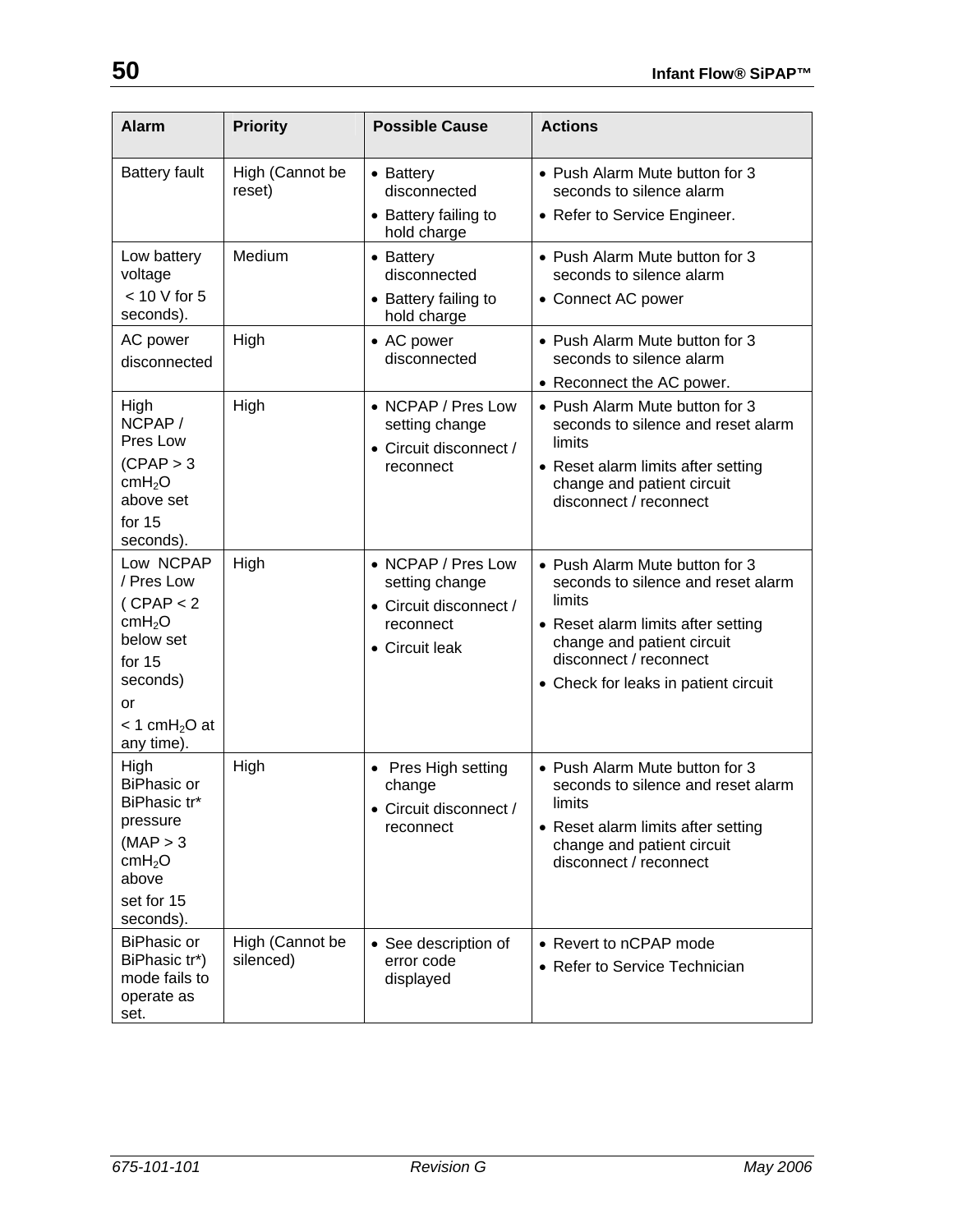| <b>Alarm</b>                                                  | <b>Priority</b>                                                                                                             | <b>Possible Cause</b>                                                                                                                            | <b>Actions</b>                                                                                                                                         |
|---------------------------------------------------------------|-----------------------------------------------------------------------------------------------------------------------------|--------------------------------------------------------------------------------------------------------------------------------------------------|--------------------------------------------------------------------------------------------------------------------------------------------------------|
| Low breath<br>rate                                            | High<br>• Plus: audible /<br>visual alarms<br>only<br>• Comprehensive<br>: audible /<br>visual alarms<br>and backup<br>rate | • $Rr = 0$ for $>$ low<br>breath (apnea)<br>interval timeout                                                                                     | • Push Alarm Mute button once to<br>silence alarm<br>• Restore patient breathing.<br>• Check placement / connection of<br>abdominal Respiratory Sensor |
| Flow meter<br>fault.                                          | N/A                                                                                                                         | • No flow indications<br>• Flow can't be<br>adjusted.                                                                                            | • Refer to Service Technician.                                                                                                                         |
| <b>Gas Supply</b><br>failure                                  | N/A                                                                                                                         | • Differential<br>pressure between<br>the two inlet gases<br>falls outside of the<br>limit of 20 PSI (1.4<br>bar) or one gas fails<br>completely | • Check gas inlet supplies<br>• Check inlet water trap<br>• Refer blender to service technician                                                        |
| Oxygen cell<br>calibration<br>error.                          |                                                                                                                             | • Oxygen cell<br>incorrectly<br>calibrated,<br>damaged or<br>depleted                                                                            | • Calibrate or replace oxygen cell.<br>• Refer to Service Manual.                                                                                      |
| Electrical<br>fault.                                          |                                                                                                                             | • AC power LED<br>does not match<br>screen icon.                                                                                                 | • Refer to Service Technician                                                                                                                          |
| Water trap<br>blocked                                         |                                                                                                                             | • Full or leaking<br>• Filter blocked<br>• Loss of wall<br>pressure<br>• Imbalance in gas<br>supply                                              | • Refer to Service Technician                                                                                                                          |
| Software<br>fault                                             | High<br>(Cannot be reset)                                                                                                   | • See description of<br>error code<br>displayed                                                                                                  | • Refer to Service Technician                                                                                                                          |
| Software not<br>running with<br>unit<br>connected to<br>power | High<br>(Cannot be reset)                                                                                                   | • See description of<br>error code<br>displayed                                                                                                  | • Refer to Service Technician                                                                                                                          |

#### **\*BiPhasic tr mode not currently available in the United States**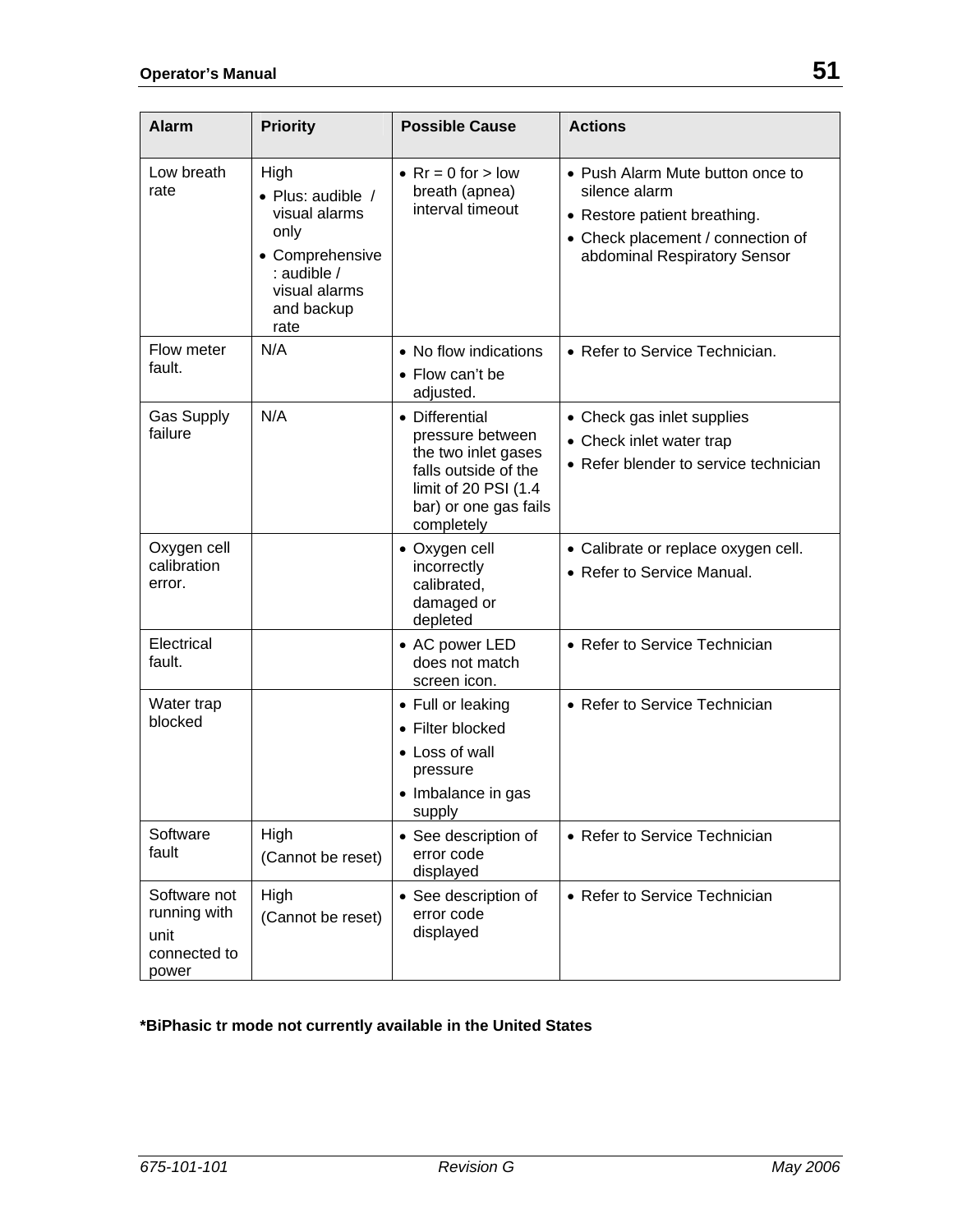# **Infant Flow® SiPAP™**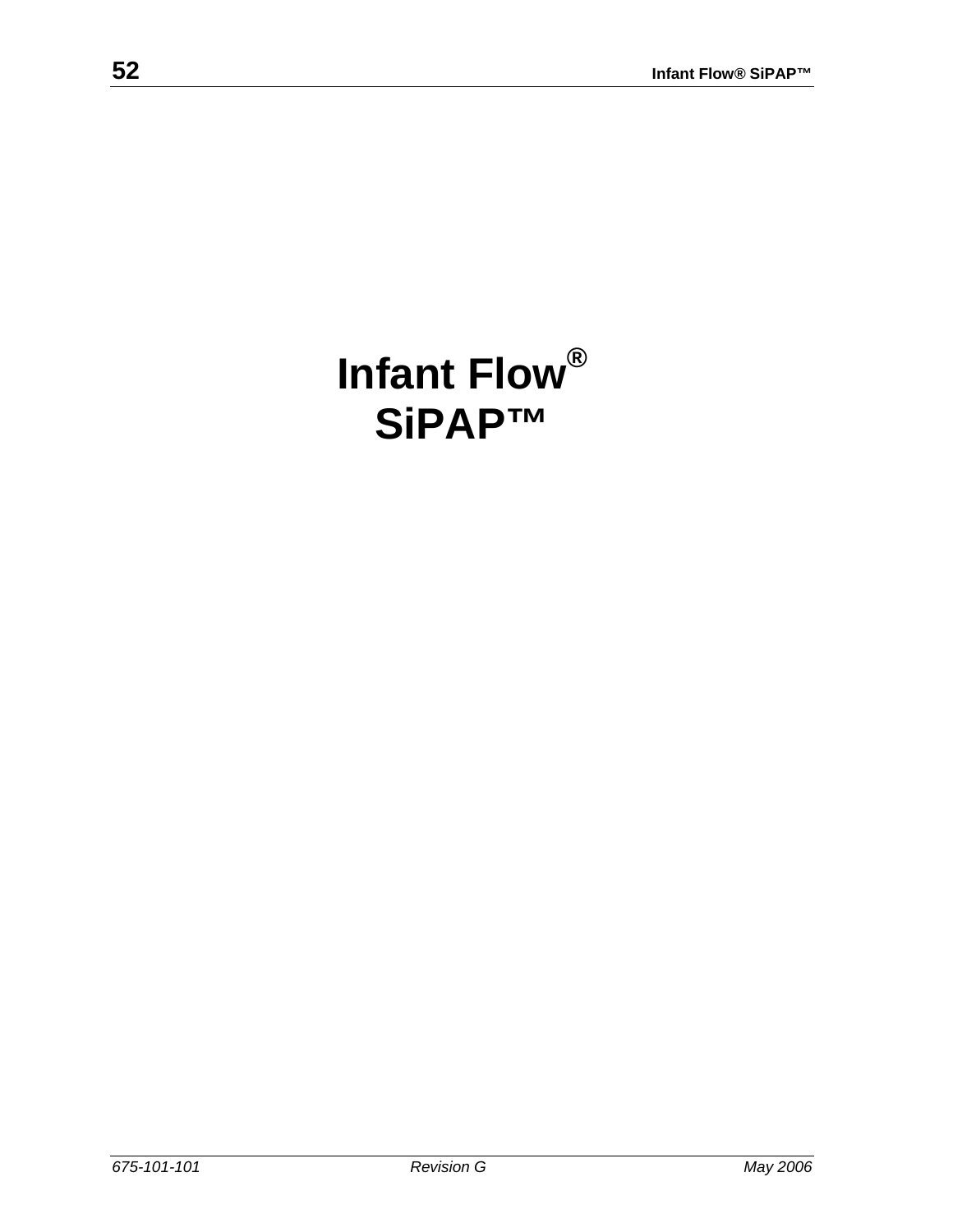# **Appendix D - Fault Management**

The general philosophy when handling a software detectable *fault condition* is to still allow a basic level of treatment to be applied to the patient - with over pressure protection, oxygen alarms and apnea monitoring (where possible), but inhibiting the higher level features of the unit (such as BiPhasic modes).

## **Fault classification**

Each fault condition is classified according to the severity ratings (where  $x$  means not available under software control,  $\checkmark$  means available under software control, and  $(\checkmark)$  means may or may not be available depending on other severity rating 3 and 4 conditions, which may occur individually or simultaneously):

| Sever-<br>ity  | Classifi-<br>cation     |                                                                                                                                          |                                                                                                                                                  | Measure-<br>ments               |                                   |                           |              | <b>Control Modes and Features</b> |                |
|----------------|-------------------------|------------------------------------------------------------------------------------------------------------------------------------------|--------------------------------------------------------------------------------------------------------------------------------------------------|---------------------------------|-----------------------------------|---------------------------|--------------|-----------------------------------|----------------|
|                |                         | Impact On<br>Unit<br><b>Functionality</b>                                                                                                | <b>Reporting</b><br><b>Mechanism</b>                                                                                                             | O <sub>2</sub><br>$\frac{9}{6}$ | $\mathsf{Cm}$<br>H <sub>2</sub> O | <b>NCPAP</b>              | eeude+       | Biphasic                          | tr<br>biphasic |
| 1<br>(major)   | Un-<br>usable           | Unit is<br>inoperable<br>under software<br>control, but<br>can still be<br>used in an un-<br>powered<br>pneumatic<br>mode                | A list of error<br>codes are<br>presented to<br>the user via<br>the "Fault"<br>lockout"<br>display                                               | $\mathbf{x}$                    | $\boldsymbol{\mathsf{x}}$         | $\boldsymbol{\mathsf{x}}$ | $\mathbf x$  | $\boldsymbol{\mathsf{x}}$         | $\mathsf{x}$   |
| $\overline{2}$ | Re-<br>stricted         | Unit<br>functionality is<br>restricted to<br><b>NCPAP</b><br>modes only                                                                  | Where<br>applicable,<br>error codes<br>listed on<br>mode<br>selection<br>screen.<br>Status bar<br>mode<br>alternates<br>with worst<br>error code | $\checkmark$                    | $\checkmark$                      | $\checkmark$              | $\checkmark$ | $\boldsymbol{\mathsf{x}}$         | $\mathsf{x}$   |
| 3              | Un-<br>trigger-<br>able | Patient trigger<br>functions not<br>available<br>(NCPAP and<br><b>BiPhasic with</b><br>breath<br>monitoruing on<br>and BiPhasic<br>$tr*$ | Where<br>applicable,<br>error codes<br>listed on<br>mode<br>selection<br>screen.<br>Status bar<br>mode<br>alternates<br>with worst<br>error code | $\checkmark$                    | $\checkmark$                      | $\checkmark$              | x            | $\checkmark$                      | x              |

**Table 10 – Fault Classification**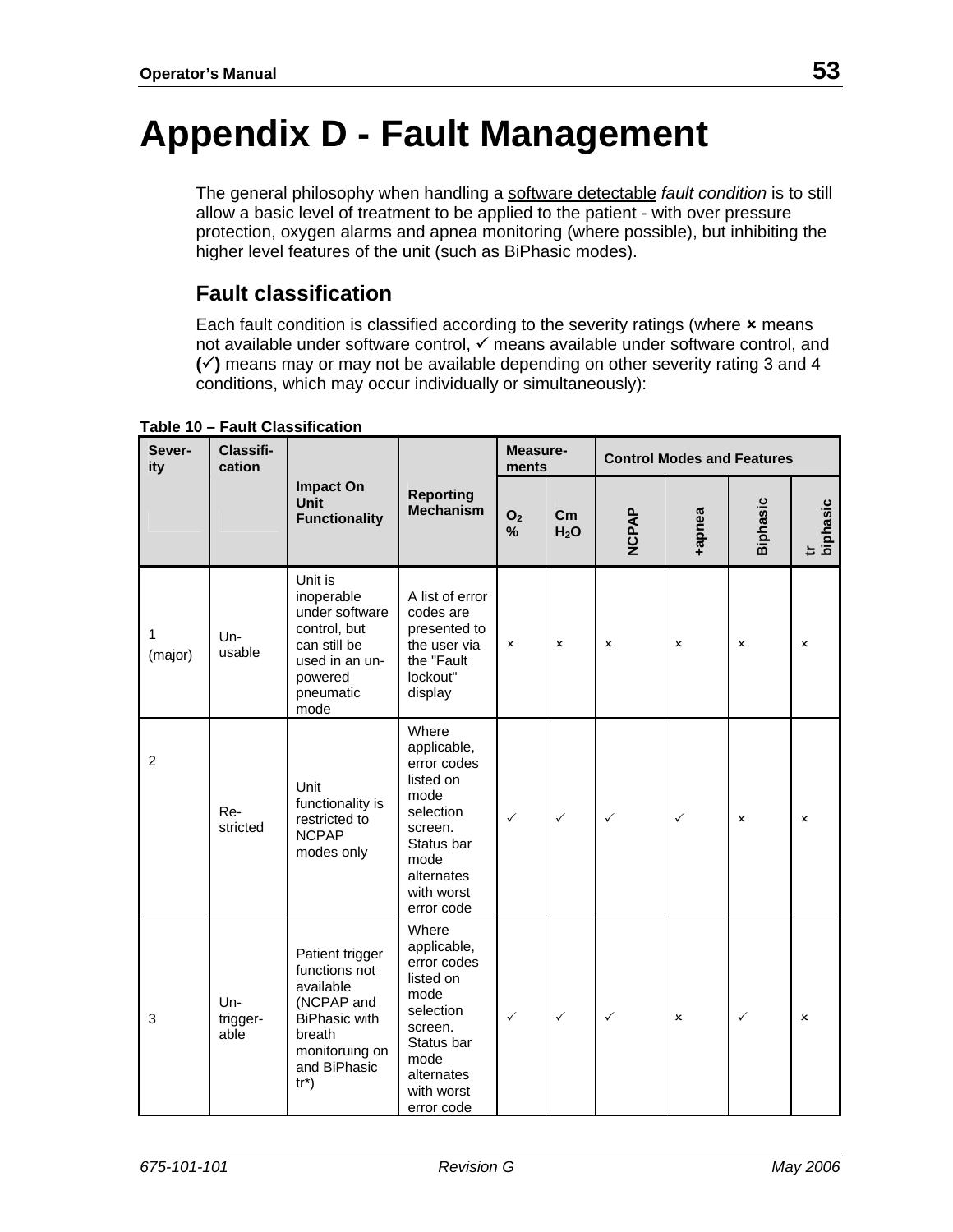| Sever-<br>ity             | Classifi-<br>cation |                                                                                    |                                                                                                       | Measure-<br>ments               |                                   |              |                | <b>Control Modes and Features</b> |                |
|---------------------------|---------------------|------------------------------------------------------------------------------------|-------------------------------------------------------------------------------------------------------|---------------------------------|-----------------------------------|--------------|----------------|-----------------------------------|----------------|
|                           |                     | <b>Impact On</b><br><b>Unit</b><br><b>Functionality</b>                            | <b>Reporting</b><br><b>Mechanism</b>                                                                  | O <sub>2</sub><br>$\frac{0}{0}$ | $\mathsf{cm}$<br>H <sub>2</sub> O | NCPAP        | eeude+         | Biphasic                          | tr<br>biphasic |
| 4a<br>(minor)             | No<br>backup        | Unit will not<br>operate on<br>battery when<br>the external<br>power is<br>removed | <b>Battery</b><br>status<br>appears as<br>if flat battery                                             | $\checkmark$                    | $\checkmark$                      | $\checkmark$ | $(\check{ }')$ | $(\check{y})$                     | $(\check{y})$  |
| 4 <sub>b</sub><br>(minor) | Spurious            | Spurious<br>software<br>exception<br>trapped                                       | Software<br>restarts, and<br>status bar<br>extended<br>mode<br>alternates<br>with worst<br>error code | $\checkmark$                    | $\checkmark$                      | $\checkmark$ | $(\check{y})$  | $(\check{ }')$                    | $(\check{ }')$ |
| 4c<br>(minor)             | Spurious            | Non-fatal error<br>trapped                                                         | High-priority<br>alarm;<br>status bar<br>extended<br>mode<br>alternates<br>with worst<br>error code   | $\checkmark$                    | $\checkmark$                      | $\checkmark$ | $\checkmark$   | $\checkmark$                      | $\checkmark$   |

## **Fault recovery / action**

If a detectable fault condition occurs (either before treatment begins or while being applied) the software will respond in the following way:

**Table 11 – Fault Recovery** 

| <b>E##</b> | <b>Fault condition</b>                                                                                             | <b>Consequence</b>                           | <b>Classifi-</b><br>cation | <b>Software</b><br><b>Response</b>                                                                               | <b>Corrective</b><br><b>Action Required</b> |
|------------|--------------------------------------------------------------------------------------------------------------------|----------------------------------------------|----------------------------|------------------------------------------------------------------------------------------------------------------|---------------------------------------------|
|            | Program memory<br>checksum error                                                                                   | Software corrupt -<br>execution<br>inhibited | Unusable                   | Hardware held in<br>permanent reset<br>condition with<br>alarm bar lit<br>(status LED on)                        | Service: Reload<br>software                 |
|            | Battery too flat<br>$(6.5V)$ to<br>operate LCD,<br>analogue and<br>valve driver<br>circuits (no<br>external power) | No user interface<br>display                 | Unusable                   | Hardware held in<br>reset condition<br>with alarm bar lit<br>(status LED off)<br>until external<br>power applied | User: Plug in<br>external power             |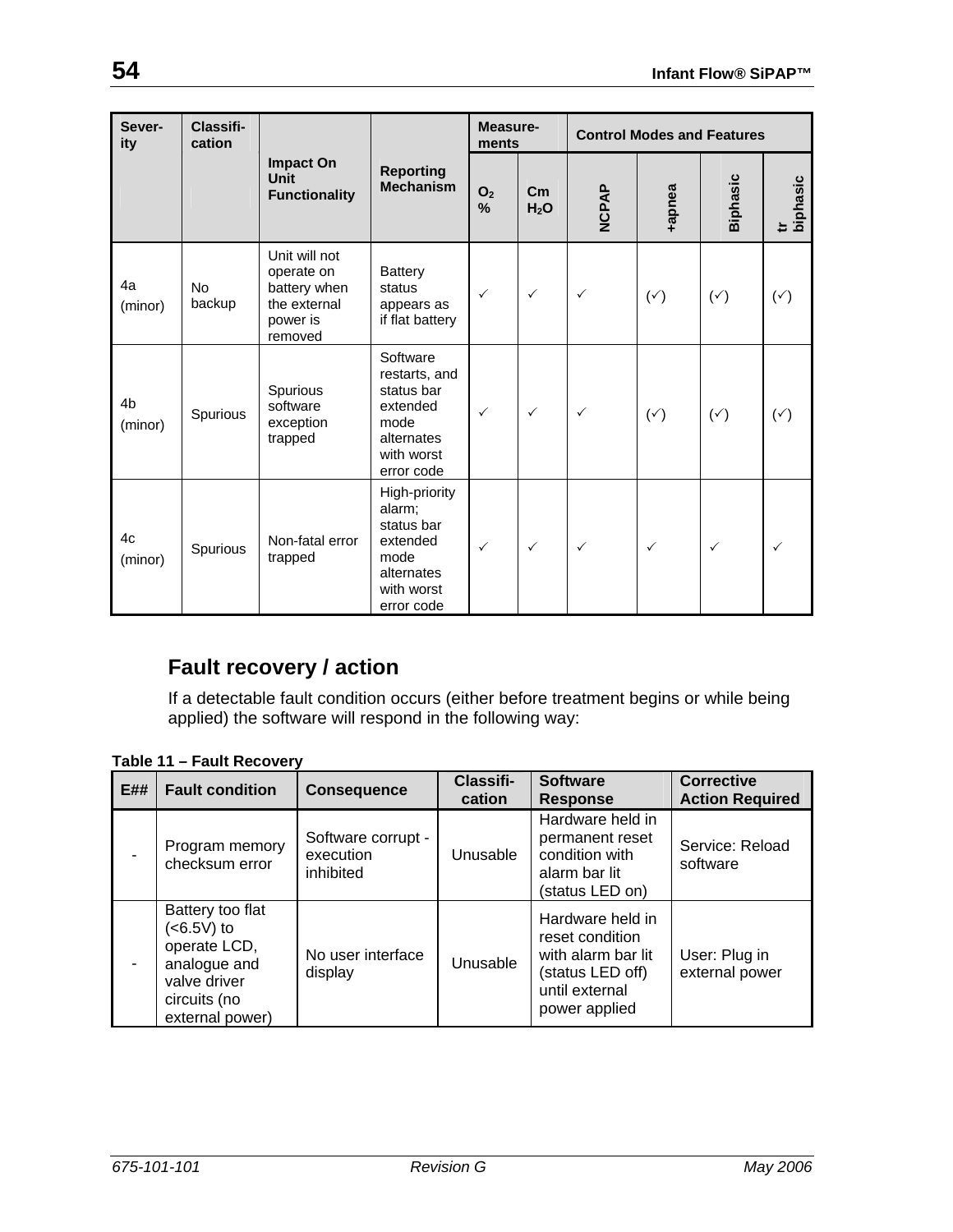| E##             | <b>Fault condition</b>                                                                                                                          | <b>Consequence</b>                                                      | <b>Classifi-</b><br>cation | <b>Software</b><br><b>Response</b>                                                        | <b>Corrective</b><br><b>Action Required</b>                                 |
|-----------------|-------------------------------------------------------------------------------------------------------------------------------------------------|-------------------------------------------------------------------------|----------------------------|-------------------------------------------------------------------------------------------|-----------------------------------------------------------------------------|
|                 | Battery too flat<br>(<10.25V) to<br>operate analogue<br>and valve driver<br>circuits but<br>sufficient for LCD<br>driver (no<br>external power) | Sensor readings<br>invalid                                              | Unusable                   | User lockout:<br>"Plug in external<br>power" prompt                                       | User: Plug in<br>external power                                             |
| E10             | Non-volatile<br>memory fault                                                                                                                    | Unable to<br>retrieve/set unit<br>configuration and<br>calibration data | Unusable                   | User lockout:<br>Error "E##"<br>prompt                                                    | Service: Fix or<br>replace PCB                                              |
| E <sub>11</sub> | Calibration data<br>lost                                                                                                                        | Sensor readings<br>invalid                                              | Unusable                   | User lockout:<br>Error "E##"<br>prompt                                                    | Service: Low<br>level calibration<br>$(O2,$ Pressure<br>and Flow)           |
| E <sub>12</sub> | Configuration DIP<br>settings and/or<br>PT PRESENT<br>different to non-<br>volatile<br>configuration<br>record                                  | Possible<br>incomplete unit<br>set-up performed                         | Unusable                   | User lockout:<br>Error "E##"<br>prompt                                                    | Service: Perform<br>set-up procedure                                        |
| E20             | Charged battery<br>voltage too low<br>$($ < 11V) when<br>under test load                                                                        | Battery capacity<br>low                                                 | No backup                  | Battery fault icon<br>flashes and "E##"<br>alarm                                          | Service: Fix<br>Battery or<br>charger                                       |
| E21             | <b>External supply</b><br>voltage too low<br>(<14V) to charge<br>battery (battery<br>flat)                                                      | Battery will not<br>charge                                              | No backup                  | Battery low alarm<br>continues even<br>through external<br>power applied -<br>"E##" alarm | User: Plug in<br>correct external<br>supply<br>Service: Fix PSU<br>circuits |
| E22             | Analogue supply<br>rails out of limits                                                                                                          | Unreliable sensor<br>readings                                           | Unusable                   | User lockout:<br>Error "E##"<br>prompt                                                    | Service: Fix<br>circuits                                                    |
| E <sub>23</sub> | Valve driver<br>supply rails out of<br>limits                                                                                                   | Valve operations<br>unreliable                                          | Unusable                   | User lockout:<br>Error "E##"<br>prompt                                                    | Service: Fix valve<br>supply rail                                           |
| E24             | Hardware 'safe-<br>start' watchdog<br>disabled                                                                                                  | Valves disabled                                                         | Unusable                   | User lockout:<br>Error "E##"<br>prompt                                                    | Service: Fix<br>reset/safe-start<br>circuits                                |
| E30             | Pressure sensor<br>fault (ADC hits<br>rail)                                                                                                     | Pressure sensor<br>readings invalid                                     | Unusable                   | User lockout:<br>Error "E##"<br>prompt                                                    | Service: Fix<br>sensor/circuits                                             |
| E31             | Zero valve not<br>connected (via<br>sense)                                                                                                      | Pressure sensor<br>readings<br>unreliable                               | Unusable                   | User lockout:<br>Error "E##"<br>prompt                                                    | Service: Fix<br>valve/circuits                                              |
| E32             | Zero valve<br>activation fault<br>(via sense)                                                                                                   | Pressure sensor<br>readings<br>unreliable                               | Unusable                   | User lockout:<br>Error "E##"<br>prompt                                                    | Service: Fix<br>valve/circuits                                              |
| E33             | Unable to auto-<br>zero pressure<br>sensor                                                                                                      | Pressure sensor<br>readings<br>unreliable                               | Unusable                   | User lockout:<br>Error "E##"<br>prompt                                                    | Service: Fix<br>valve/sensor/circ<br>uits                                   |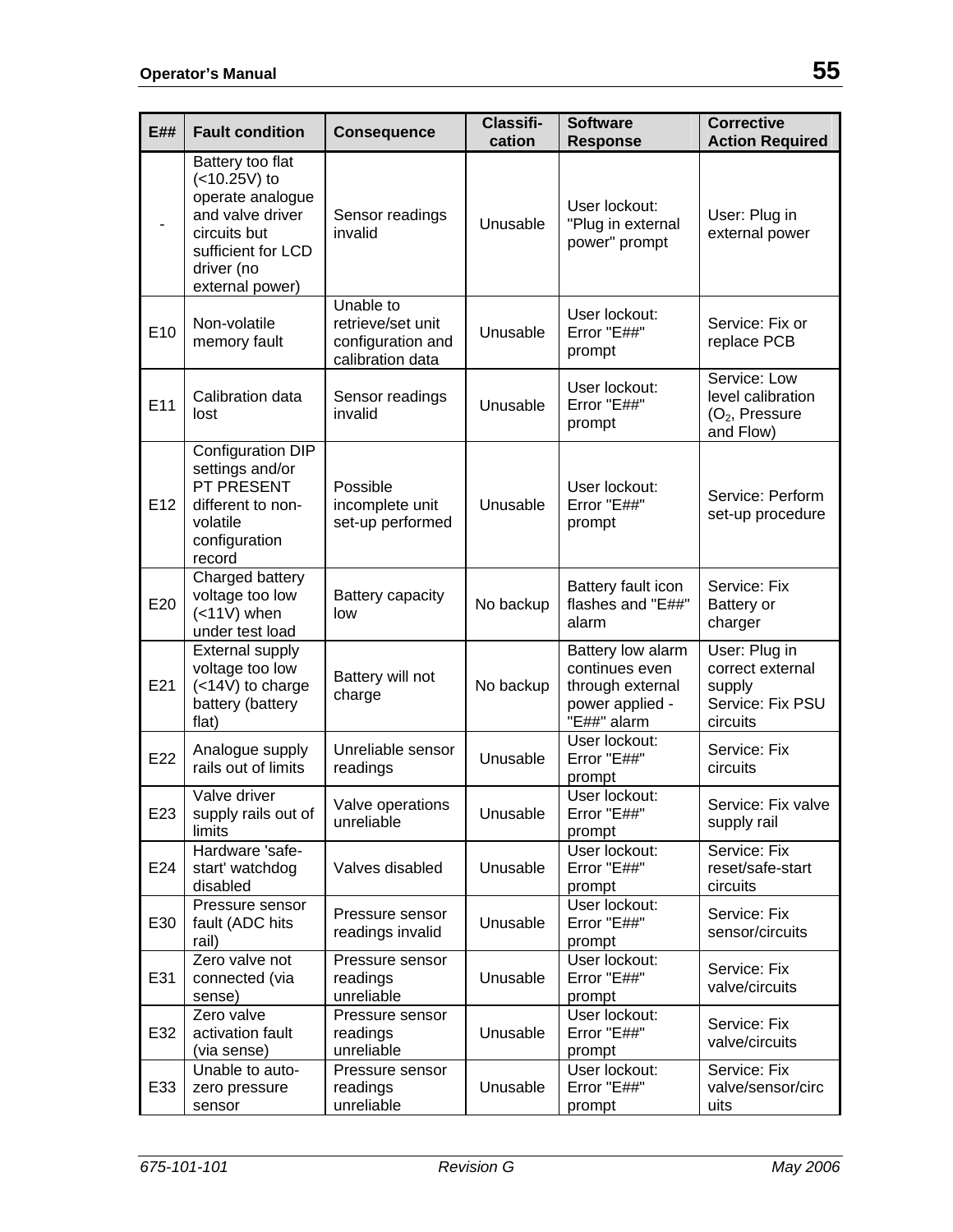| E##             | <b>Fault condition</b>                                                                            | <b>Consequence</b>                                                   | Classifi-<br>cation | <b>Software</b><br><b>Response</b>                                                                                                              | <b>Corrective</b><br><b>Action Required</b>                                |
|-----------------|---------------------------------------------------------------------------------------------------|----------------------------------------------------------------------|---------------------|-------------------------------------------------------------------------------------------------------------------------------------------------|----------------------------------------------------------------------------|
| E41             | Dump valve not<br>connected (via<br>sense)                                                        | No over pressure<br>protection                                       | Restricted          | Restricted mode:<br>Error "E##" alarm                                                                                                           | Service: Fix<br>valve/circuits                                             |
| E42             | Dump valve<br>activation fault<br>(via sense)                                                     | No over pressure<br>protection                                       | Restricted          | Restricted mode:<br>Error "E##" alarm                                                                                                           | Service: Fix<br>valve/circuits                                             |
| E50             | Oxygen sensor<br>fault (ADC hits<br>rail)                                                         | Oxygen sensor<br>readings invalid                                    | Unusable            | User lockout:<br>Error "E##"<br>prompt                                                                                                          | Service: Fix<br>sensor/circuits                                            |
| E51             | Oxygen sensor<br>can not be<br>recalibrated by<br>user (bad offset<br>or high gain)               | Possible fuel cell,<br>electronic,<br>blender or gas<br>supply fault | Unusable            | User lockout:<br>Error "E##"<br>prompt                                                                                                          | User: Check gas<br>supplies<br>Service: Fix<br>sensor/circuits/bl<br>ender |
| E <sub>52</sub> | Oxygen sensor<br>calibrates but the<br>fuel cell is worn-<br>out (low gain)                       | Oxygen sensor<br>readings<br>unreliable                              | Unusable            | User lockout:<br>Error "E##"<br>prompt                                                                                                          | User: Check gas<br>supplies Service:<br>Replace sensor                     |
| E <sub>53</sub> | Oxygen sensor<br>too noisy to<br>calibrate<br>(calibration<br>timeout)                            | Oxygen sensor<br>readings<br>unreliable                              | Unusable            | User lockout:<br>Error "E##"<br>prompt                                                                                                          | User: Check gas<br>supplies<br>Service: Fix<br>sensor/circuits/bl<br>ender |
| E54             | Oxygen<br>calibration may<br>be invalid $(O2)$<br>reading below<br>17% or above<br>104% detected) | Oxygen sensor<br>readings<br>unreliable                              | Spurious            | Non-mutable<br><b>HIGH priority</b><br>alarm; operation<br>not otherwise<br>affected                                                            | User: recalibrate<br>oxygen cell                                           |
| E61             | <b>BiPhasic valve</b><br>not connected<br>(via sense)                                             | <b>BiPhasic modes</b><br>unusable                                    | Restricted          | Restricted mode:<br>Error "E##" alarm                                                                                                           | Service: Fix<br>valve/circuits                                             |
| E62             | <b>BiPhasic valve</b><br>activation fault<br>(via sense)                                          | <b>BiPhasic modes</b><br>unusable                                    | Restricted          | Restricted mode:<br>Error "E##" alarm                                                                                                           | Service: Fix<br>valve/circuits                                             |
|                 | PT transducer<br>disconnected                                                                     | Apnea and/or<br>patient trigger<br>unusable/interrup<br>ted          | Un-<br>triggerable  | NCPAP and<br><b>BiPhasic modes</b><br>with breath<br>monitoring on,<br>inhibited (or low<br>breath rate alarm<br>given if treatment<br>started) | User: Reconnect<br>PT transducer                                           |
| E70             | PT module fault<br>(PTRDY or CAN<br>bus failure)                                                  | Apnea and<br>patient trigger<br>unusable                             | Un-<br>triggerable  | Reduced<br>functionality -<br>"E##" alarm                                                                                                       | Service: Fix<br>PT/circuits                                                |
| E71             | No breath signal<br>from PT module<br>although CAN<br>data does not<br>report Apnea               | Patient may be in<br>apnea but PT<br>module<br>dysfunctional?        | Untriggera<br>ble   | Reduced<br>functionality -<br>"E##" alarm                                                                                                       | Service: Fix<br>PT/circuits                                                |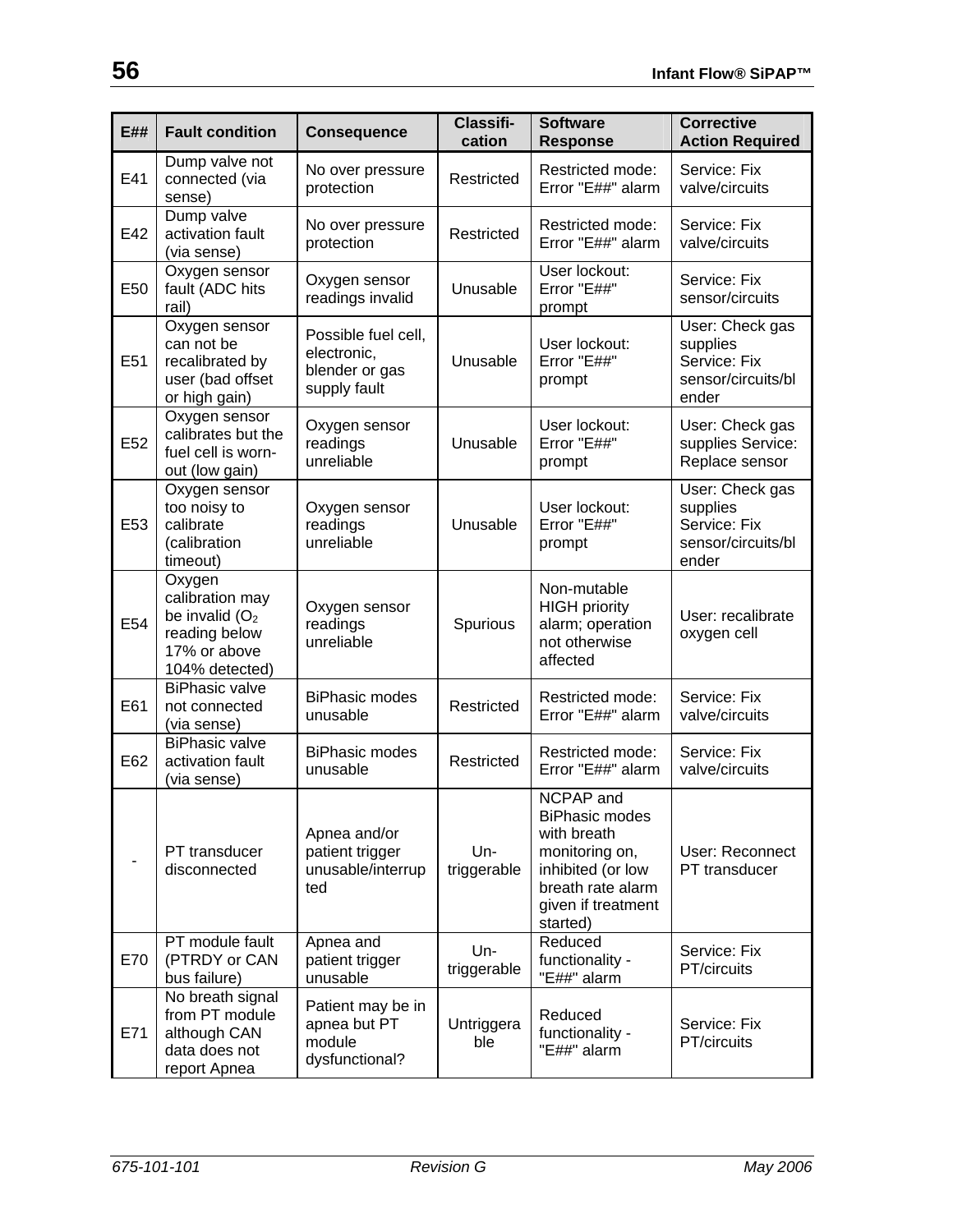| <b>E##</b>               | <b>Fault condition</b>                                                                                             | <b>Consequence</b>                                                     | Classifi-<br>cation | <b>Software</b><br>Response                                                                                       | <b>Corrective</b><br><b>Action Required</b>                                 |
|--------------------------|--------------------------------------------------------------------------------------------------------------------|------------------------------------------------------------------------|---------------------|-------------------------------------------------------------------------------------------------------------------|-----------------------------------------------------------------------------|
| E72                      | No trigger signal<br>from PT module                                                                                | BiPhasic tr* mode<br>inoperable.                                       | Untriggera<br>ble   | Reduced<br>functionality -<br>"E##" alarm                                                                         | Service: Fix<br>PT/circuits                                                 |
| (E9<br>$\left( 0\right)$ | <b>Spurious</b><br>software<br>interrupt, XTAL<br>fails, stack<br>overflow/underflo<br>w, CPU Class B<br>exception | Software<br>interrupted and<br>restarts (possibly<br>during treatment) | Spurious            | Hardware<br>reinitialized<br>(disabled) with<br>alarm bar lit and<br>beeper sounding<br>to identify root<br>cause | Software: Fix<br>persistent<br>exceptions                                   |
| E90                      | Abnormal<br>hardware,<br>software or<br>watchdog reset                                                             | Software restarts<br>possibly during<br>treatment                      | Spurious            | Software restarts<br>- "E##" alarm                                                                                | Software: Fix<br>persistent<br>exceptions<br>Service: Fix<br>abnormal reset |
| E91                      | Internal software<br>error detected                                                                                | Software<br>unreliable                                                 | Unusable            | User lockout:<br>Error "E##"<br>prompt                                                                            | Software: Fix<br>software error                                             |
| E99                      | Unknown error<br>detected                                                                                          | Software<br>unreliable                                                 | Unusable            | User lockout:<br>Error "E##"<br>prompt                                                                            | Software: Fix<br>software error                                             |

[1] Error codes in parentheses (brackets) are generated as an indirect consequence of the problem.

\* Biphasic tr mode not currently available in the United States

## **Fault code display screen**

The fault lockout screen shall incorporate item ref. (as appropriate to build) and shall display a list of all active fault codes. Faults not resulting in user lockout shall result in indication on the status bar.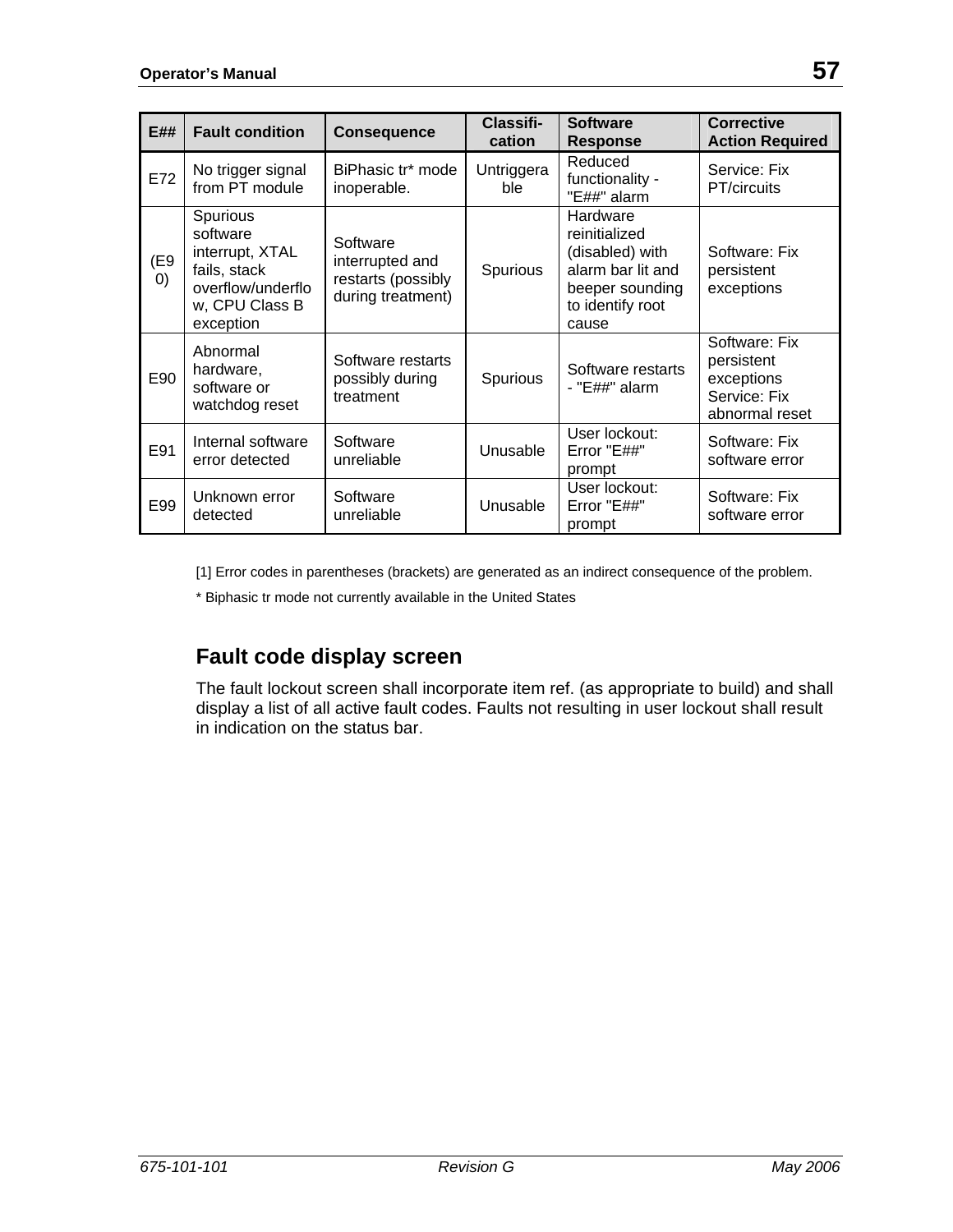# **Infant Flow® SiPAP™**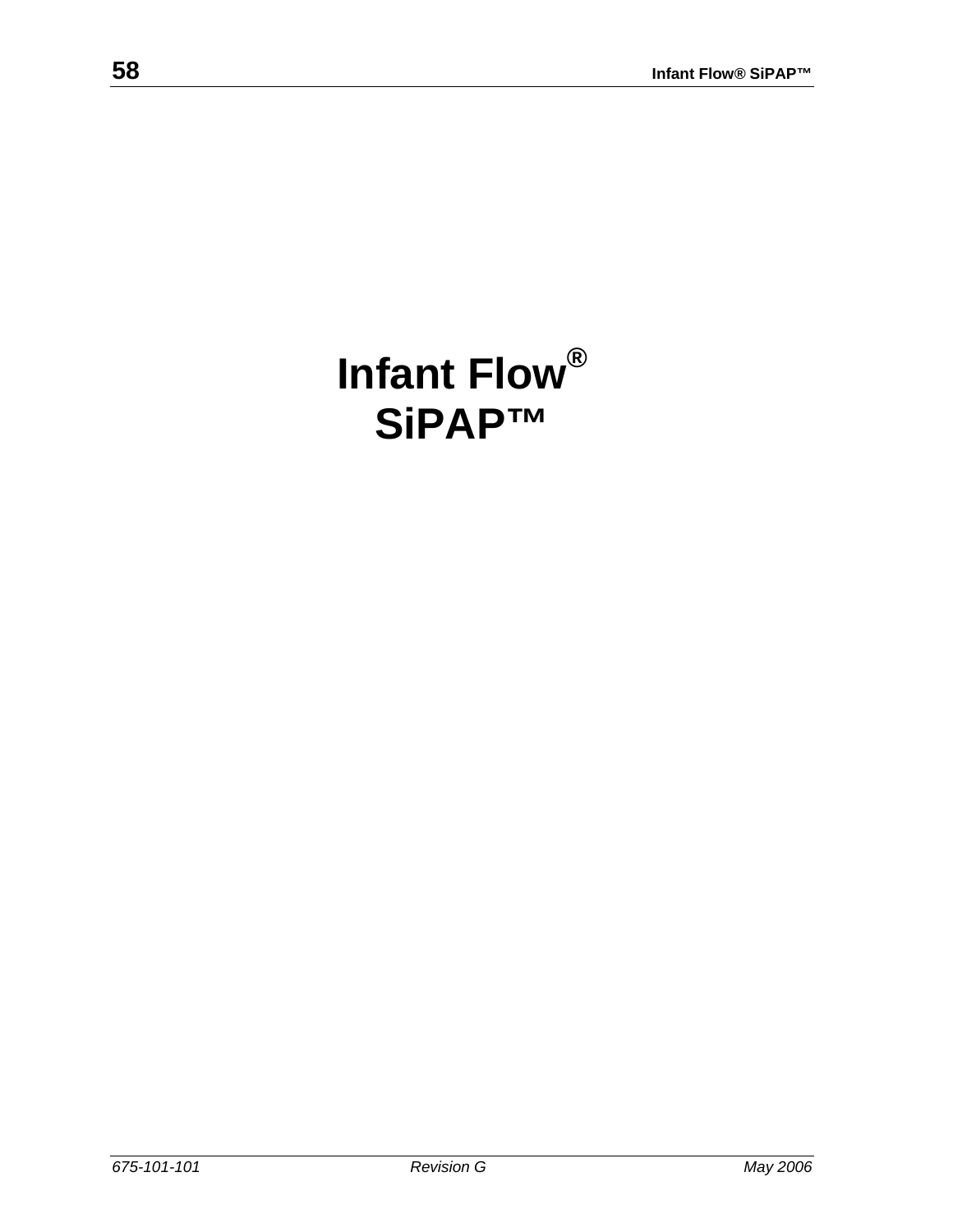# **Glossary**

| <b>Term</b>             | <b>Meaning</b>                                                                 |
|-------------------------|--------------------------------------------------------------------------------|
| Apnea                   | Temporary inability to breathe.                                                |
| LBR                     | Low Breath Rate                                                                |
| <b>Bpm</b>              | Breaths per minute (applies to each of spontaneous, triggered and              |
|                         | mandatory)                                                                     |
| <b>CPAP</b>             | <b>Continuous Positive Airway Pressure</b>                                     |
| Generator               | Patient attachment for delivering CPAP, used with nasal prongs or              |
|                         | mask                                                                           |
| <b>BiPhasic</b>         | Time triggered, time cycled pressure assists at two separate pressures         |
|                         | levels.                                                                        |
| BiPhasic+LBR            | BiPhasic with Low Breath Rate monitoring (US labeling)                         |
| BiPhasic tr*            | Patient triggered, time cycled pressure assists at two separate pressure       |
|                         | levels. *This mode currently not available in the United States.               |
| <b>BiPhasic</b>         | BiPhasic tr* with Low Breath Rate monitoring (non-US labeling). *This          |
| tr+Apnea*               | mode currently not available in the United States.                             |
| <b>NCPAP</b>            | Nasally applied CPAP                                                           |
| NCPAP+LBR               | NCPAP with Low Breath Rate monitoring (US labeling)                            |
| NCPAP+Apnea             | NCPAP with Low Breath Rate monitoring (non-US labeling)                        |
| Rate                    | Mandatory rate (per minute); active in BiPhasic mode                           |
| $R_B$                   | Backup ventilator rate (in BiPhasic mode during apnea alarm, per               |
|                         | minute; non-US labeling)                                                       |
| $R_{SP}$                | Patient's spontaneous respiratory rate (per minute)                            |
| s / sec                 | Seconds                                                                        |
|                         | Apnea Interval (non-US labeling) or Low Breath Rate (LBR) monitor              |
| $T_{apnea}$ / $T_{LBR}$ | alarm time (US-labeling); both in seconds                                      |
|                         | This mnemonic may also be associated with an alarm icon $\partial \mathcal{L}$ |
| Τi                      | Machine breath inspiration time (seconds)                                      |
| US labeling             | Labeling using English text in place of symbols and/or icons                   |
| Non-US labeling         | Labeling using non-linguistic symbols in place of English text wherever        |
|                         | possible                                                                       |
| <b>PEEP</b>             | <b>Positive End-Expiratory Pressure</b>                                        |
| <b>PIP</b>              | <b>Peak Inspiratory Pressure</b>                                               |
| Pres Low                | Adjustable lower baseline pressure level control in BiPhasic and               |
|                         | <b>BiPhasic tr modes</b>                                                       |
|                         | Adjustable upper pressure level control in BiPhasic and BiPhasic tr            |
| Pres High               | modes                                                                          |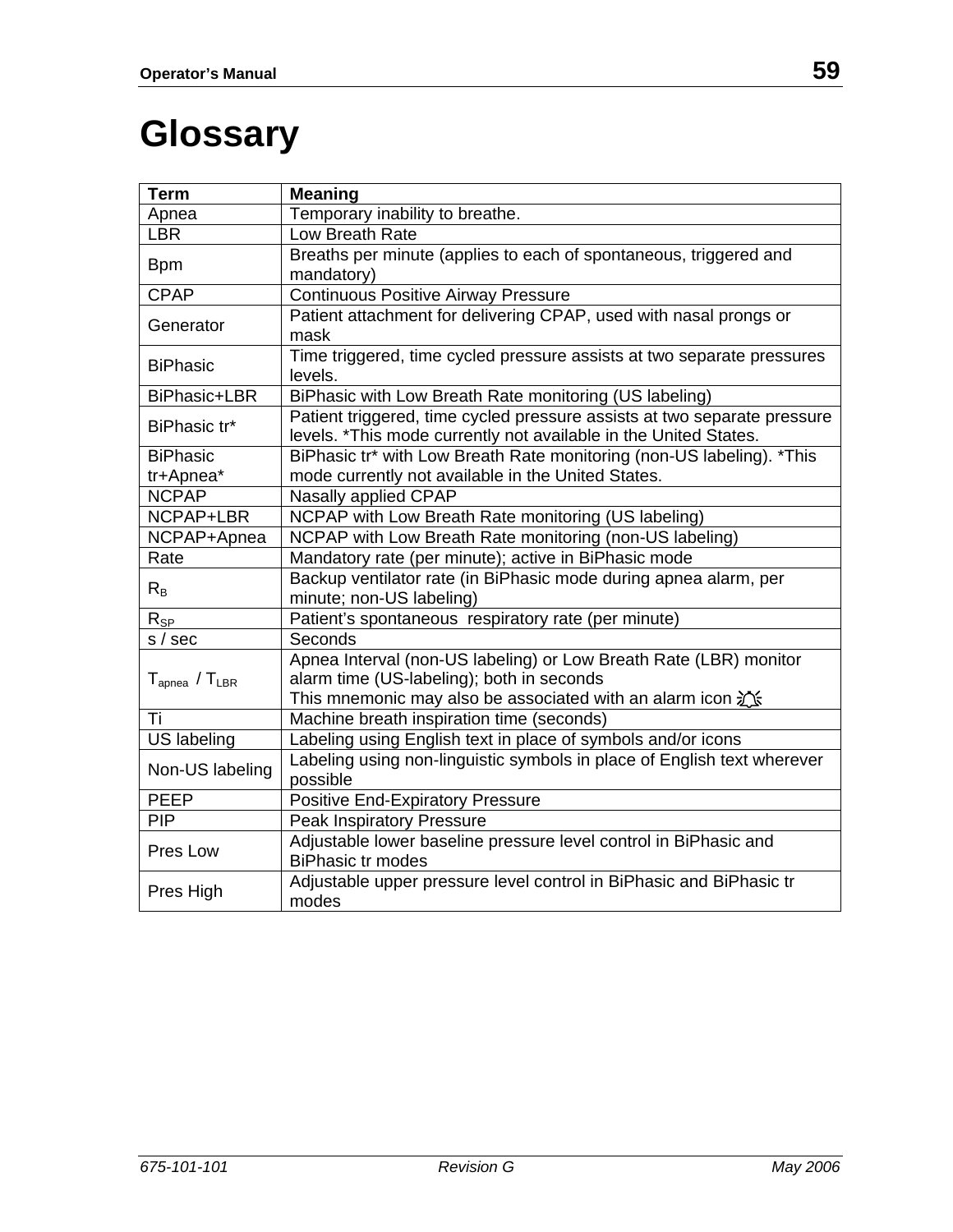# **Infant Flow® SiPAP™**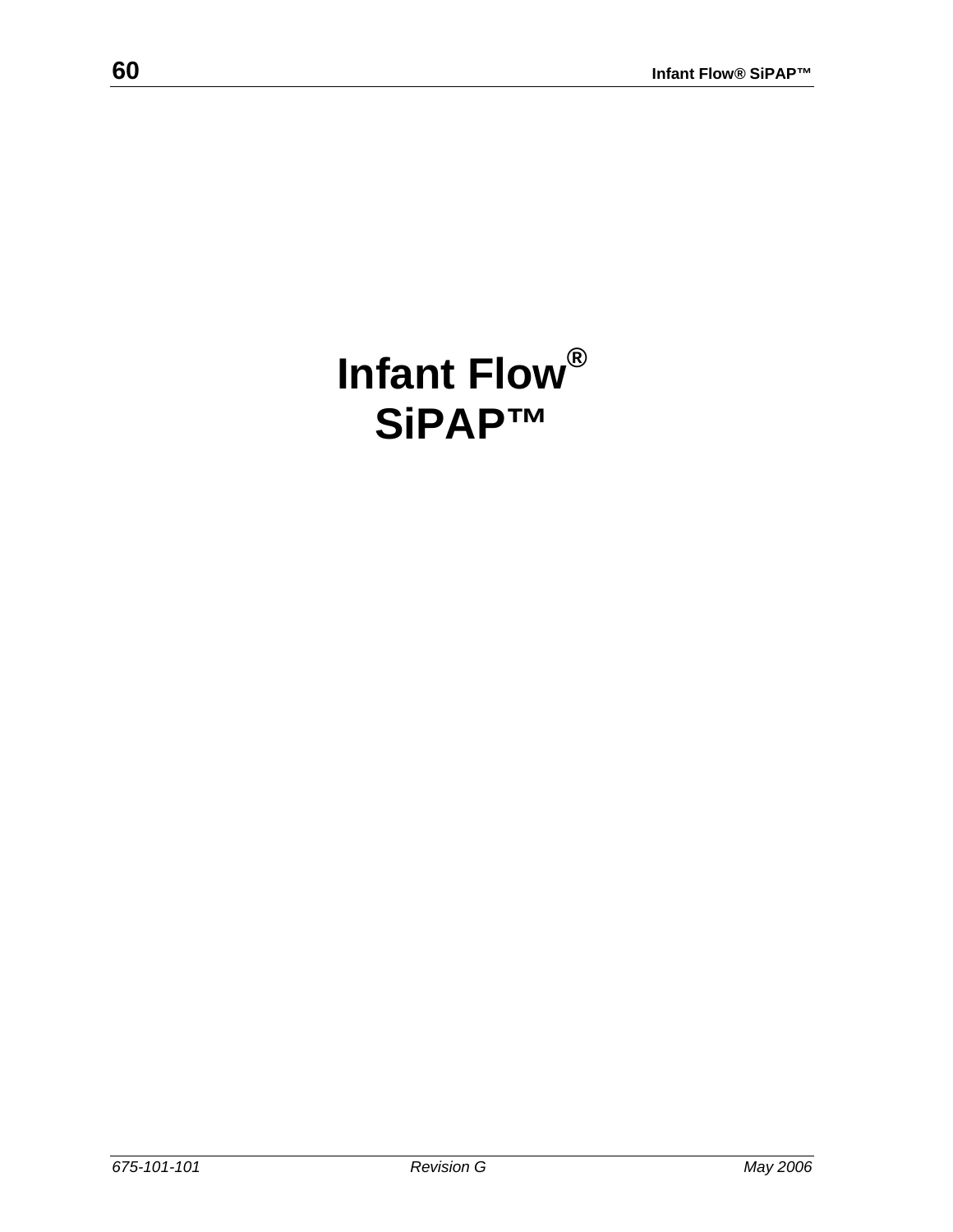# **Index**

## **A**

Absominal Respiratory Sensor, 14 **Accessories**, 2 airway pressure, 15 alarm priority, 33 **Alarm set/confirm Screen**, 26 *Alarm Symbols*, 35 alarms, 4 Alarms, 33 *Alarms Test*, 18 assembly, 11

## **B**

Battery Backup, 1 **Battery Care**, 40 BiPhasic, 1, 31 BiPhasic tr, 1, 32 button symbols, 43

## **C**

calibration O2 sensor, 17 cautions, 7 Circuit Occlusion Alarm, 19 classification, ix Cleaning, 39 configuration Comprehensive, 1 Plus, 1 **Configurations**, 45 **contact information**, iii control buttons, 23 controls, 3

## **D**

decrease buttons, 24

## **E**

electrical supply, 4 electromagnetic components, ix EMC, viii environmental requirements, 5 Error code indication alarm, 35

### **F**

fault lockout screen, 57 faults, 53 features, 1 fixation, 29 Flat Battery alarm, 35

front panel, 21 Fully integrated alarm package, 1

## **G**

gas flow, 15

#### **H**

High Airway Pressure alarm, 34 High and Low %  $O_2$  alarm, 34 High Patient Circuit Pressure alarm, 34

#### **I**

incompatible control settings, 24 increase buttons, 24 **Indicators and Controls**, 21 intended use, ix

### **L**

*Leak Test*, 17 Low Airway Pressure alarm, 34 Low Battery Charge alarm, 34 Low Battery Voltage alarm, 34

#### **M**

Main Screen, 27 Maintenance, 39 manual breath setting, 24 **Mode Confirm Screen**, 27 modes, 3 **Monitored Parameter Screen**, 28 monitors, 3 MRI, ix

#### **N**

NCPAP, 1, 31 notes, 7

## **O**

O2 sensor calibration, 17 Operating Modes, 31 Operation without Electrical Power alarm, 35

#### **P**

**Parameter Adjust Screen**, 27 parameter default values, 24 Patented Infant Flow® Generator, 1 patient circuit, 13